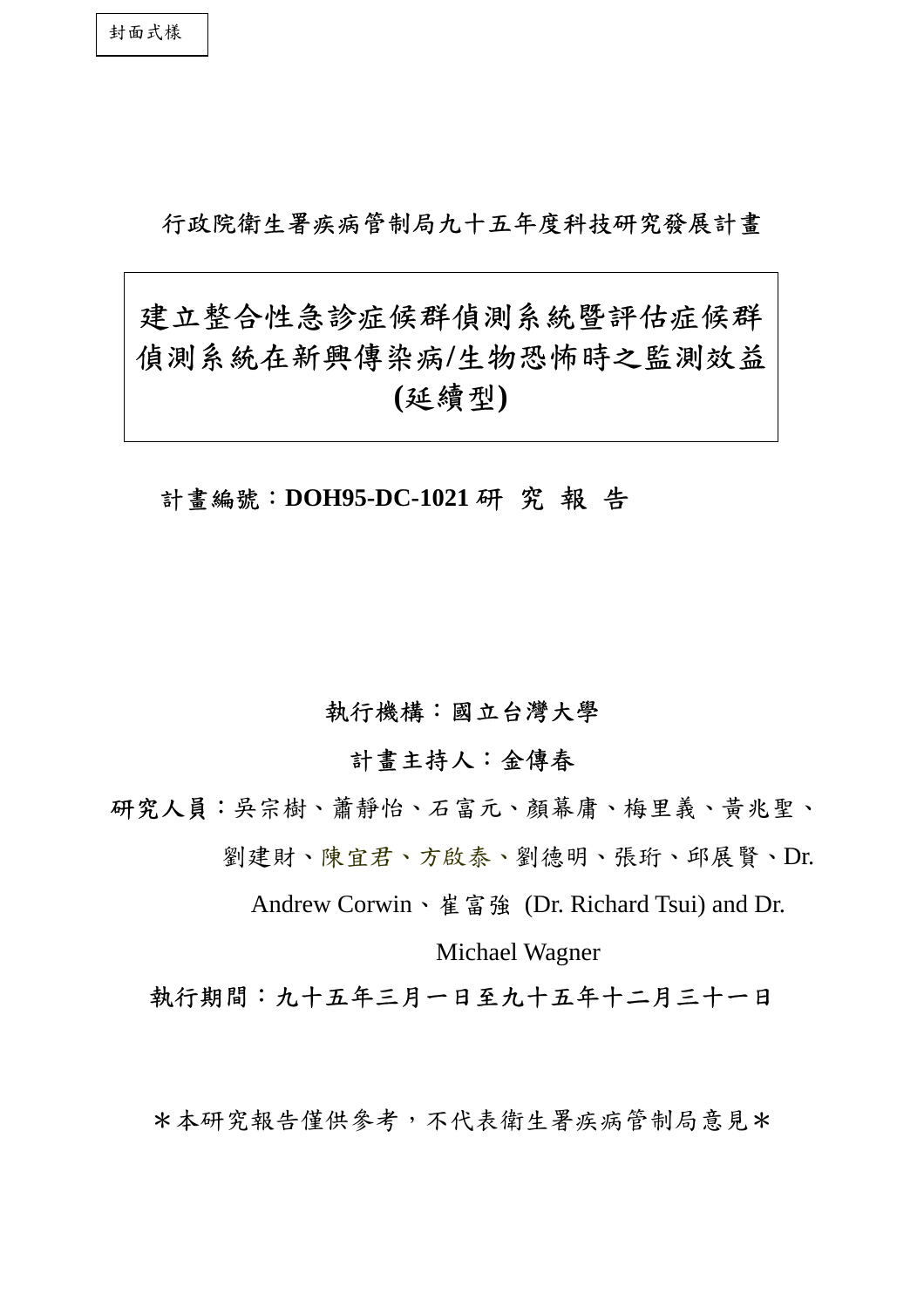| 二、英文摘要 ……………………………………………………………(4) |  |
|-----------------------------------|--|

| 伍、計畫重要研究成果、結論及具體建議 …………………(39-45) |
|-----------------------------------|
|                                   |
|                                   |
|                                   |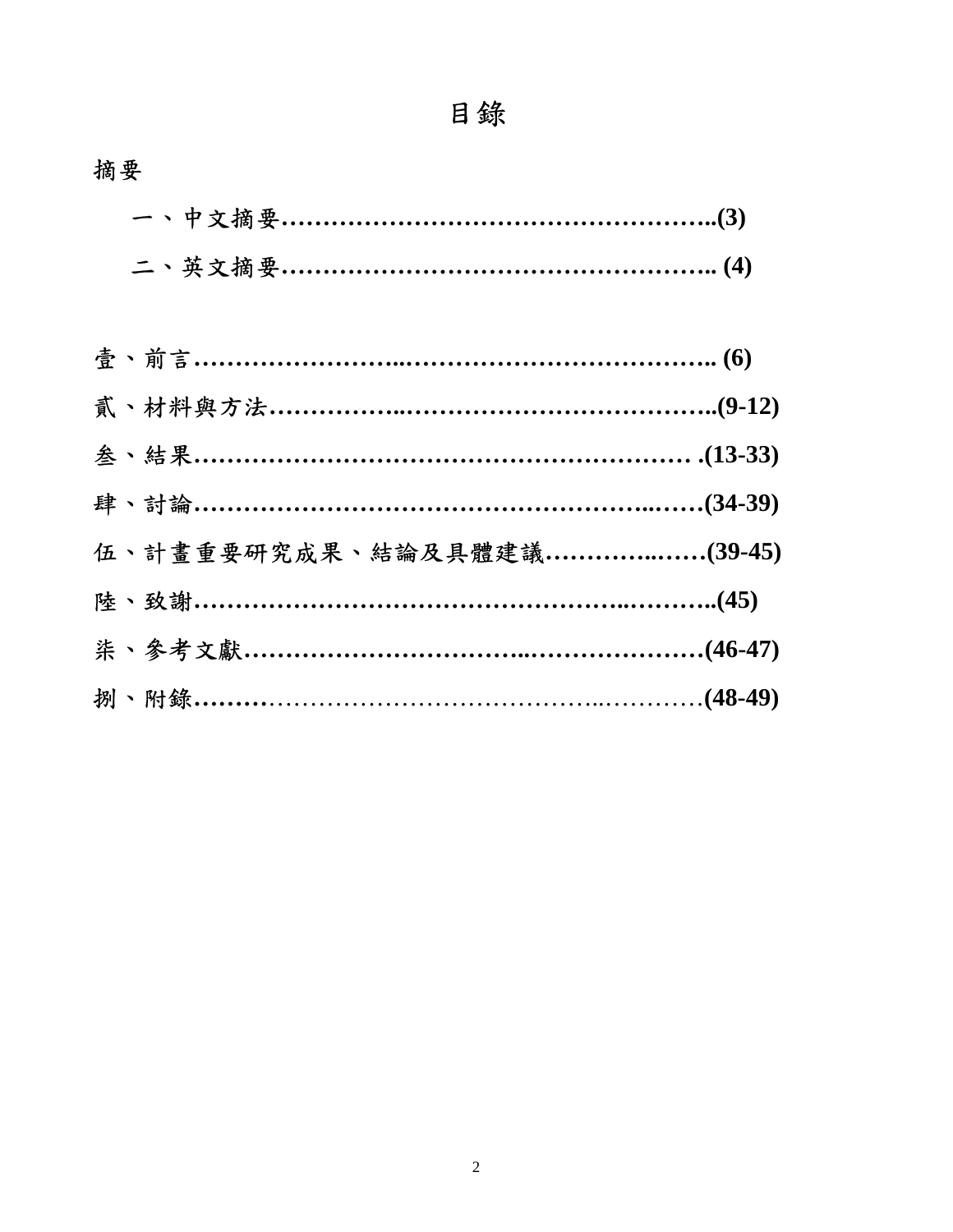## 中文摘要

傳統的傳染病偵測系統在面對生物恐怖攻擊事件及新興傳染病流行時,其時 效性明顯不足。證據顯示新發展的症候群偵測系統能夠提供主動及高時效性的流 行病學調查,其方法為藉由偵測非特異性的症候群,建立閾值作為偵測系統是否 有警示之參考。本研究以台北市某家醫院之急診病患,建立「標準化主訴勾選」 為基準的症候群偵測系統,避免病歷中文的不統一化,期能建立最符合台灣現況 的急診症候群偵測系統,並將此系統與台灣疾病管制局提供的合約實驗室的檢驗 結果比較,測試系統效能。本研究除了比較過去被動的症候群偵測系統病例分布 的差異,尚整合臨床及流行病學特徵,並配合資訊科技以測試本系統能否即時監 測類流感及腸病毒的疫情;最後,比較本研究團隊所建立的症候群偵測系統與傳 統的偵測系統,使用累積和管制圖(cumulative sum charts, CUSUM)統計方法,檢 視其時效性及公共衛生防禦上貢獻之差異。

本研究發現症候群偵測系統與過去傳統的偵測系統(如定點醫師、學童病假以 及合約實驗室偵測), 在單位時間內個案數的分布非常相似, 有其參考的價值, 因 此本研究團隊在台北市某醫院急診建立的症候群偵測系統之警訊,與合約實驗室 分析資料內居住地在臺北縣市的病患分析結果為黃金標準(類流感的部分主要分 析合約實驗室檢驗結果為流感A及B型陽性病例數,腸病毒是以克沙奇A、B型及 腸病毒71型)進行比較,發現類流感症候群偵測系統於2005年12月24至30日這週已 發現警訊,而合約實驗室系統必須若以採檢日期來分組,同樣於此週發現警訊, 但是其檢驗結果通常於收到檢體後二至三週方才知道,故本研究證實此系統能正 確發現警訊且能提早**2-3**週偵測出異常的情況;而在偵測腸病毒時,症候群偵測系 統甚至能提早三至四週發現異常,此舉將對公共衛生的防疫及其後續快速反應必 將有莫大的貢獻。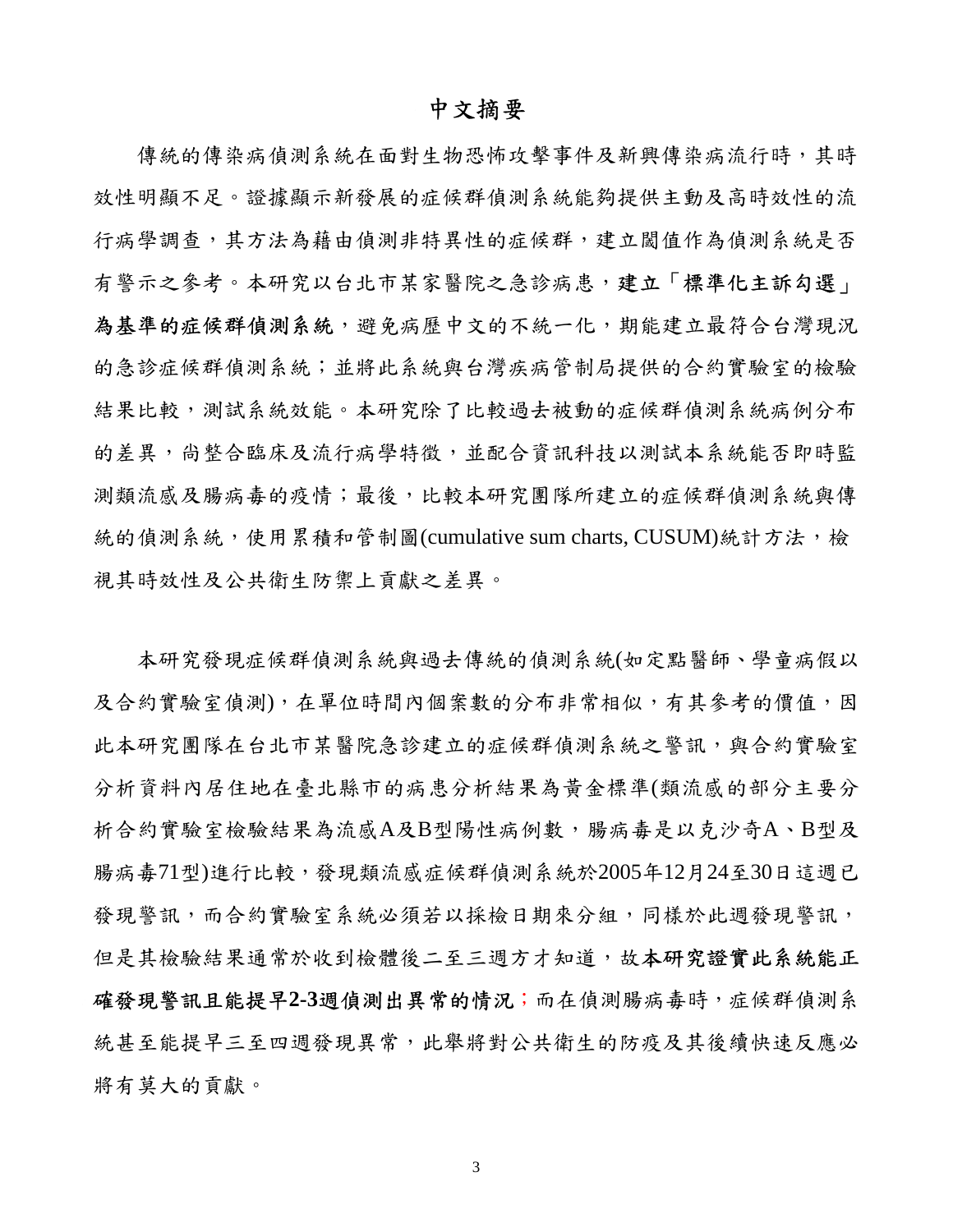本研究另發現使用全國急救責任醫院189家醫院建立的即時症候群偵測系 統,其資料品質非常不佳,在2005年後期,其每日上傳的醫院數不足十家,幾乎 喪失其公共衛生的重要效益,因此就台灣的急診症候群偵測系統改善的首要條件 是增進全國急診資料上傳的品質。其次聘請公共衛生專業人員管理所有的資料 庫,進行維護及分析的工作,同時由資訊相關人員協助研發資料傳送平台及線上 回饋系統,如此可以降低醫護同仁的工作量,並且使症候群偵測系統發揮實際的 效益。在有足夠的歷史資料後,還需要有統計方面能力的專才,協助統計模式的 建立,以俾在預測未來疾病的趨勢及走向更為準確,對於公共衛生與醫院的決策 和管理有更大的貢獻。

關鍵字:症候群偵測系統、類流感、腸病毒、累積和管制圖、流行趨勢、台灣

## 英文摘要

Facing with bioterrorism and EID, the traditional passive surveillance systems are inefficient and outmoded *(Lober, Karras et al. 2002; Beitel, Olson et al. 2004; Chapman, Christensen et al. 2005).* To deal with this challenge, an automated and innovated syndromic surveillance system (SSS) has been developed in many countries to serve as an active, timely, and effective system for epidemiological investigation. SSS detects unusual events by using clinical case features that are discernable before laboratory confirmed diagnoses are made. Generally, the SSS uses non-specific symptoms/signs to set up baseline of case numbers and integrate with statistical methods such as cumulative sum charts (CUSUM) to obtain the unusual increases of certain measures beyond normal thresholds for detecting the infectious disease outbreaks in community much earlier and more timely than other systems even when case number is small.

We established the SSS in Taipei and collected data between October, 1, 2005 and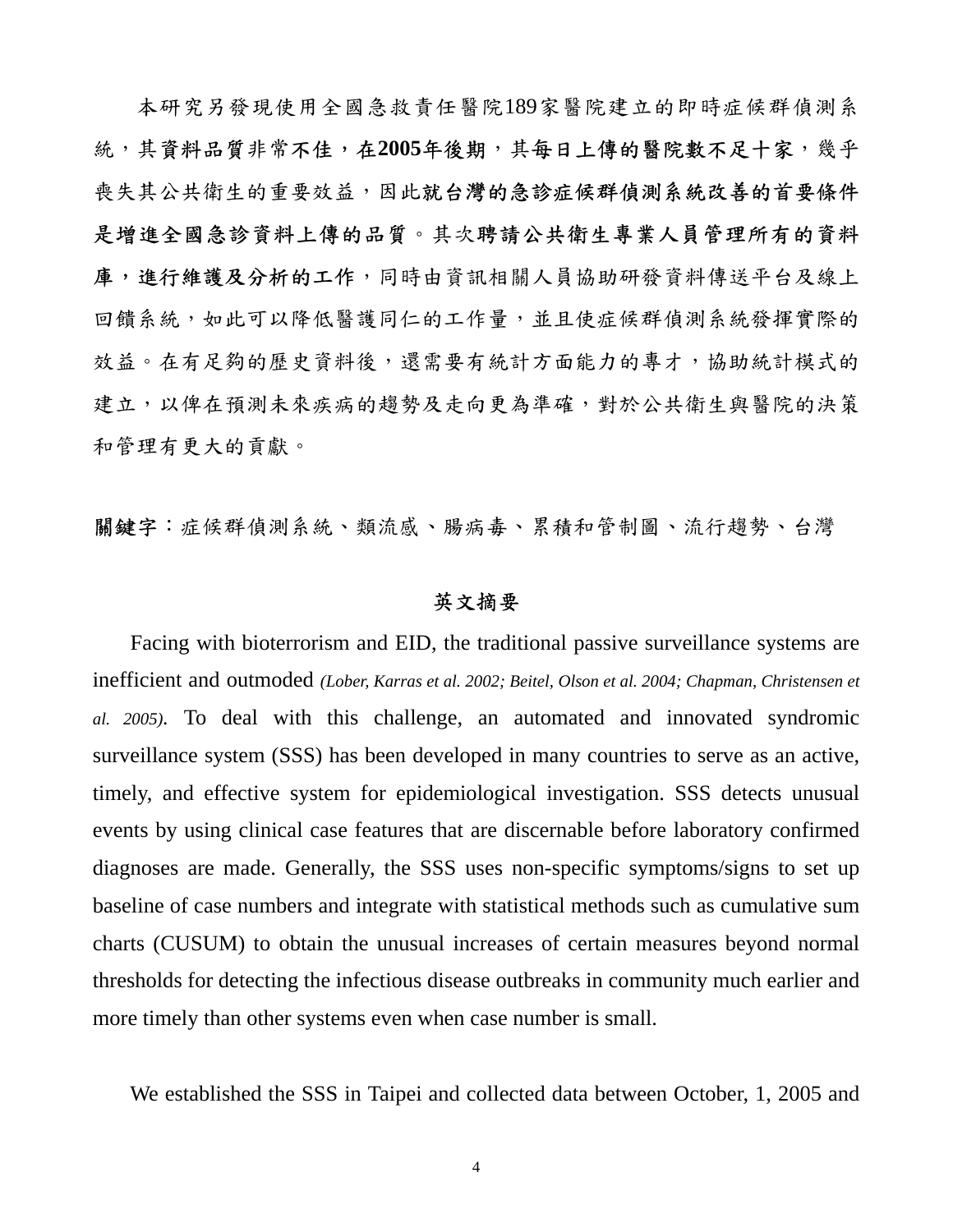August, 31, 2006 in order to detect outbreaks earlier. The results found that the distributions of Influenza-Like-Illness (ILI) and Enterovirus-Like Illness (EV) were very much similar to those found in traditional surveillance systems of sentinel, school and contract laboratories. Furthermore, comparing of SSS and laboratory data (A, B influenza viruses, Coxsackievirus A, B and Enterovirus 71) revealed the efficiency of SSS that can detect unusual events 2-3 weeks earlier for influenza and 3-4 weeks earlier for enteroviruses and thus playing an important role in public health responsiveness.

The SSS from this pilot study presents an excellence system; however, if, Taiwan CDC intends to implement this system to nationwide in Taiwan, quality of national ED surveillance data from the 189 hospitals should be improved. In addition, hiring public health professionals to do data maintenance and analysis plus feedback system can upgrade the effectiveness of SSS. Once enough historical baseline data are there, more sophisticated statistical methods can be applied for better prediction of outbreaks.

**Key words:** syndromic surveillance system (SSS), Enterovirus-Like-Illness(EV), Influenza-Like-Illness(ILI), CUSUM chart, Trends of Epidemics, Taiwan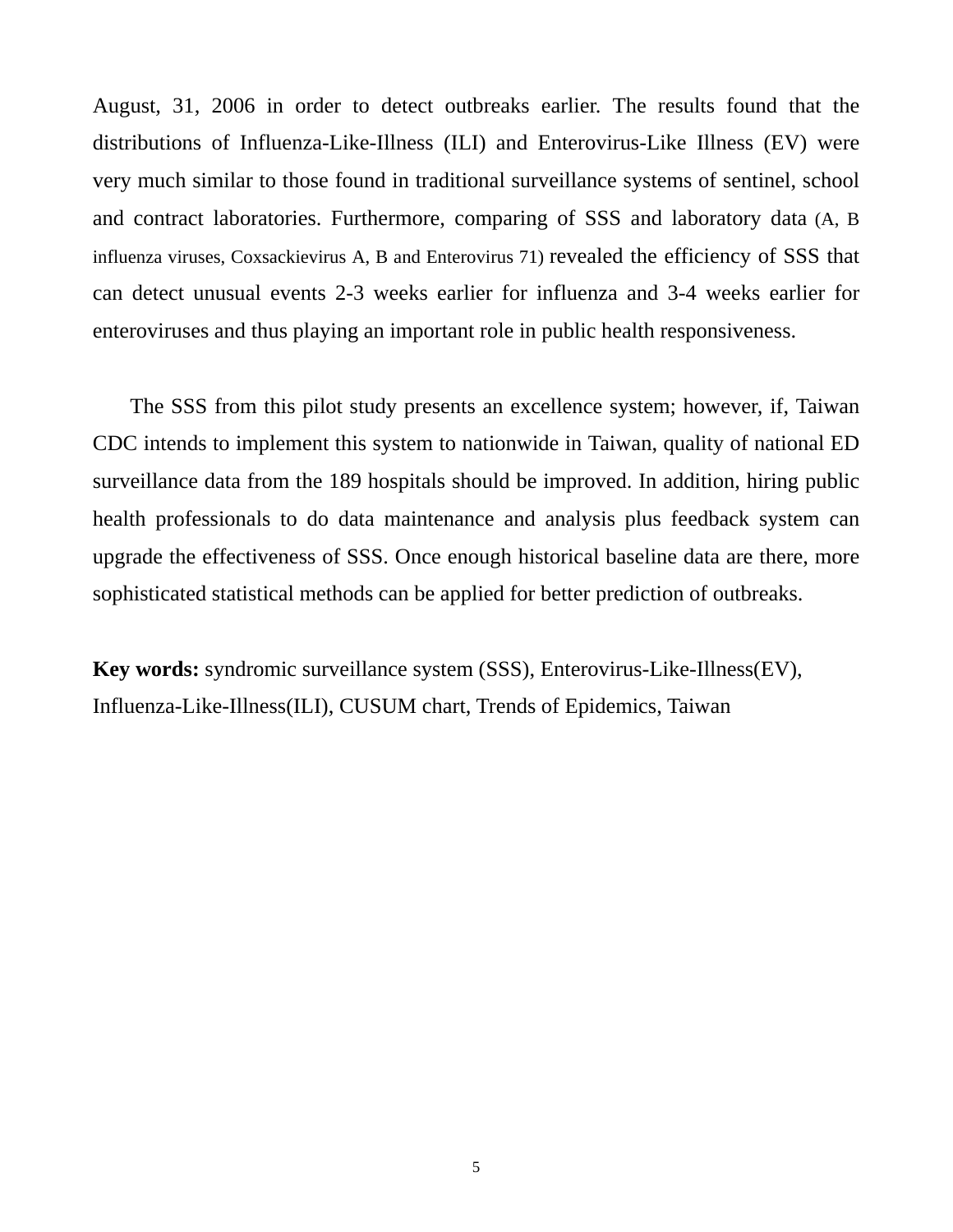## 壹、前言

隨著交通日益便利,人類的社會脈絡網路隨著增加,原本需要幾天幾夜,甚 至幾年才能抵達的距離,現在藉由飛機的發明進步,只需要十幾個小時就能抵達 地球的另一端,如此不僅促進了貿易商業的發達,更加速了傳染病的傳播。自 2001 年九月恐怖份子開飛機衝撞雙子星大樓[CDC, 2001], 引發美國對於恐怖份子的注 意,同時美國紐約政府官員接獲炭疽(Anthrax)信件,十月哥倫比亞行政區亦接獲炭 疽信件引發第二波流行,連續兩波的攻擊導致了 21 人感染,其中 16 位為確診病 例**(**圖一**)**,引起社會的震驚及經濟成本的損耗,在收集了當時所有病例的症狀,並 回顧過去新興傳染病引發的症候群,發現生物恐怖攻擊引起多為非特異症狀,例 如:發燒、咳嗽、流鼻水、皮膚紅疹等,美國匹茲堡大學與醫療單位通力合作, 為了促使公共衛生之防疫,因此研發「即時疫情與疾病偵測系統」(Real-time Outbreaks and Diseases Surveillance system, RODS system),期能以偵測病患主訴的方式在疾病流行 早期發現異常增加情況,以俾能及早介入公共衛生之防禦措施,減少民眾的感染 及死亡人數[Reis and Mandl 2003; Heffernan, Mostashari et al. 2004; Wang, Ramoni et al. 2005] 。

## 圖一:**2001** 年 **9** 月 **16** 日至 **10** 月 **25** 日美國生物恐怖炭疽病例數





\* Postmarked date of known contaminated letters.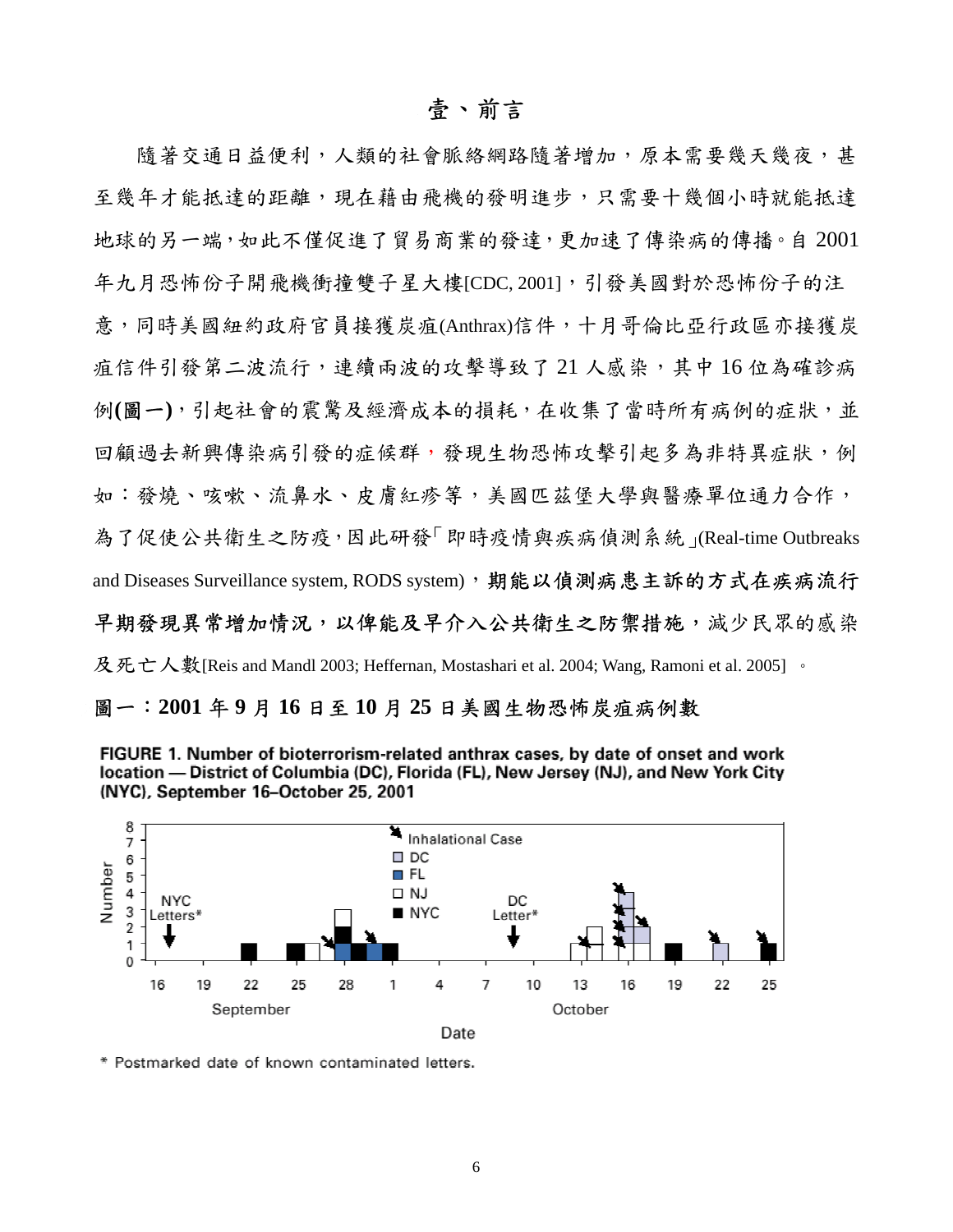隨後 2003 年嚴重呼吸道症候群(Severe Acute Respiratory Syndrome, SARS)襲 捲加拿大、中國、蒙古、菲律賓、東南亞及台灣等地區,造成大流行,自 2002 年 底至 2003年七月,總共導致了八千多人感染,其中七百多人死亡,致死率達 9.6% (World Health Organization, WHO)。在台灣共通報了 668 個疑似病例,其中 181 個 死亡,其致死率高達 27%,這超過世界衛生組織(WHO)全世界嚴重急性呼吸道症 狀的病患致死率統計 9.6%。隨著越來越多樣的新興傳染病及生物恐怖攻擊事件, 投入發展症候群偵測系統的公共衛生相關人員也有日益增加的趨勢,台灣 **2003** 年 在當時疾管局局長蘇益仁率先引進,並敬邀學者共同推動此症候群偵測系統,最 後由**189**家緊急救護責任醫院急診部門每天上傳資料至台灣疾病管制局(Center for Disease Control, CDC), 作為症候群偵測的資料來源,由公共衛生相關人員進行相 關的症候群分析判讀,期能早期偵測出異常情況,避免未來新興傳染病或生物恐 怖攻擊戰發生時,能及早進行流行病學的調查,找出危險族群及傳染來源,減少 經濟、社會、醫療等相關成本的損失。此外,日本、中國及香港等等亞洲地區的 國家也率續投入人力,進行相關的研究,並有卓越的成績,在 2006 年的國際症候 群偵測研討會中,許多國家均分享了其症候群偵測系統發展的成果,最讓人驚訝 的,莫過於中國在該方面發展之迅速,即便其發展遠在台灣之後,然而其成就今 年卻幾乎超越台灣。

症候群偵測系統最珍貴之處在於不必增加醫療人員的負擔,而以醫院原有之 電子資料進行統計分析,因而目前的資料來源多以急診為主,以美國 2003 年國際 症候群偵測研討會的報告中結果中發現,有百分之四十八的參與報告者,其所使 用的資料來源為醫院之急診(Emergency Room, ER),其次為官方醫院或診所、醫院 診斷以及學童缺席資料等[Sosin and DeThomasis 2004] 。

此外,許多研究亦顯示症候群偵測系統可以早在臨床病患的實驗室診斷結果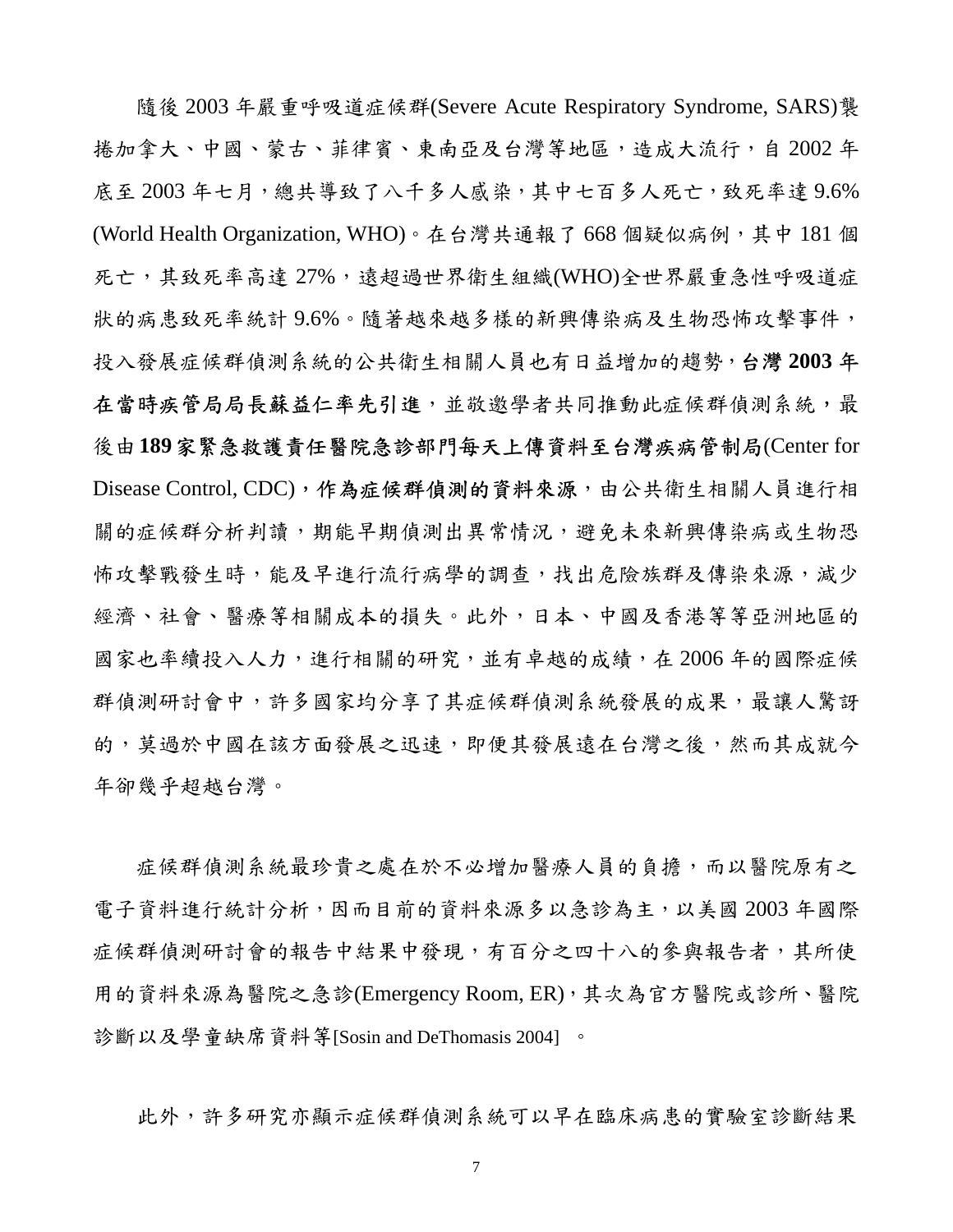出來之前,發現異常的情況[Beitel, Olson et al. 2004; Reis and Mandl 2004; Chapman, Christensen et al. 2005], 對於傳染病而言,特別是呼吸道傳染病,若能及早發現警訊, 及早介入防禦措施,一定能大幅減少受感染人數,進而降低死亡率[Wang, Ramoni et al. 2005],並對已受感染之病患對症下藥。

發展一套症候群偵測系統,包括四個重要的步驟:(一)症候群組合的定義、(二) 產生模式、(三)疾病偵測及(四)發佈警訊[Reis and Mandl 2004]。

- 一、症候群組合之高等等每個症候群組合之內容,將每個病患依據所出現的 症狀主訴或是診斷碼歸類至一個最合適的症候群組合,目前世界各國在發展 症候群偵測系統之症候群組合定義時,均遇到有無法將其他國家的定義內涵 直接套用到該國之困擾,其原因包括:(1)醫師慣用的詞彙不同,(2)語言的不 同,及(3)偵測系統使用的目的不同。故本研究團隊這幾年致力於發展症候群 定義,並召開多次專家研討會議,期能訂定出符合台灣現況的症候群定義。
- 二、產生模式:目前已有許多統計模式應用於症候群偵測,包括歷史資料限制法 (Historical Limits),一般線性回歸(General Linear Regression, GLM)及時間序列 分析(Time Series Analysis),產生模式的首要條件是必須有一至數年的歷史資 料,做為將來預測式否有警訊的閾值,若資料不足或不穩定,則無法做準確 的預測,導致該偵測系統失去其效能。為因應歷史資料不足的窘境,許多統 計學家開始發展短期歷史資料的閾值計算法,如利用工業製程管理(process control)中常用的累積和管制圖(cumulative sume charts; CUSUM), 其公式 [Hutwagner, Thompson et al. 2005] 為 :  $S_i = \max(0, S_{i-1} + ((X_i - (\mu_0 + k\sigma_M))/\sigma_M))$

2003年澳大利亞舉辦橄欖球世界杯時,為了避免大量遊客湧入,導致傳染病 的大規模流行,或恐怖份子的蓄意攻擊,於是在短時間內架設了急診症候群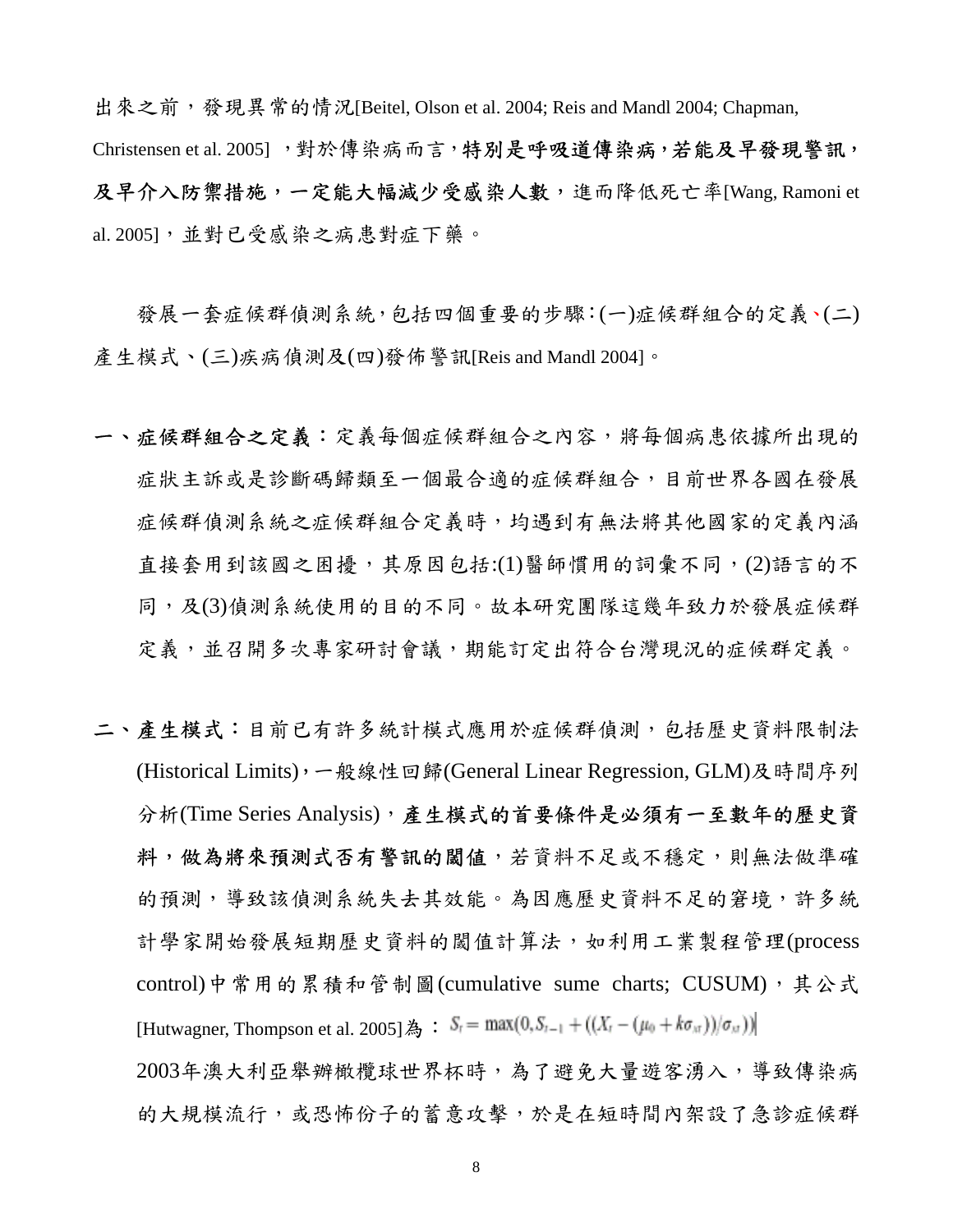偵測系統,當時因為缺少長期的歷史資料,因此使用改良式累積和管制圖 (cumulative sum charts; CUSUM), 其重要作用在於控制週效應(day-of-week effect),即以過去前數四周的同一天作為歷史資料,計算閾值(Muscatello, Churches et al. 2005),而A醫院的資料亦面臨歷史資料不足之窘境,即便如此, 若能經由公共衛生等相關人員持續經營此系統,未來發展將對台北市的防疫 有極大的貢獻。

- 三、疾病偵測:檢視實際的病例數是否超過經由模式預測出來的期望值,若超過, 則進入警訊發布期。
- 四、發佈警訊:當發現病例數異常增加時,首先必須判讀期警訊之發生原因為何, 一旦經確定為真警訊,則應立即發布警訊通知,請公共衛生人員進行流行病 學調查,確認其來源、發生區域及原因,並請醫療院所等相關人員,注意自 我防護措施,避免院內感染,讓流行範圍擴大。

## 貳、材料與方法

- 一、研究材料:
	- **1.**全國緊急醫療網急救責任醫院急診症候群偵測統資料:目前全台灣共有189 家醫療院所參與資料上傳工作,透過自動化資料傳送技術,將急診來院病 患的檢傷主訴、疾病診斷碼與保護個人隱私之病患基本流行病學變項資料 傳送到台灣CDC的RODS資料庫,該系統設計目的為即時蒐集資料並進行分 析,惟本研究資料來源因顧及疾管局內部網路系統安全,採用資料後撈 (retrospective data query)的方式取得資料,另方面因疾管局缺人力進行資料 庫的定期品質管制,因此截至報告繳交日分析資料區間為2004年4月1日至 2006年2月28日,共計4,508,354筆急診來院病患資料(以扣除來院時間不正確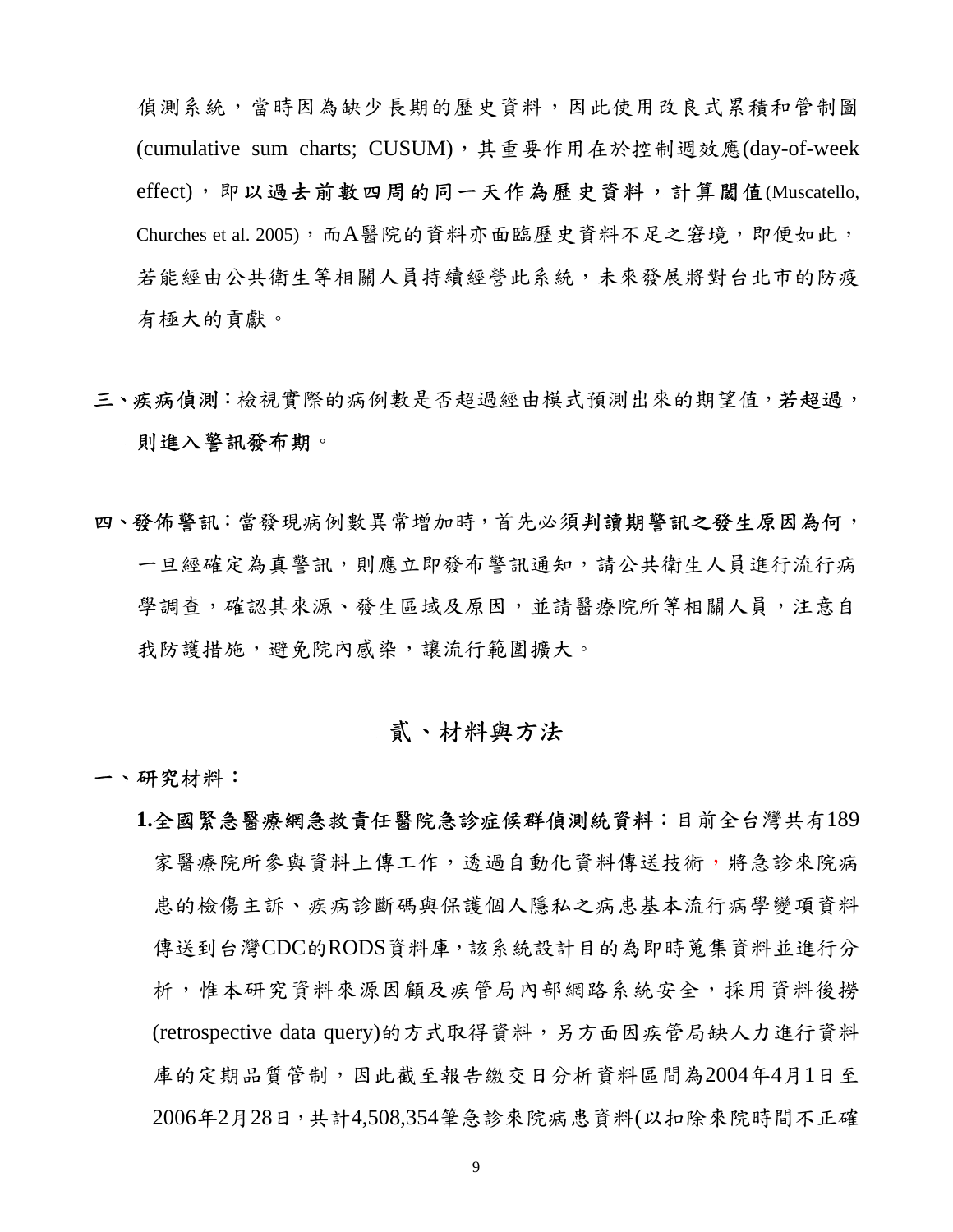或空白未填之資料)。

- 2.台北市某醫院急診資料:為探究標準化主訴的可行性,同時建立整合性症 候群偵測系統,本研究團隊與台北市某醫院合作,經過徹底的溝通與行政 工作流程,成功地於本年度9月建立標準化檢傷主訴輸入介面(standardized triage chief complaint interface), 10月1日開始上線,由檢傷護士詢問病患之 主訴,再勾選標準化的主訴系統,至多可輸入九個主訴進入資料庫,除此 之外,亦收集病患的流行病學基本資料(包括年齡、性別)、體溫、國際疾病 分類標準碼第九版 (International Classification of Diseases, Clinical  $\text{Modification } 9^{\text{th}}$ , ICD-9CM)共三碼等。除了由急診檢傷來的病歷電子檔外, 同時與該院急診部門合作,針對前來就診的類流感或腸病毒之病患採集相 關的檢體,以期能夠針對系統效能做一確切的評估,為此本研究團隊設計 了一套採檢標準流程**(**附錄表一**)**,並於今年五、六月間舉辦了二次教育訓練 活動以及數次相關的研討會**(**附錄圖一、圖二**)**,希望能夠藉此增加急診疑似 病患之採檢率。
- **3.**現有傳染病偵測系統資料:為進行症候群偵測統偵測效益評估,本研究團 隊運用現有傳染病偵測統資料進行效益評估,運用疾管局提供之定點醫師 偵測資料庫、學童病假資料庫及合約實驗室病毒檢驗資料進行效益評估比 較,定點醫師及學童病假偵測統數據則由週報推算數據進行分析,並未獲 得疾管局提供之原始資料。病毒合約實驗室資料自2003年1月1日至2006年8 月31日止,共有54,170筆檢體資料可供分析,而學童病假及定醫偵測之分析 資料從2003年至2005年。

二、研究方法: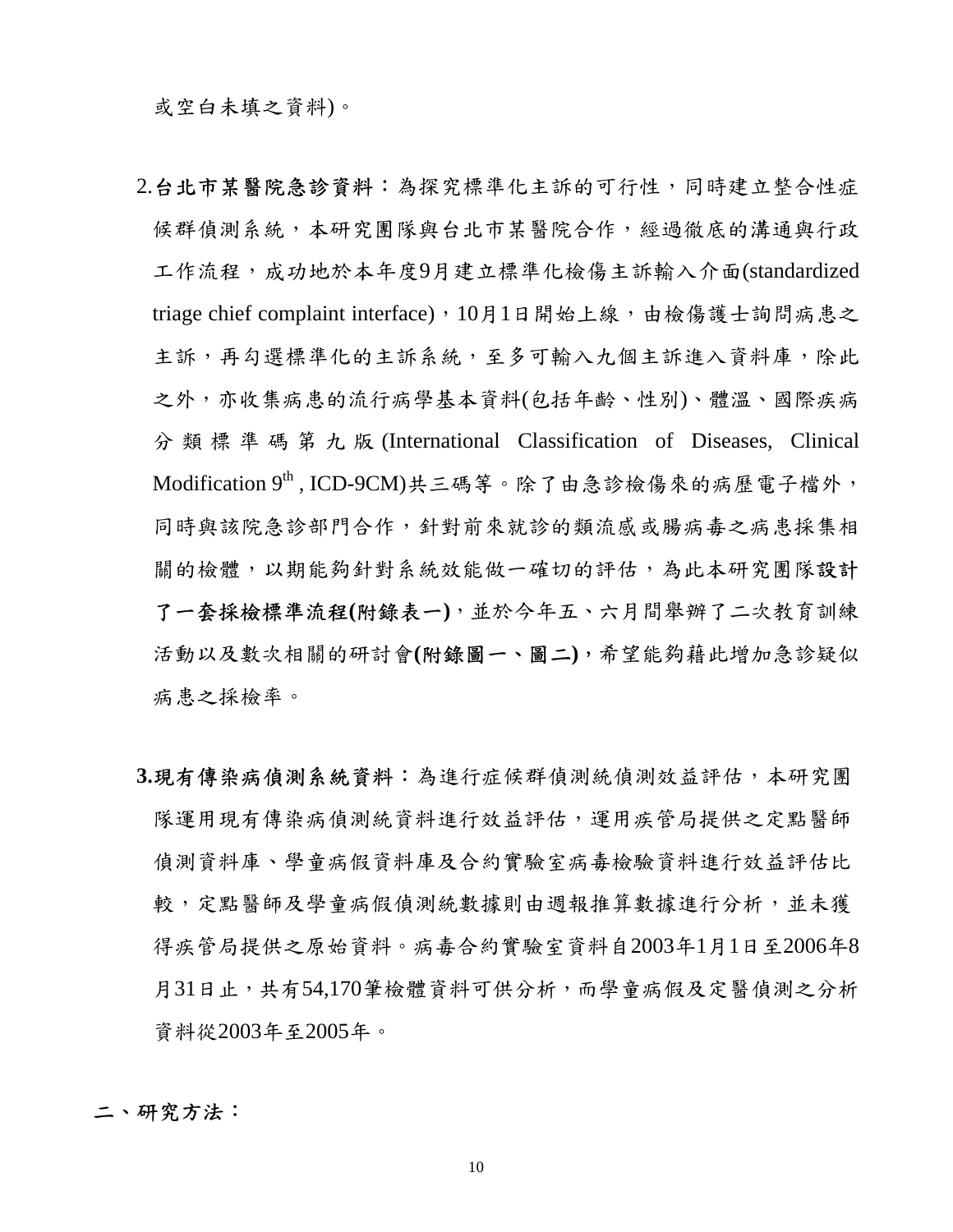## **1.**症候群組定義:

對症候群偵測系統而言,病例定義是最重要的第一步驟,因此針對症 候群分組的定義,本研究團隊除參考美國疾病管制中心緊急應變防治與預 備計畫中(Emergency Preparedness & Response)生物恐怖相關症候群分組 外,更考慮當前國內傳染病流行情形與世界新興傳染病潮流,經過專家會 議審議發展合乎國內情況之症候群分組,包括:類流感、腸胃道及腸病毒 等症候群,其中腸病毒自1998年在台灣爆發流行時,造成71人死亡,危及 台灣地區兒童之健康與生命安全,之後每年流行季均有疑似腸病毒病例之 高峰(Peak)出現,儼然形成地區性的疾病,不容忽視。

經過專家不斷的討論結果,訂出各類流感與腸病毒的症候群定義如下 **(**表一**)**:

|     | - 症候群分組一覽表 -                                                                                                                                                                                                                                                                                                                                                                                                                                                                                                                                                                                                                                   |               |
|-----|------------------------------------------------------------------------------------------------------------------------------------------------------------------------------------------------------------------------------------------------------------------------------------------------------------------------------------------------------------------------------------------------------------------------------------------------------------------------------------------------------------------------------------------------------------------------------------------------------------------------------------------------|---------------|
| 分類  | ICD-9CM                                                                                                                                                                                                                                                                                                                                                                                                                                                                                                                                                                                                                                        | 主訴            |
| 類流感 | $[079.99 \cdot 307.81 \cdot 372.3 \cdot 460 \cdot 461.1 \cdot 462 \cdot 464 \cdot]$ Fever $\sim$ Cough,<br>$464.4 \cdot 465 \cdot 465.9 \cdot 466 \cdot 466.19 \cdot 472 \cdot 477.9$   Headache $\cdot$ Malaise,<br>482.31 \ 482.32 \ 482.39 \ 482.4 \ 482.41 \ 482.49 \ Myalgia \ Red Eye,<br> 482.81 \, 482.82 \, 482.83 \, 482.84 \, 482.89 \, 483 \, Rhinorrhea \, Sore<br>483 \ 483.1 \ 484.1 \ 484.3 \ 484.6 \ 484.7 \ 486 \ Throat \ Stuffy Nose<br>$487 \cdot 487.1 \cdot 487.1 \cdot 487.8 \cdot 490 \cdot 496 \cdot 780.79$<br>$782.5 \cdot 784 \cdot 785.6 \cdot 786.07 \cdot 786.2 \cdot 786.5 \cdot$<br>786.09 \ 787.02 \ 787.03 |               |
| 腸病毒 | 074、079.2、047.0、074.0、074.1、074.2、074.20、 不適用,其症狀無法<br>$1074.21 \cdot 074.22 \cdot 074.23 \cdot 074.3 \cdot 074.8$                                                                                                                                                                                                                                                                                                                                                                                                                                                                                                                             | 與其它感染症狀區<br>別 |

## 表一:經過專家訂出類流感與腸病毒的症候群定義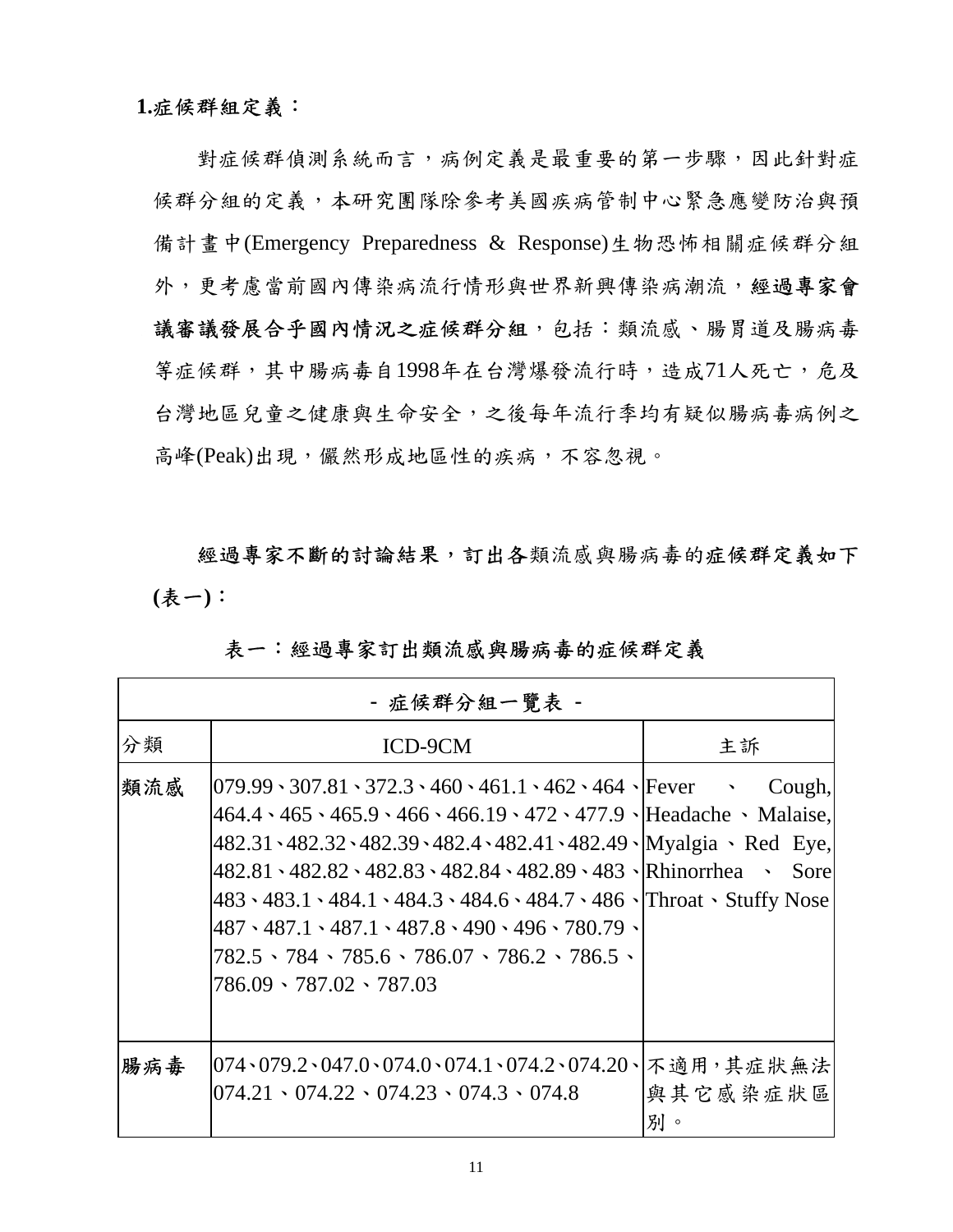#### **2.**統計方法:

本研究利用傳統的累積和管制圖(Modified CUSUM control chart)作為 計算每週病患量變化的指標,其作法為  $S_i = \max(0, S_{i-1} + ((X_i - (\mu_0 + k \sigma_{xi}))/\sigma_{xi}))$ ,其 主要概念為,累積過去資料的變異,以偵測小單位的變化。

另外還有改良式的累積和管制圖(Modified CUSUM control chart),以此 做為統計每日來院病患之關值的方法,即以過去四幾週的同一天計算今天的 閾值,例如:計算星期一的閾值,則以星期一的個案數値扣除過去四週星期 一的個案數值及一倍的標準差去計算這個星期一的統計量,若統計量大於臨 界值,則表示有訊號。使用改良式**CUSUM**是因為過去研究發現,台灣急診的 就醫型態會受到週末的重要影響,主要原因為:(1)週末時門診及一般診所大 多停診,民眾只能選擇急診就醫;(2)台灣急診的費用比起歐美等先進國家相 對便宜,且在歐美各國的急診檢傷人員,對於疾病程度不夠嚴重之病患,則 拒絕其掛號及就診。因此若以傳統的CUSUM作閾值的統計分析,則會發現訊 號多只出現在想下,而不會出現在一般工作日(週一至週五)。

## **3.** 醫院資料上傳間斷分析

醫院資料上傳間斷分析共分四種間斷程度:(1)無間斷,(2)間斷次數 頻(定義:上傳資料間斷大於10次,推測其原因為網路不穩定),(3)嚴重間 斷(定義:2次以上間斷連續大於7天,推測其原因為醫院端上傳系統故障, 及(4)無資料上傳 (推測其原因為醫院系統資料無法轉換成全國監測系統所 需的資料格式)。此資料分析時間為民國93年4月1日至民國93年6月30日。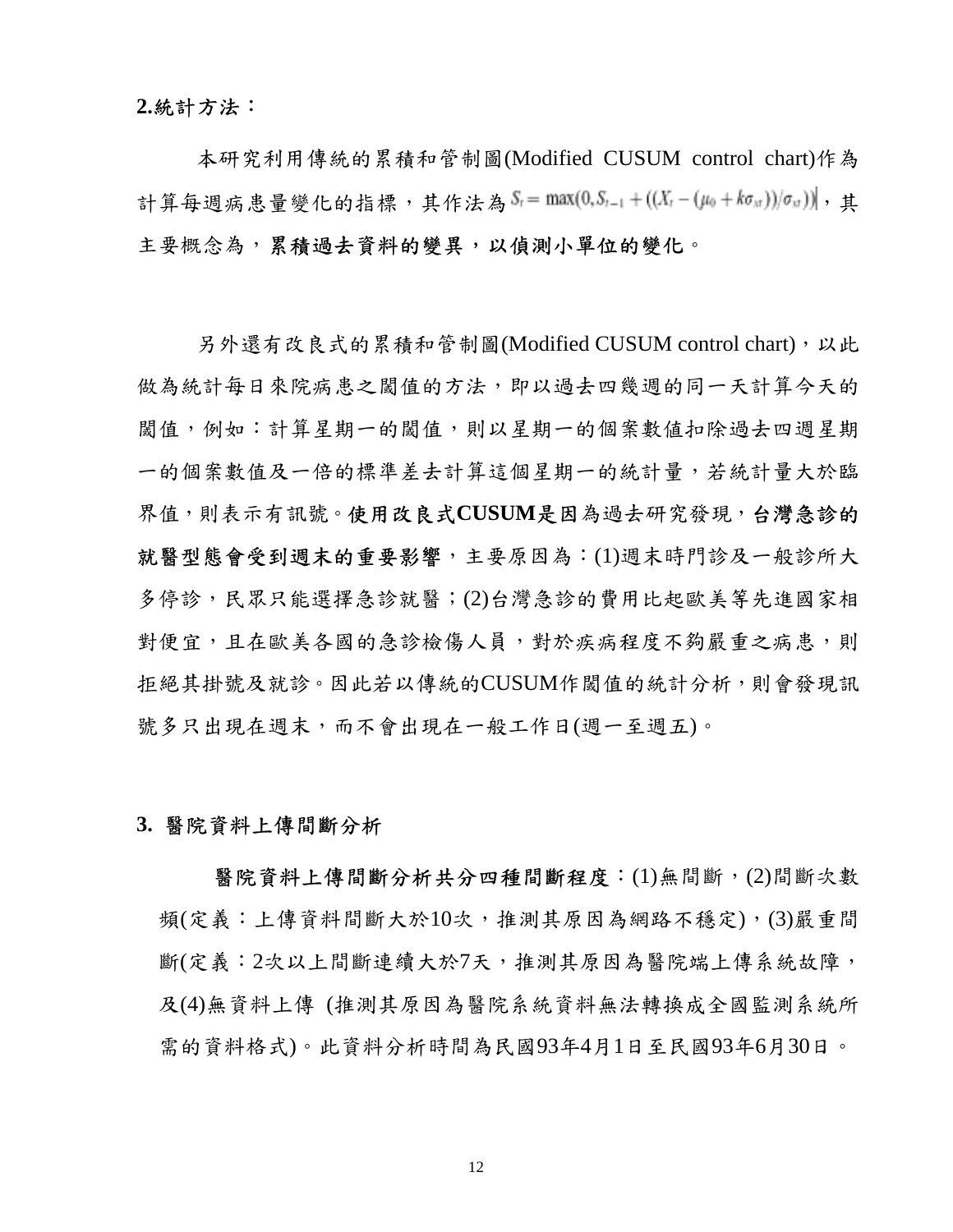**4.**回饋系統:

### (1)資料庫建立**(database establishment)**:

本研究團隊利用台北市某醫院每日上傳之急診病患資料,做為資料 庫進行分析,並透過網路版即時回饋系統及電子郵件傳送至該院區各層 級相關醫療同仁,達到即時回饋、及時防疫之效果。

#### (2)資料採礦**(data mining)**:

取得急診症候群之偵測系統資料後,將資料檔案進行資料轉換及整 清(cleaning)工作,進而建立完整的資料庫以利後續分析工作的進行。

#### (3)回饋系統介面**(feedback interface development)**:

回饋系統介面採用多種不同資料視覺化工具,開放該院之相關醫療 同仁可以隨時上網察看,為避免病患資料外洩,進入系統前必須先輸入 使用者之帳號及密碼,然而,為了避免醫護同仁因為工作繁忙而無法上 網查看,資訊人員設計系統自動發出警訊,即一旦病患數量有異常增加 的情況,則立即發送電子郵件通知相關單位之醫療同仁及長官。

## 叁、結果

#### 一、資料上傳

全國**189**家急救責任醫院上傳的情況如圖二,可以發現資料上傳的穩定性 不佳,紅色箭頭處即為資料近幾匱乏之處,加上資料來源醫院非常不穩定, 故對於症候群偵測系統的建立閾值有其困難及不確定性存在。然而,即使全 國的資料庫中傳送的來源非常不穩定,我們仍可以發現明顯的週末及假日效 應,但在**2005**年八月初以後資料量發生第一次驟減,十月初之後,資料再次 產生斷層,至**2005**年**11**月底後,資料量每天只有數百筆,約莫僅有**2004**年每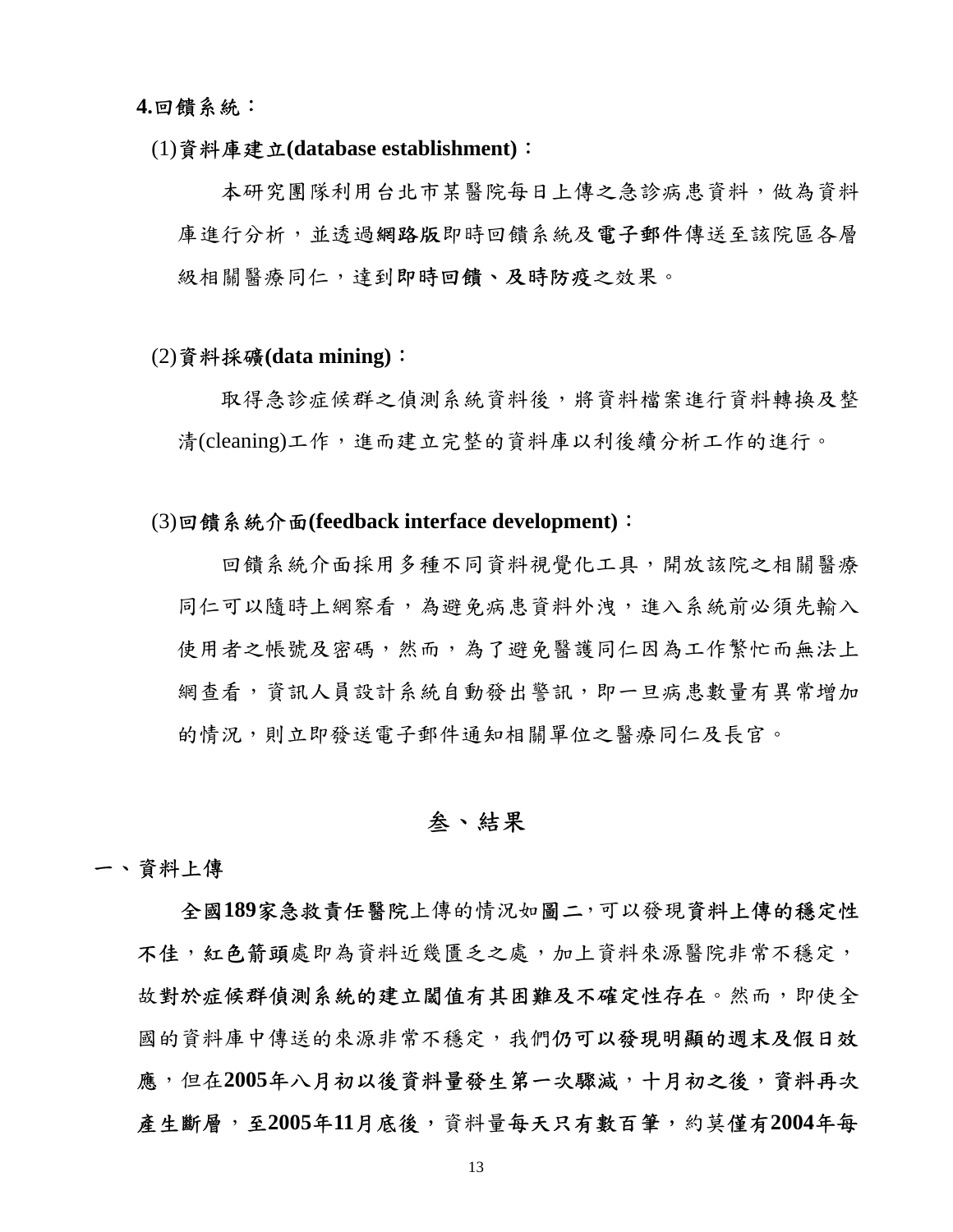天上傳筆數的十分之一,甚至更低,而此資料不穩定,造成症候群偵測系統 發展模式的一大阻礙,大大的降低了系統預測的準確性。另外,台灣有非常 明顯的國定假日效應,從**2005**年的一月底至二月初**(**中國農曆新年**)**看到顯著的 個案增加,約為平時的**2**倍,但是反觀2006年一月底的農曆新年,卻無法看到 這樣顯著的假日效應;其可能的主要原因並非是急診病患量真的減少了,而 是醫院上傳的意願及比例明顯的降低了。



圖二:自 **2004** 年 **4** 月 **1** 日至 **2006** 年 **2** 月 **28** 日之全國急診病患數量資料

相較於全國資料的不穩定性,本研究團隊與台北市某醫院合作的資料上 傳系統的穩定性則優異許多**(**如圖三**)**,這對於未來發展模式,建立症候群偵測 系統,效益極大,故本期報告擬以台北市某醫院之急診資料為主要的分析依 據。與全國資料雷同處為週末及假日的效應十分明顯,**週末的來院病患數約** 為一般日的**1.5**倍,而中國的農曆過年為平時的**2**倍左右。此結果與歐美等先 進國家在週末急診個案數明顯減少成為對比,其原因與歐美等國相對於台灣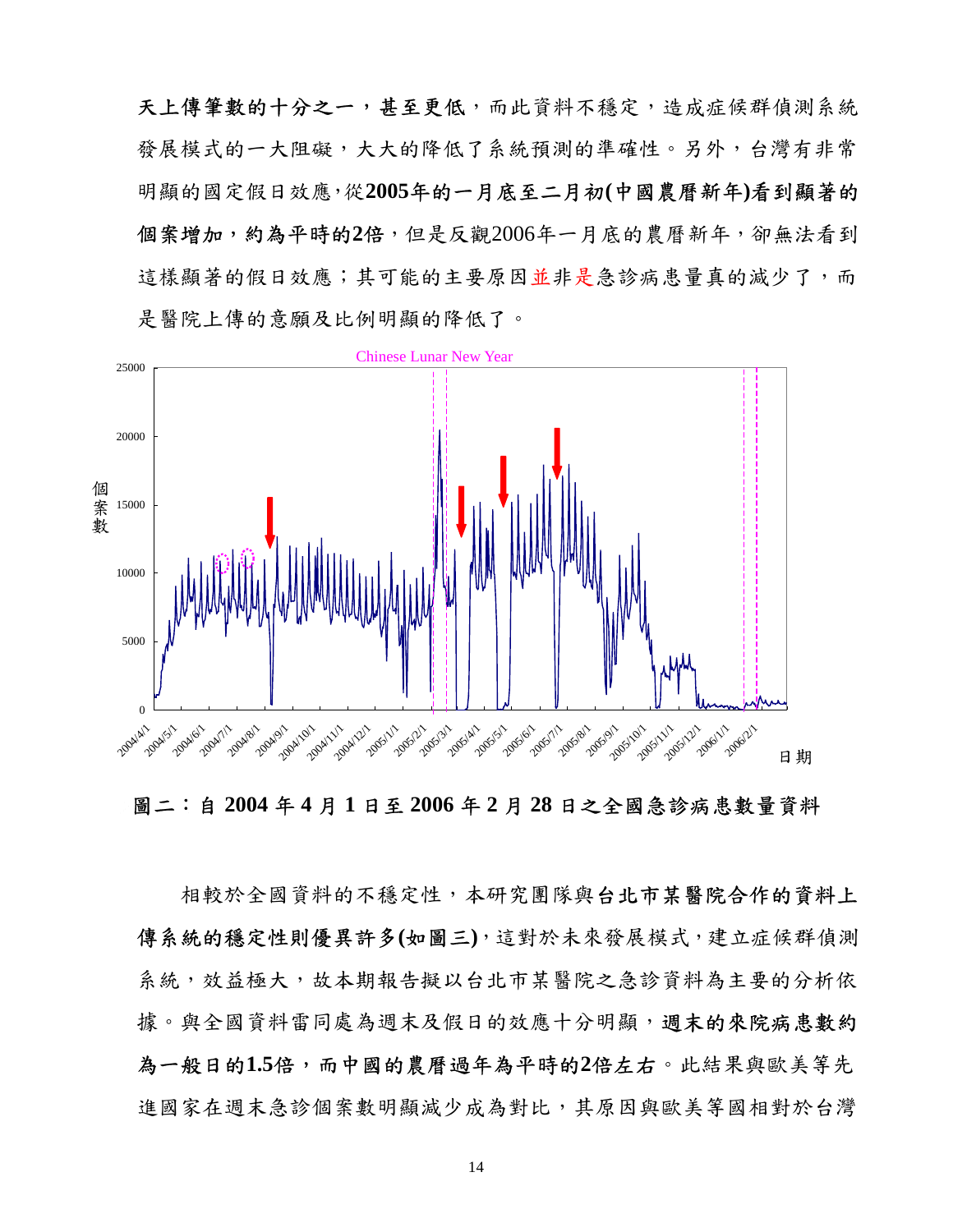

類流感的症候群偵測及其與傳統的三種偵測系統數據之比較

## 圖三:自 **2005** 年 **10** 月 **1** 日至 **2006** 年 **8** 月 **31** 日之台北市某醫院急診病患數量資料

比較傳統的症候群偵測系統通報數量,發現類流感在定點醫師、學童病 假與合約實驗室偵測四者的佈非常相似,然而分年比較發現2003年的台灣夏 天並沒有類流感病患增高的趨勢**(**圖四**)**,可是**2004**與**2005**年卻有顯著夏季型流 感的發生**(**圖五、圖六**)**,且2004年最為顯著,此趨勢以合約實驗室的偵測最為 明顯。探究引起每個季節高峰的類流感病毒發現,2003年初,流感病毒A型 與B型共同在台灣造成流行,但是在2003年第21至31週之間幾乎沒有分離出流 感A或B型的病毒,之後流行的流感病毒以A型為主,B型只有零星的數例, 此種情況延續至2004年前15週,之後B型流感病毒慢慢增加,兩者進入共同流 行期,到了2004年末期B型流感病毒的流行趨勢逐漸壓過A型流感,至2005年 初期,流行的主要病毒株改為B型,A型流感病毒則潛伏其中,蓄勢待發。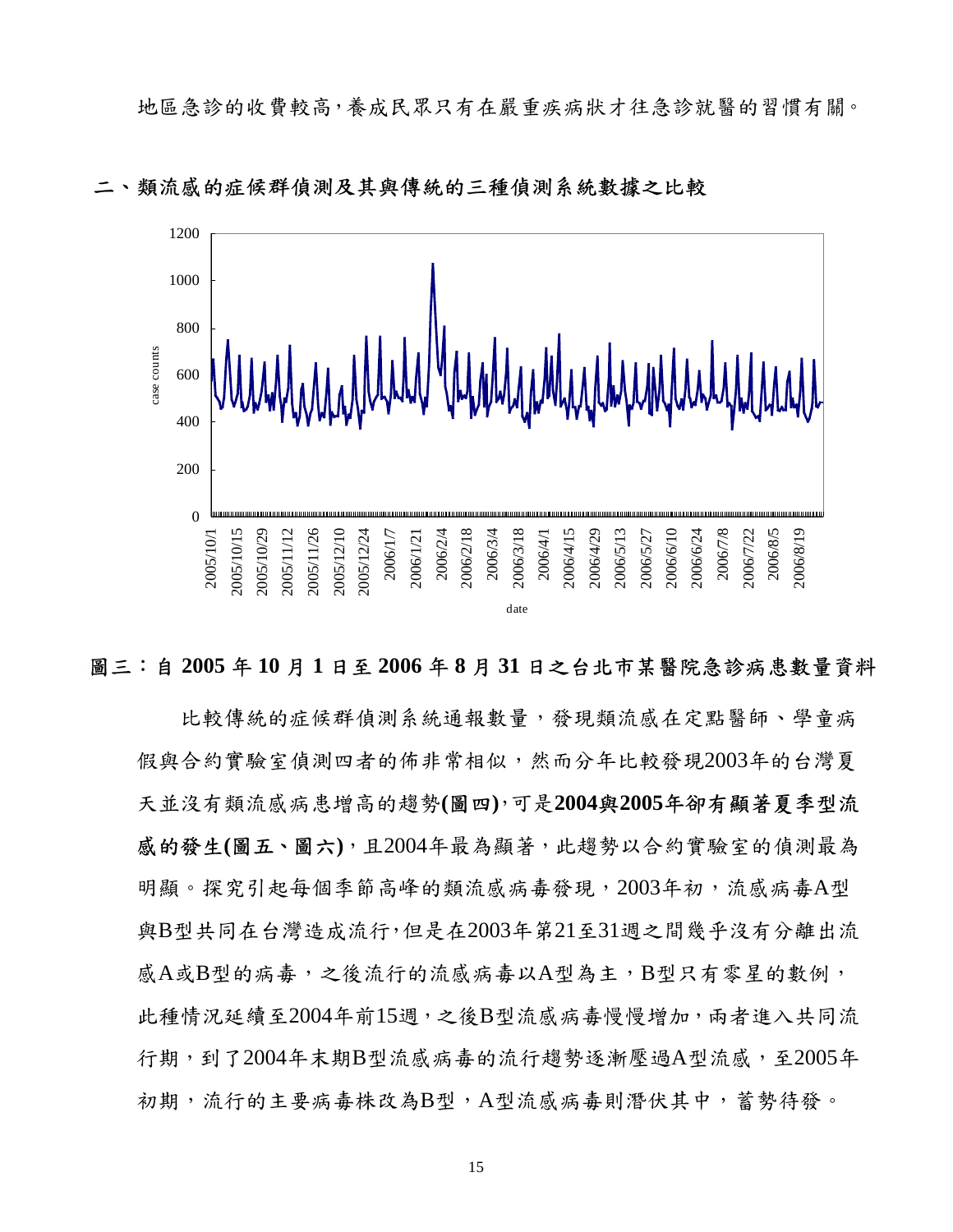以這三年的流行趨勢看來,**A**與**B**兩型病毒在**2003**年共同流行時,所造成 定點醫師、合約實驗室偵測系統的高峰通報人數最多,其次為2005年B型流 感,最後是A型流感,若以高峰持續的時間來看,2005年B型流引發的流行最 長。另一有趣的發現是學童放寒暑假時,為流感的高峰,原因可能是季節因 素所致,倘若此時學童仍須至校上課,是否會引起更大波的流行,值得關注。



圖四:**2003** 年類流感病患在定點醫師偵測、學童病假偵測與合約實驗室偵測之流 感病毒 **A**、**B** 兩型的分離結果之分布圖



感病毒 **A**、**B** 兩型的分離結果之分布圖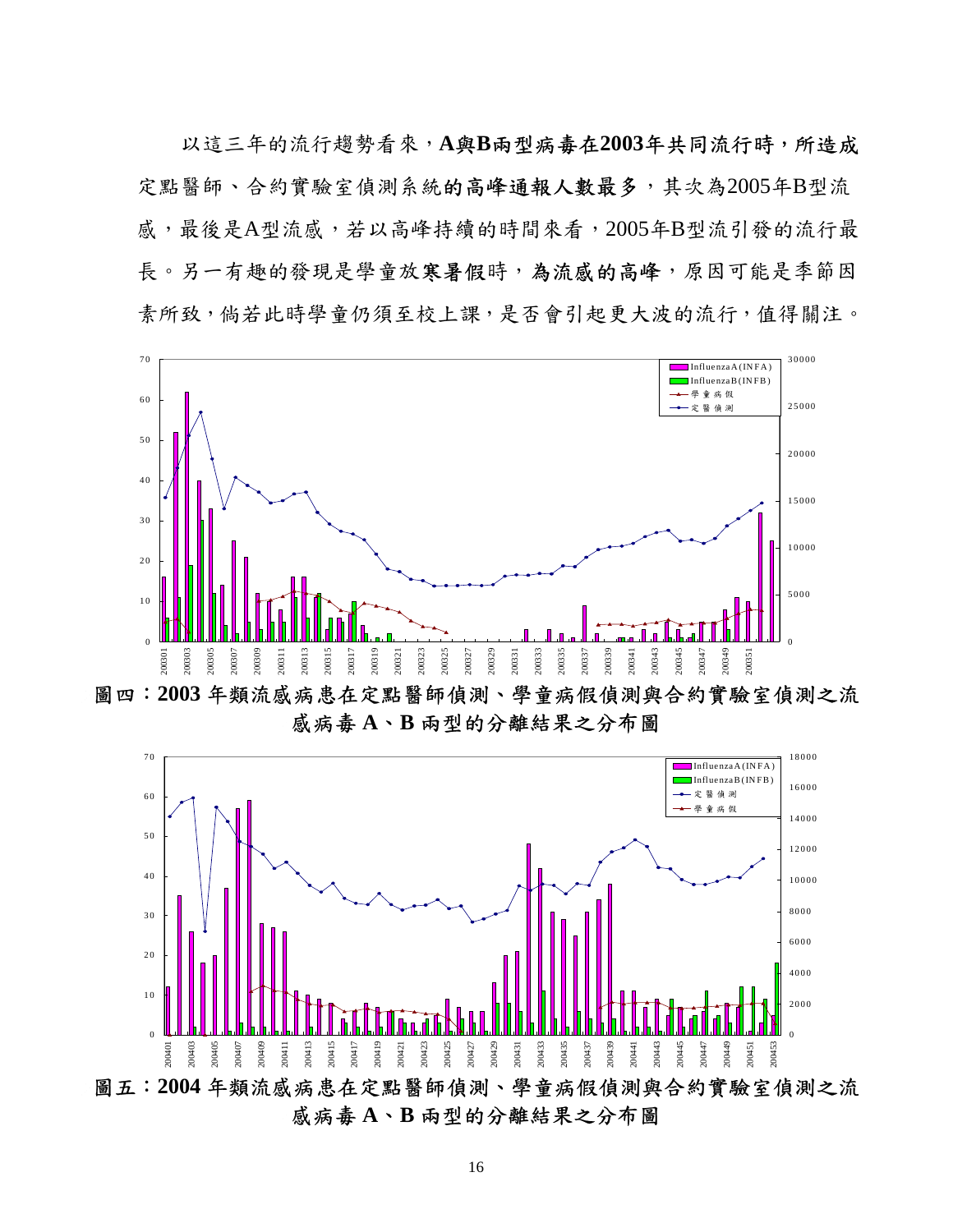

圖六:**2005** 年類流感病患在定點醫師偵測、學童病假偵測與合約實驗室偵測之流 感病毒 **A**、**B** 兩型的分離結果之分布圖

## 三、腸病毒的症候群偵測及其與傳統的三種偵測系統數據之比較

腸病毒又是如何隨著季節與年份的不同而有所變化呢?本研究團隊同樣 將腸病毒偵測資料依照年份的不同去比較定點醫師、學童統病假以及合約實 驗室分離出腸病毒的情況做比較,在2003年主要流行的腸病毒類型為克沙奇 A(Coxsackie virus, CA), 而克沙奇 B(Coxsackie B, CB)及腸病毒 71 型 (Enterovirus 71, EV71)亦潛伏其中, 感染少數病例, 到了2004年第17週, 由CB 病毒造成第一波大流行,而第二波流行始於第28週以腸病毒71型為主,雖然 檢驗出的個案數不多,但定醫偵測系統所偵測出的流行高峰與第一波相差不 大,推測其原因可能為腸病毒71型所導致的症狀較為嚴重,經由衛生單位宣 導及媒體的報導,以致有相似症狀的病患均前往醫院就醫,故提高定醫師的 通報率。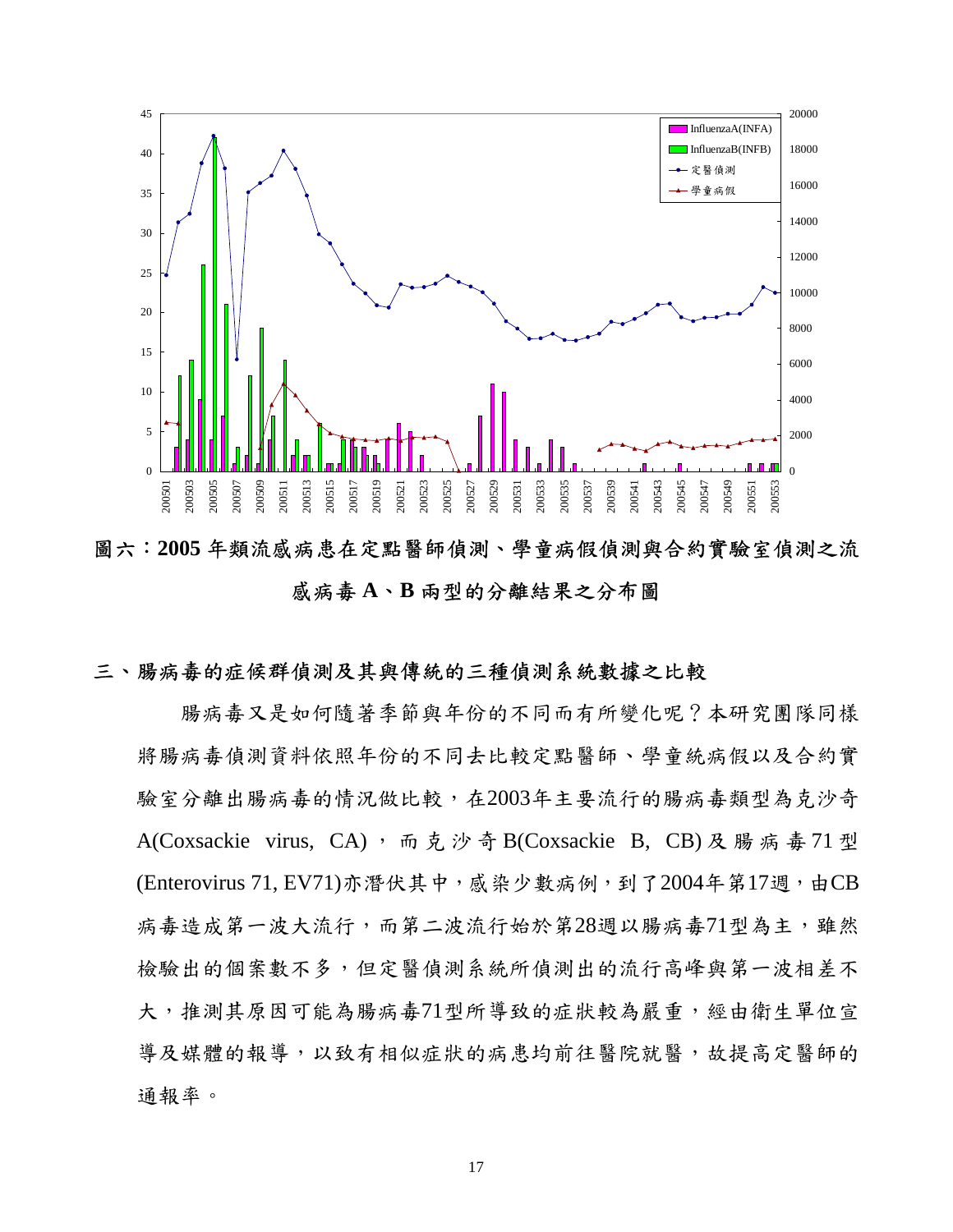

圖七:**2003**年腸病毒病患在定點醫師偵測、學童病假偵測與合約實驗室偵測的克 沙奇**A**型病毒、克沙奇B型病毒及第**71**型腸病毒三者的分離結果之分布圖



圖八:**2004**年腸病毒病患在定點醫師偵測、學童病假偵測與合約實驗室偵測的克 沙奇**A**型病毒、克沙奇B型病毒及第**71**型腸病毒三者的分離結果之分布圖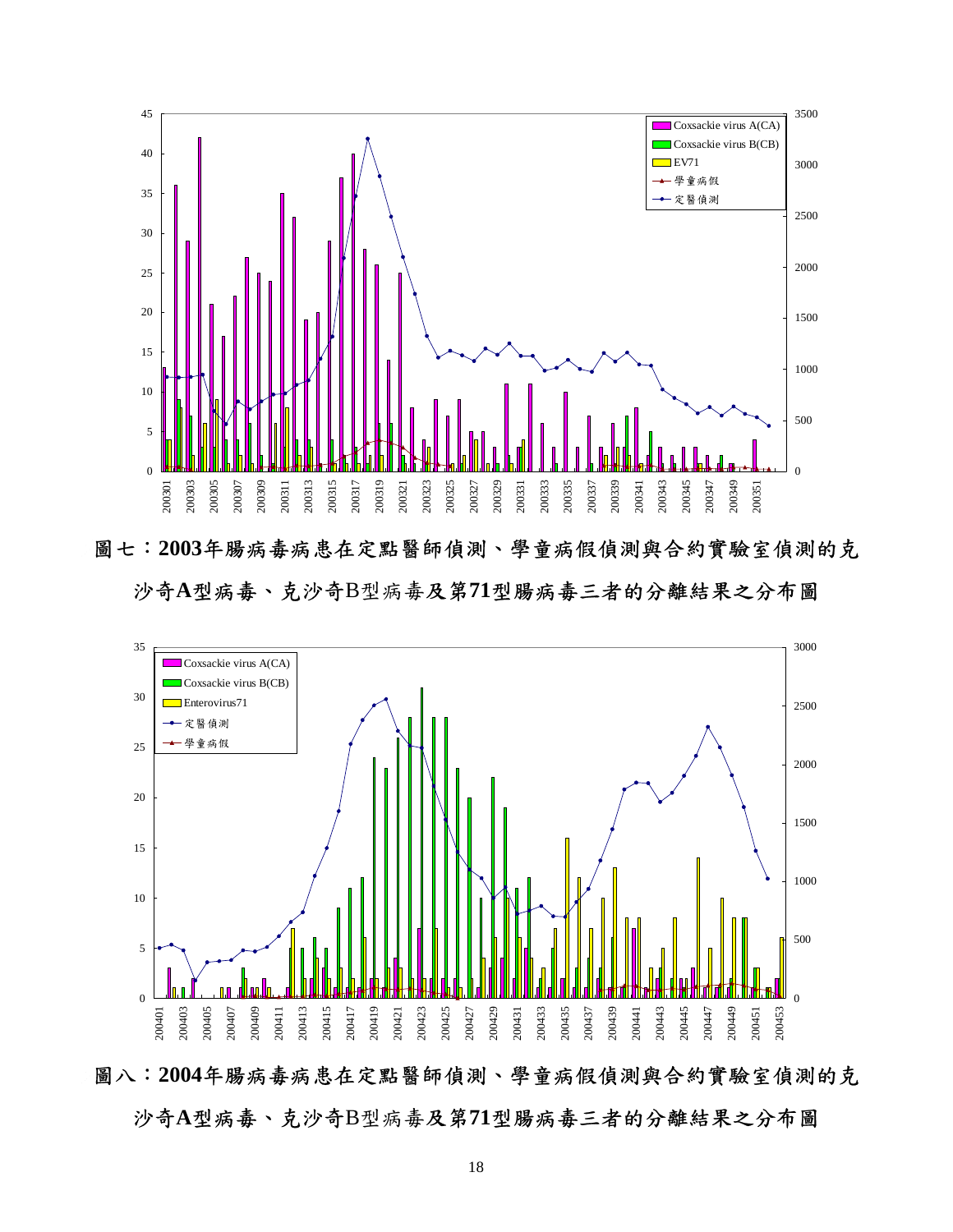

圖九:**2005**年腸病毒病患在定點醫師偵測、學童病假偵測與合約實驗室偵測的克 沙奇**A**型病毒、克沙奇B型病毒及第**71**型腸病毒三者的分離結果之分布圖

空間整合的部分,目前已經與該醫院負責人協商洽談,擬由醫院提供詳 細地址予台北市工務局進行地址對位後,再將地址對位後的資料交由公共衛 生人員進行時空分析,此一方法對於早期發現群聚感染(Cluster Infection)或感 染源有極大的助益。

## 四、系統效益評估

雖然本研究團隊為評估本研究團隊在台北市某醫院(以下簡稱A醫院)所 建立的症候群偵測系統之偵測效益,特制採檢標準流程並舉辦數次教育訓練 活動及研討會,然而急診採檢的比率仍舊十分低,平均一個月不到3枝檢體, 然而其陽性率高達50%以上,但因檢體量過少,故改以運用合約實驗室檢測 出陽性,且其居住縣市在台北縣市之個案做為評估的對象,一個有趣的發現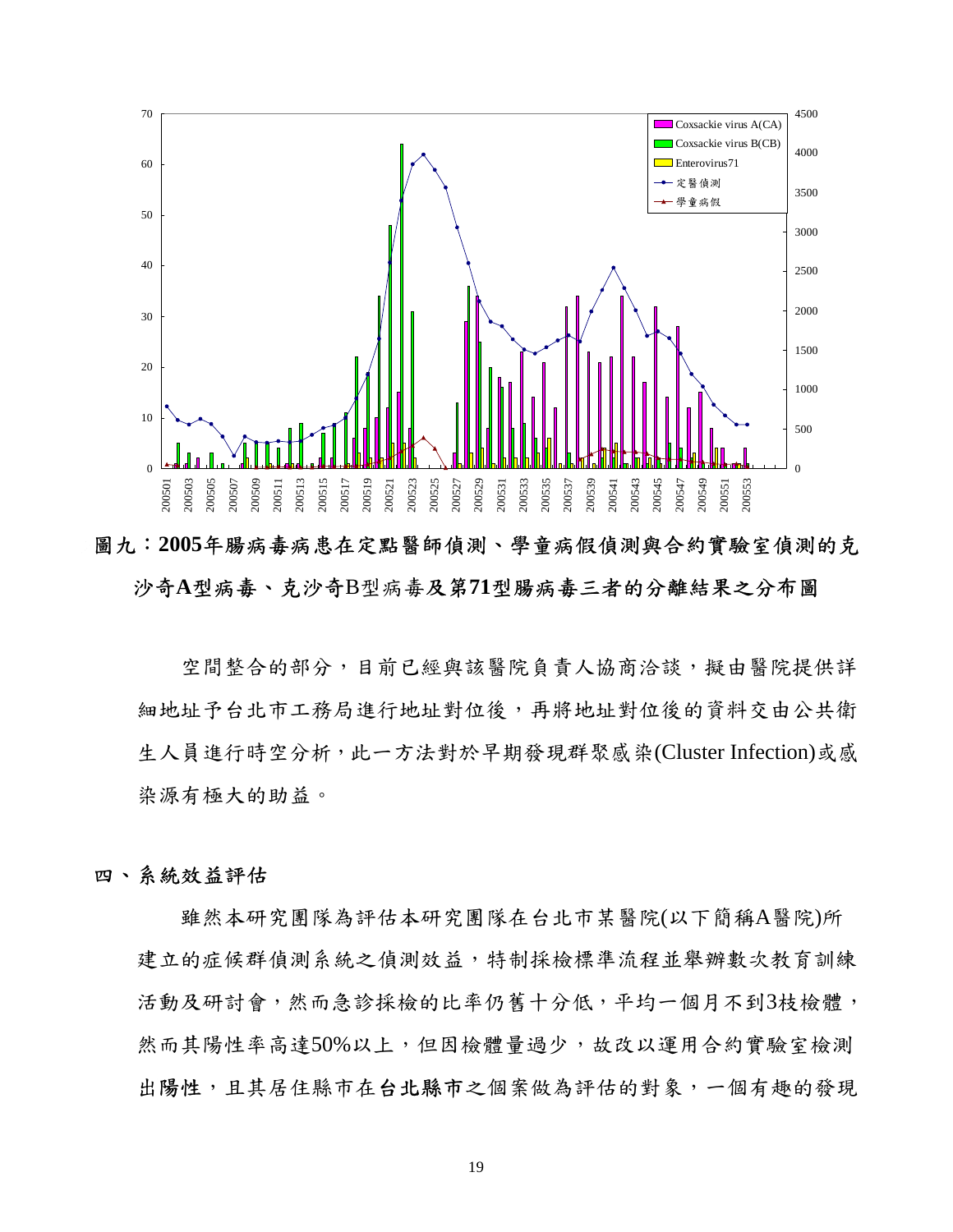為,不論**ICD-9**或主訴**(Chief Compliant, CC)**在中國農曆新年時所篩選出來的 類流感病患,均有上升的趨勢,然而合約實驗室所的病的檢體量反而在過年 後三週才達高峰,以CUSUM統計出現的警訊的時間**(**圖十**)**,發現以ICD-9篩 選出來的類流感個案數發現警訊的週數(暗紅色箭頭處)與合約實驗室(鮮紅色 箭頭處)相同,但是本研究採用的是合約實驗室收到檢體的日期,故與檢體健 驗結果可獲得的時間約相差2-3週,故此可發現症候群偵測系統比起傳統的合 約實驗室檢驗結果,可以提早**2-3**週發現異常,如此公共衛生相關單位將有足 夠的時間進行防禦,減少感染的人數,降低社會經濟之損失。但是原本預期 應該較早有警訊的主訴偵測系統,卻在ICD-9系統發生警訊後三週後才產生警 訊,可能導致這種結果的原因有很多,推測可能與主訴的類流感症狀不具特 異性或定義不夠完整有關,以至於許多非流感,而有類流感症狀的個案歸入 系統中,使其白噪音(White Noise)增高,以致不易偵測出異常。

在類腸病毒病患的分析時,腸病毒的症狀主要為、發燒、頭痛、嘔吐、 食慾不佳等症狀,因本研究團隊發現口腔潰瘍或皮膚紅疹僅為11%左右(Yang, Huang et al. 2005), 其症狀特異性更低, 無法與其它感染症狀區別, 且此病多發 生於5歲以下的小朋友,無法清楚描述症狀,故難以利用主訴作為篩選類腸病 毒個案之依據,因此本研究僅採**ICD-9**與合約實驗室病毒偵測系統做比較。

以CUSUM進行統計分析,因合約實驗室的個案太少且超過7週以上均無 個案,無法正確計算出異常的日期,但是在症候群偵測系統出現訊號的隔週 始即有確診的腸病毒個案出現,顯示本系統確實能夠偵測出腸病毒個案的異 常增加,且在合約實驗室獲得結果前3-4週之前,即發現可自症候群偵測系統 可偵測到異常,對於腸病毒疫情的防治可以有莫大的貢獻。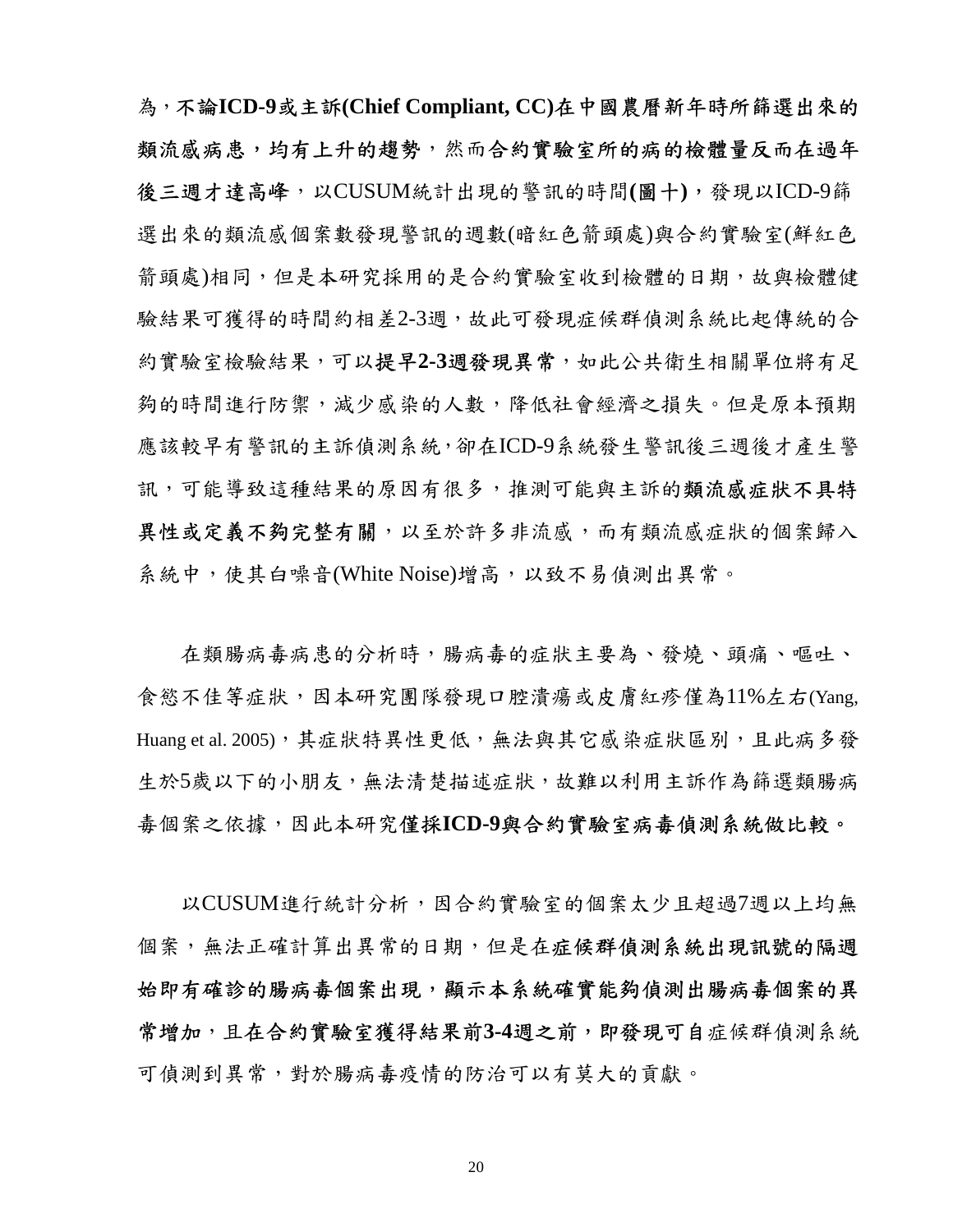在類流感及全部的急診來院病患,均可以看出有顯著的國定假日效應, 特別是中國農曆年週,病患明顯的比平時多了2倍左右,但是腸病毒的分布卻 無此現象,主因當時並非腸病毒的流行季節,以及罹患腸病毒的多5歲以下的 孩童,父母一旦發現小朋友生病會立即就醫,不會因為假日而特別明顯。



圖十:自**2005**年**10**月**1**日至**2006**年**8**月**31**日類流感病患在**A**醫院症候群偵測與合約

實驗室病毒偵測之流感**A**、**B**兩型的分離結果之分布圖



圖十一:自**2005**年**10**月**1**日至**2006**年**8**月**31**日腸病毒病患在**A**醫院資料庫與合約實

驗室之流感**A**、**B**兩型的分離結果之分布圖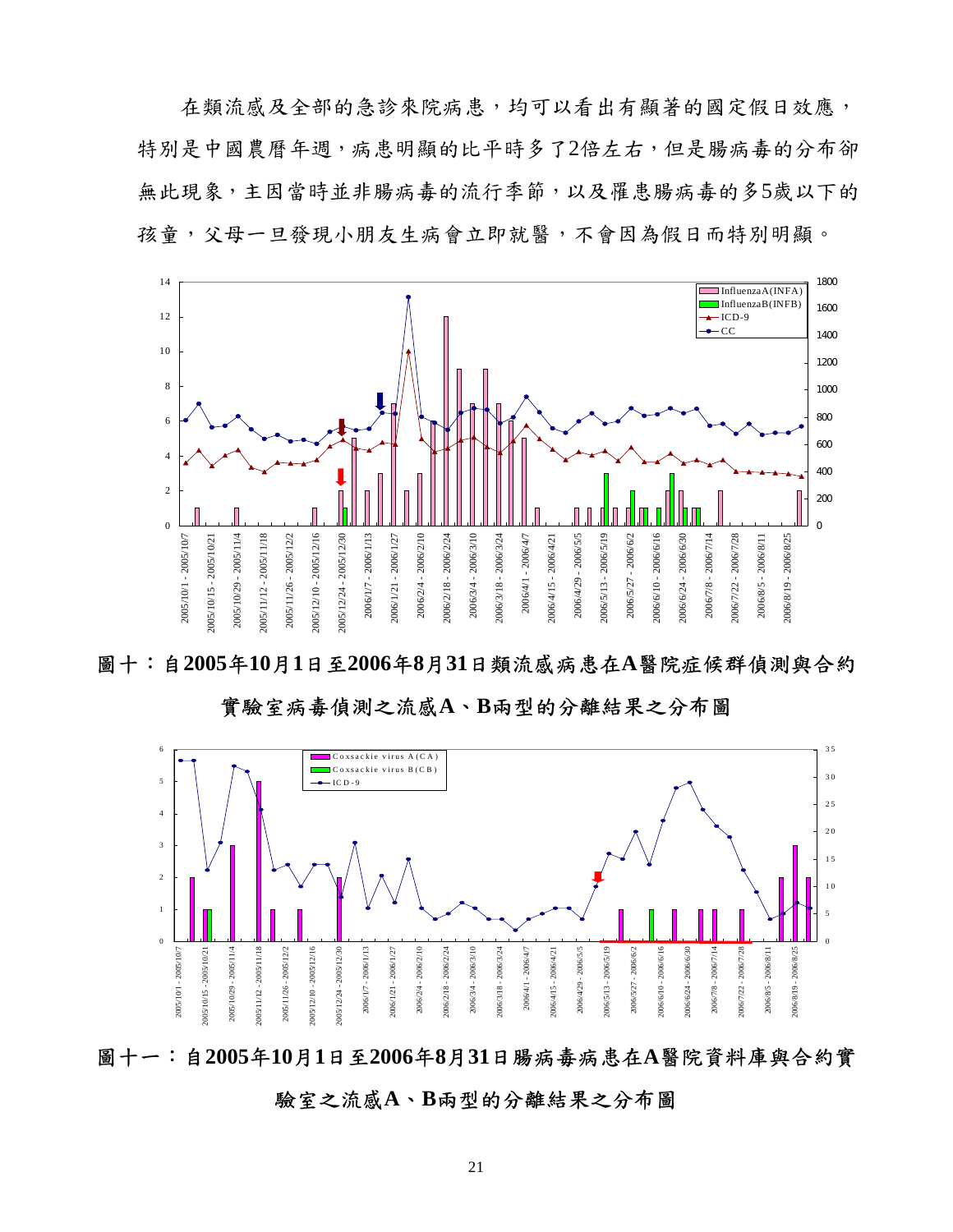## 五、民國**93**年**4**月**1**日至民國**93**年**6**月**30**日醫院資料上傳的問題與品質之分析

在資料上傳的間斷分析上,仍以地區醫院大於區域醫院,而醫學中心較 佳,但仍有4家醫學中心無資料上傳**(**表二**)**。

表二、民國**93**年**4**月**1**日至民國**93**年**6**月**30**日醫院資料上傳間斷分析

|      | 無間斷 | 間斷次數頻繁 | 嚴重間斷 | 無資料上傳 |
|------|-----|--------|------|-------|
| 醫學中心 |     |        |      |       |
| 區域醫院 |     |        |      |       |
| 地區醫院 |     | 13     | 19   | 11    |
| 總數   |     | 16     | 25   | 18    |

在資料品質分析上,首先看體溫零度的資料,共有**88.3%** (151/171)的上 傳醫院數為醫院體溫**0**度資料,共分為五級嚴重錯誤百分比程度(醫院體溫0度 資料筆數/醫院上傳總筆數),且分佈於兩個極端。以台灣中部地區醫院記載病 人體溫小於**10**度以下與北部地區醫院記載病人體溫小高於**80**度的錯誤最多 **(**表三**)**。此體溫計載是台灣症候群偵測的優點之一,且也與傳染病病人的發燒 偵測息息相關,實有必要盡速改進。

在主訴缺漏上,近90.6% (155/171)的上傳醫院數有主訴缺漏的情形,若 主訴缺漏分為五級嚴重錯誤百分比程度(醫院主訴缺漏數/醫院上傳總筆 數),主訴缺漏率為**50%**以上有超過半數**(**共**92**家**)**的醫院,可見主訴缺漏的情 形相當嚴重**(**表四**)**。

ICD-9缺漏上, 近45.6% (78/171)的上傳醫院數有ICD-9缺漏的情形, 若 ICD-9缺漏分為五級嚴重錯誤百分比程度(醫院ICD-9第一欄位缺漏數/醫院 上傳總筆數),ICD-9可能因健保給付致主要缺漏程度都在10%以下**(**表五**)**。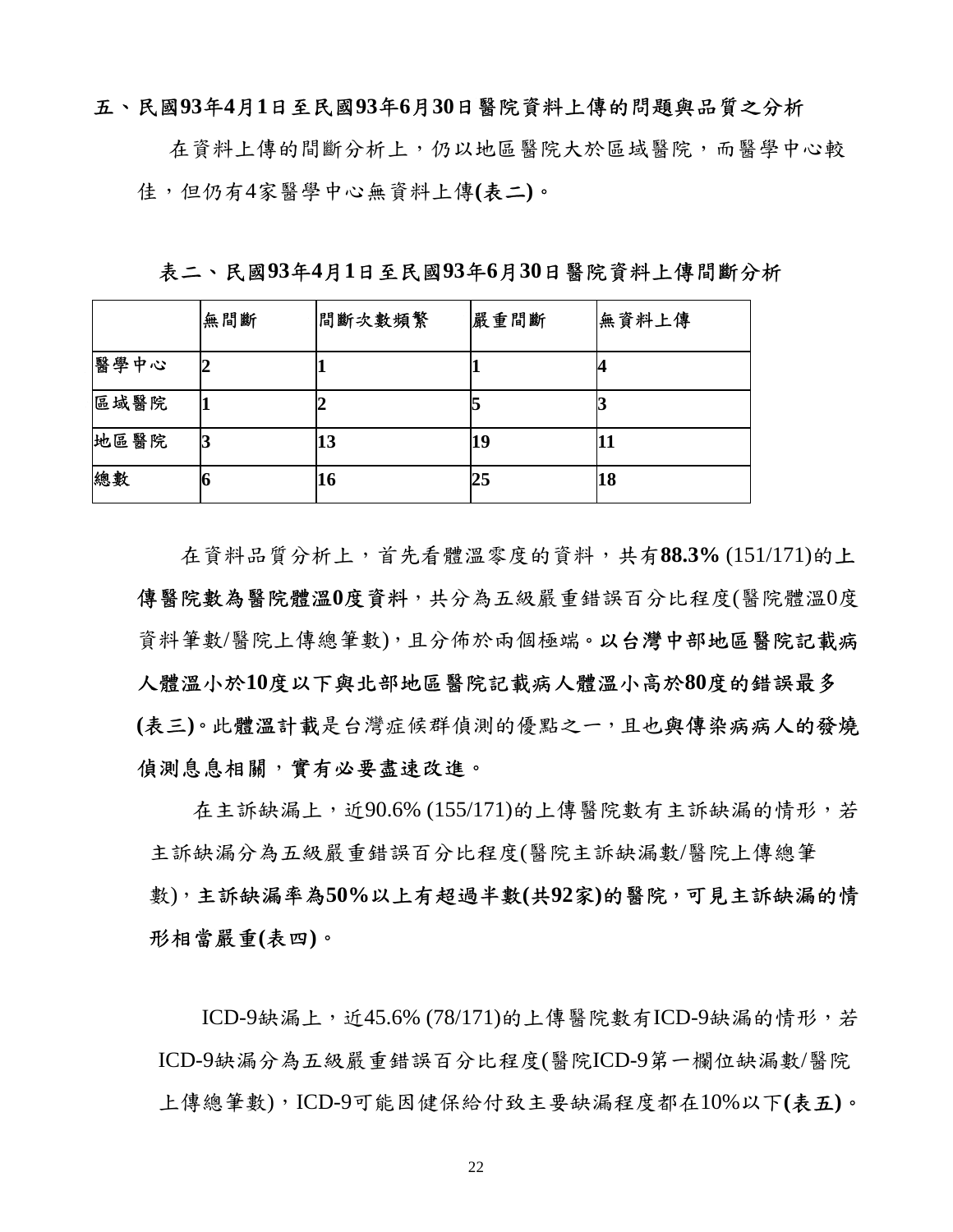表三、民國**93**年**4**月**1**日至民國**93**年**6**月**30**日台灣北中南東區不同等級醫院的病人記

# 載體溫錯誤嚴重度

| 地區<br>醫院等級 |       |                | 總計               |                      |                  |                |                |
|------------|-------|----------------|------------------|----------------------|------------------|----------------|----------------|
|            |       | 10%以下          | $10 - 25\%$      | $25 - 50\%$ 50 ~ 80% |                  | 80%以上          |                |
|            | 北醫學中心 | $\overline{4}$ | $\boldsymbol{0}$ | $\boldsymbol{0}$     | $\boldsymbol{0}$ | $\overline{3}$ | $\overline{7}$ |
|            | 區域醫院  | $\overline{3}$ | $\boldsymbol{0}$ | $\mathbf 1$          | $\mathbf{1}$     | 14             | 19             |
|            | 地區醫院  | $\overline{3}$ | $\boldsymbol{0}$ | $\boldsymbol{0}$     | $\overline{2}$   | 18             | 23             |
|            | 小計    | 10             | $\boldsymbol{0}$ | $\mathbf{1}$         | 3                | 35             | 49             |
|            | 中醫學中心 | $\overline{2}$ | $\overline{0}$   | $\overline{0}$       | $\overline{0}$   | $\overline{0}$ | $\overline{2}$ |
|            | 區域醫院  | $\overline{3}$ | $\boldsymbol{0}$ | $\boldsymbol{0}$     | $\mathbf{1}$     | 11             | 15             |
|            | 地區醫院  | $11\,$         | $\overline{2}$   | $\mathbf{1}$         | $\overline{2}$   | 13             | 29             |
|            | 小計    | 16             | $\overline{2}$   | $\mathbf{1}$         | $\overline{3}$   | 24             | 46             |
|            | 南醫學中心 | $\mathbf{1}$   | $\overline{0}$   | $\mathbf{1}$         | $\overline{0}$   | $\mathbf{1}$   | $\overline{3}$ |
|            | 區域醫院  | $\overline{2}$ | $\overline{2}$   | $\boldsymbol{0}$     | $\mathbf{1}$     | 8              | 13             |
|            | 地區醫院  | $\overline{2}$ | $\mathbf{1}$     | $\boldsymbol{0}$     | $\mathbf{1}$     | 23             | 27             |
|            | 小計    | 5              | $\overline{3}$   | $\mathbf{1}$         | $\overline{2}$   | 32             | 43             |
|            | 東醫學中心 | $\overline{0}$ | $\mathbf{0}$     | $\mathbf{1}$         | $\overline{0}$   | $\overline{0}$ | $\mathbf{1}$   |
|            | 區域醫院  | $\mathbf{1}$   | $\overline{0}$   | $\mathbf{1}$         | $\overline{0}$   | 3              | 5              |
|            | 地區醫院  | $\overline{2}$ | $\overline{0}$   | $\mathbf{1}$         | $\mathbf{1}$     | 3              | $\overline{7}$ |
|            | 小計    | 3              | $\boldsymbol{0}$ | 3                    | $\mathbf{1}$     | 6              | 13             |
|            | 總計    | 34             | 5                | 6                    | 9                | 97             | 151            |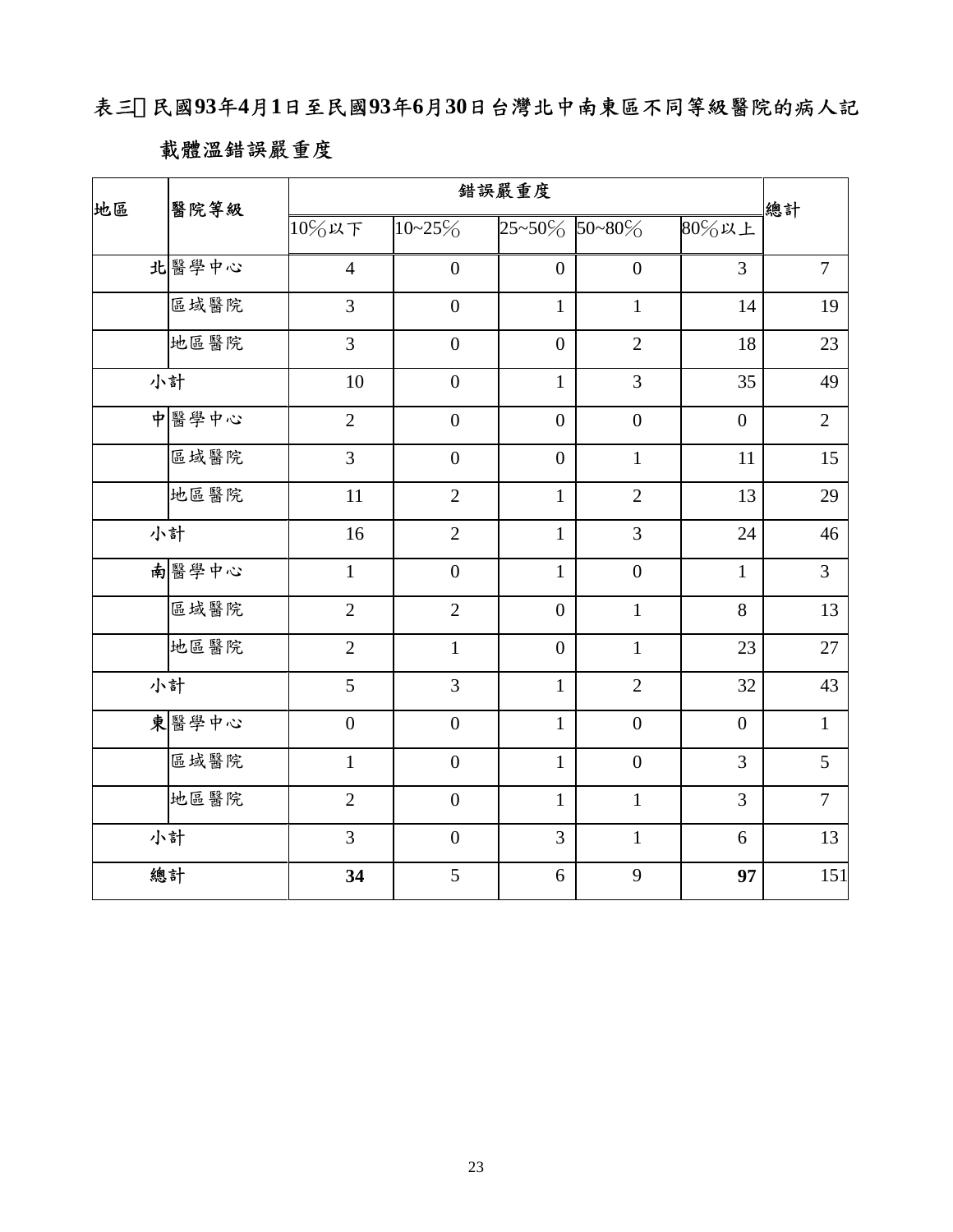# 表四、民國**93**年**4**月**1**日至民國**93**年**6**月**30**日台灣北中南東區不同等級醫院的病人記

## 載主訴缺漏錯誤嚴重度

|   | 地醫院等  | 主訴缺漏嚴重度          |                  |                  |                |                           | 總計               |
|---|-------|------------------|------------------|------------------|----------------|---------------------------|------------------|
| 區 | 級     | 10%以下            |                  |                  |                | 10~25%25~50% 50~80% 80%以上 |                  |
|   | 北醫學中心 | $\overline{4}$   | $\overline{0}$   | $\overline{0}$   | $\overline{0}$ | $\overline{3}$            | $\overline{7}$   |
|   | 區域醫院  | $\overline{3}$   | $\boldsymbol{0}$ | 3                | $\overline{2}$ | $12\,$                    | 20               |
|   | 地區醫院  | 5                | $\boldsymbol{0}$ | $\overline{4}$   | $\mathbf{1}$   | 14                        | 24               |
|   | 小計    | 12               | $\boldsymbol{0}$ | $\overline{7}$   | 3              | 29                        | 51               |
|   | 中醫學中心 | $\mathbf{1}$     | $\boldsymbol{0}$ | $\boldsymbol{0}$ | $\mathbf{1}$   | $\boldsymbol{0}$          | $\overline{2}$   |
|   | 區域醫院  | $\overline{7}$   | $\mathbf{1}$     | $\mathbf{1}$     | $\overline{0}$ | $\overline{7}$            | 16               |
|   | 地區醫院  | 11               | $\mathbf{1}$     | $\overline{2}$   | $\overline{4}$ | 14                        | 32               |
|   | 小計    | 19               | $\overline{2}$   | 3                | 5              | 21                        | 50               |
|   | 南醫學中心 | $\mathbf{1}$     | 1                | $\overline{0}$   | $\overline{0}$ | $\overline{2}$            | $\overline{4}$   |
|   | 區域醫院  | $\overline{2}$   | $\overline{2}$   | $\overline{0}$   | $\mathbf{1}$   | 8                         | 13               |
|   | 地區醫院  | $\overline{7}$   | $\overline{0}$   | $\mathbf{1}$     | 6              | 13                        | $27\,$           |
|   | 小計    | 10               | 3                | $\mathbf{1}$     | $\overline{7}$ | 23                        | 44               |
|   | 東醫學中心 | $\boldsymbol{0}$ | $\boldsymbol{0}$ | $\boldsymbol{0}$ | $\overline{0}$ | $\boldsymbol{0}$          | $\boldsymbol{0}$ |
|   | 區域醫院  | $\mathbf{1}$     | $\boldsymbol{0}$ | $\overline{0}$   | $\mathbf{1}$   | $\mathbf{1}$              | $\overline{3}$   |
|   | 地區醫院  | 5                | $\overline{0}$   | $\overline{0}$   | $\overline{0}$ | $\overline{2}$            | $\overline{7}$   |
|   | 小計    | 6                | $\boldsymbol{0}$ | $\overline{0}$   | $\mathbf{1}$   | $\overline{3}$            | $10\,$           |
|   | 總計    | $47\,$           | 5                | 11               | 16             | 76                        | 155              |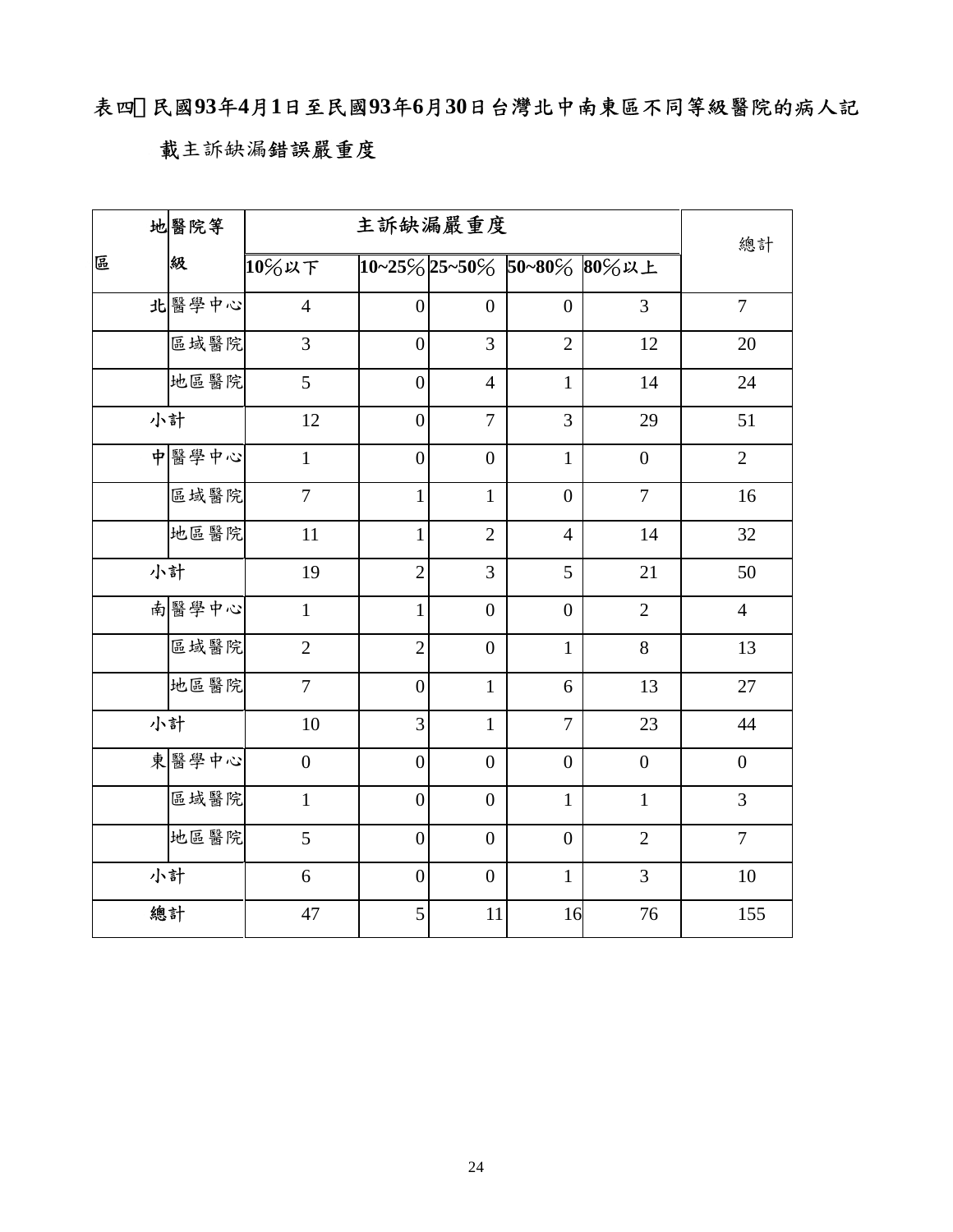表五、民國**93**年**4**月**1**日至民國**93**年**6**月**30**日台灣北中南東區不同等級醫院的病人記

## 載**ICD-9**缺漏錯誤嚴重度

| 地<br>醫院等級          |       | ICD-9缺漏嚴重度     |                  |                  |                  |                  |                |
|--------------------|-------|----------------|------------------|------------------|------------------|------------------|----------------|
| 區                  |       | 10%以下10~25%    |                  | $25 - 50\%$      | $50 - 80\%$      | 80%以上            | 總計             |
|                    | 北醫學中心 | $\overline{3}$ | $\mathbf{1}$     | $\boldsymbol{0}$ | $\overline{0}$   | $\boldsymbol{0}$ | $\overline{4}$ |
|                    | 區域醫院  | 5              | $\boldsymbol{0}$ | $\overline{2}$   | $\overline{0}$   | $\mathbf{1}$     | 8              |
|                    | 地區醫院  | $\overline{3}$ | $\overline{3}$   | $\overline{0}$   | $\overline{0}$   | $\overline{0}$   | 6              |
| 小計                 |       | 11             | $\overline{4}$   | $\overline{2}$   | $\overline{0}$   | $\mathbf{1}$     | $18\,$         |
| $\dot{\mathbf{r}}$ | 醫學中心  | $\overline{2}$ | $\boldsymbol{0}$ | $\boldsymbol{0}$ | $\boldsymbol{0}$ | $\boldsymbol{0}$ | $\overline{2}$ |
|                    | 區域醫院  | $10\,$         | $\mathbf{1}$     | $\mathbf 0$      | $\overline{0}$   | $\mathbf{1}$     | 12             |
|                    | 地區醫院  | 16             | $\overline{2}$   | $\overline{0}$   | $\overline{2}$   | $\mathbf{1}$     | 21             |
| 小計                 |       | 28             | $\overline{3}$   | $\boldsymbol{0}$ | $\overline{2}$   | $\overline{2}$   | 35             |
|                    | 南醫學中心 | $\mathbf{1}$   | $\overline{0}$   | $\boldsymbol{0}$ | $\boldsymbol{0}$ | $\mathbf{1}$     | $\overline{2}$ |
|                    | 區域醫院  | $\overline{4}$ | $\boldsymbol{0}$ | $\boldsymbol{0}$ | $\boldsymbol{0}$ | $\,1\,$          | 5              |
|                    | 地區醫院  | $\overline{3}$ | 3                | $\boldsymbol{0}$ | $\boldsymbol{0}$ | $\,1\,$          | $\overline{7}$ |
| 小計                 |       | 8              | 3                | $\boldsymbol{0}$ | $\overline{0}$   | 3                | 14             |
|                    | 東醫學中心 | $\overline{0}$ | $\boldsymbol{0}$ | $\boldsymbol{0}$ | $\boldsymbol{0}$ | $\mathbf{1}$     | $\mathbf{1}$   |
|                    | 區域醫院  | $\overline{4}$ | $\overline{0}$   | $\overline{0}$   | $\overline{0}$   | $\mathbf{1}$     | 5              |
|                    | 地區醫院  | $\overline{2}$ | $\mathbf{1}$     | $\boldsymbol{0}$ | $\overline{0}$   | $\overline{2}$   | 5              |
| 小計                 |       | 6              | $\mathbf{1}$     | $\overline{0}$   | $\overline{0}$   | $\overline{4}$   | $11\,$         |
| 總計                 |       | 53             | 11               | $\overline{2}$   | $\overline{2}$   | 10               | 78             |

## 六、禽畜人員概況一覽

目前許多禽畜業者資料無法取得,但面臨禽流感來勢洶洶,而禽畜業者是 台灣面臨禽流感威脅之第一大危險族群,做好禽畜業者與周遭居民之健康監 測,為確保台灣不受禽流感之第一大防線,本研究團隊擬先以網路上能夠取得 的資料進行分析,期能找出高危險區域,配合症候群系統偵測出之類流感病患 與業者飼養禽畜之區域做比對,如此方能達到及早偵測禽流感之效益。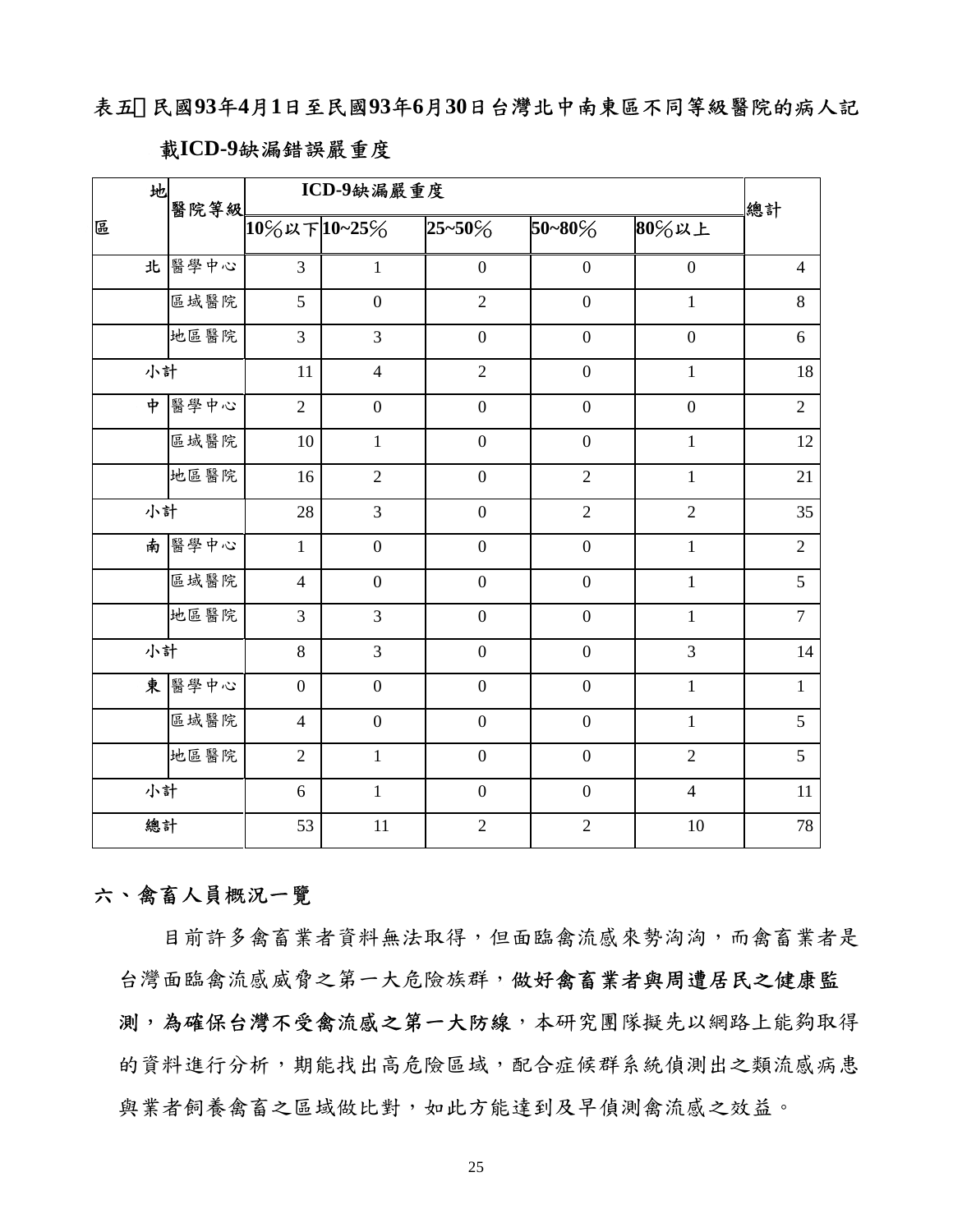整理目前自網路上下載的資料**(**表六**)**發現,養雞戶及容養量均以彰化縣佔 最大宗,其次為屏東縣、台南縣及彰化市,相對於中南區,北區與東區的養 雞戶明顯的少於中南區,故禽流感的防治上應首重台中彰化等地區,除了這 些地方為禽處人員的大宗聚集地外;其地理形勢也是比較容易走私的入口, 因而其周邊的海防及安檢措施,是防止禽流感入境台灣的一大重地。而全台 養鴨數以屏東縣為最多、台南縣其次,彰化縣排第三**(**表七**)**。

表六:台灣養雞協會養雞戶數及容養量一覽表

| 區域  | 縣市  | 户敦 | 容養量    | 區域  | 縣市  | 户數  | 容養量      |
|-----|-----|----|--------|-----|-----|-----|----------|
|     | 宜蘭縣 |    | 14600  | 彰化區 | 彰化縣 | 756 | 14308025 |
| 北區  | 桃園縣 | 13 | 351500 | 雲嘉區 | 彰化市 | 148 | 2629117  |
|     | 新竹縣 | 5  | 50817  |     | 雲林縣 | 24  | 393200   |
|     | 苗栗縣 | 20 | 390442 |     | 嘉義縣 | 122 | 3112448  |
| 中投區 | 台中縣 | 31 | 788156 | 台南區 | 台南縣 | 169 | 3959906  |
|     | 南投縣 | 33 | 670561 | 高屏區 | 高雄縣 | 98  | 2860012  |
|     |     |    |        |     | 屏東縣 | 228 | 6196048  |

## 表七:**2006**年**7**月**1**日至**31**日中華民國養鴨協會蛋鴨數量及鴨蛋資訊統計表

| 項次                                               | 分布地區                                   |         | 新鴨在養數 新鴨蛋月產量/斤 | 换羽鴨在養數及老鴨在養數 老鴨蛋月產量/斤               |           |  |  |
|--------------------------------------------------|----------------------------------------|---------|----------------|-------------------------------------|-----------|--|--|
|                                                  | 桃園縣                                    | 15,950  | 38,285         | 23,300                              | 64,480    |  |  |
| $\overline{2}$                                   | 新竹縣                                    | 7,500   | 22,500         | 40,000                              | 97,350    |  |  |
| 3                                                | 苗栗縣                                    | 20,500  | 65,200         | 10,600                              | 25,900    |  |  |
| 4                                                | 台中縣                                    | 9,650   | 26,318         | 39,700                              | 102,258   |  |  |
| $\mathfrak{H}$                                   | 南投縣                                    | 23,250  | 60,330         | 17,300                              | 47,700    |  |  |
| 6                                                | 彰化縣                                    | 145,760 | 348,497        | 9,500                               | 17,900    |  |  |
| 7                                                | 雲林縣                                    | 39,950  | 125,000        | 26,950                              | 54,200    |  |  |
| 8                                                | 嘉義縣                                    | 65,750  | 185,982        | 96,050                              | 251,167   |  |  |
| 9                                                | 台南縣                                    | 170,690 | 413,788        | 125,950                             | 323,583   |  |  |
| 10                                               | 高雄縣                                    | 27,000  | 77,727         | 13,500                              | 34,773    |  |  |
| 11                                               | 屏東縣                                    | 380,800 | 1,053,804      | 401,680                             | 1,093,934 |  |  |
|                                                  | 合計                                     | 906,800 | 2,417,431      | 804,530                             | 2,113,244 |  |  |
| 1.雛鴨+新鴨+老鴨/換羽在養數=<br>$906,800+804,530=1,711,330$ |                                        |         |                |                                     |           |  |  |
|                                                  | 2.蛋月產量/斤=2,417,431+2,113,244=4,530,675 |         |                |                                     |           |  |  |
|                                                  |                                        |         |                | 備註:1.以上數據為協會23個蛋鴨產銷班彙整之九十五年7月份統計數字。 |           |  |  |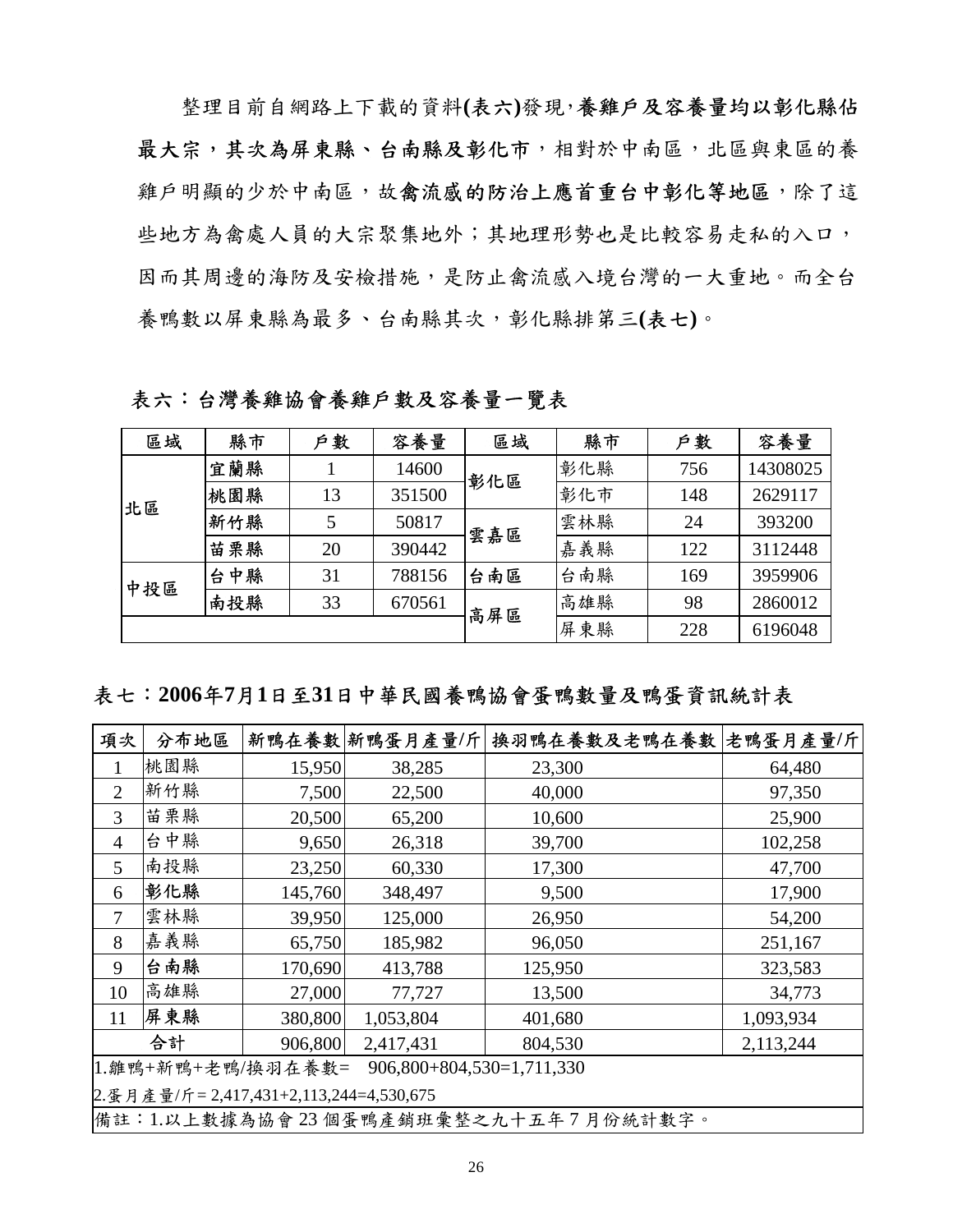### 六、回饋系統之建立

## **(**一**)**、症候群監視系統目前成果

本研究目前與台北醫學大學、美國亞歷桑納大學共同戮力於線上回 饋系統與視覺化的開發研究,且為達到主動回饋的目標,本研究團隊針 對A醫院的急診症候群偵測系統,依照公共衛生防疫層級的不同,建立 該院的急診醫謢人員、感染控制人員、醫療決策人員以及公共衛生防疫 人員的聯絡清單,並自**2006**年**10**月起每週定期透過自動發信的方式, 將相關的分析結果與疫情訊息主動回饋,達到整合防疫的功效。尤其在 10月一波小流行也曾與疾管局的偵測系統得到證實。目前線上回饋系統 目前已初步完成,登入時係以帳號進行控管,接著可以依照不同的登入 層級瀏覽資料的分析結果,預計在與醫護人員深度訪談後,方能確定回 饋系統內增設的資料與分析內容,以俾未來此系統能同時符合公共衛生 與醫護人員需求。

目前症候群監測系統**(**圖十二**)**架設於A醫院,資料取得的方式為每 日早上五點電腦自動上傳資料庫至本研究團隊架設於A醫院之電腦資 料庫中,再由負責的公共衛生相關人員進行資料的檢視、清理並判讀的 工作,在回饋系統未上線的期間,由負責的公衛人員進行人工回饋動 作,將統計分析結果及資料以電子郵件的方式寄予相關人員,以俾進行 相關的防治及採檢事宜。

#### **(**二**)**、症候群監視系統架構

本研究之症候群監測系統主要是由四個子系統組成,分別為使用者 帳號權限管理系統、疫情資訊系統、資料品質查詢系統及症候群病例數 查詢系統,未來各子系統依照使用者權限,可以給予不同的瀏覽的程度。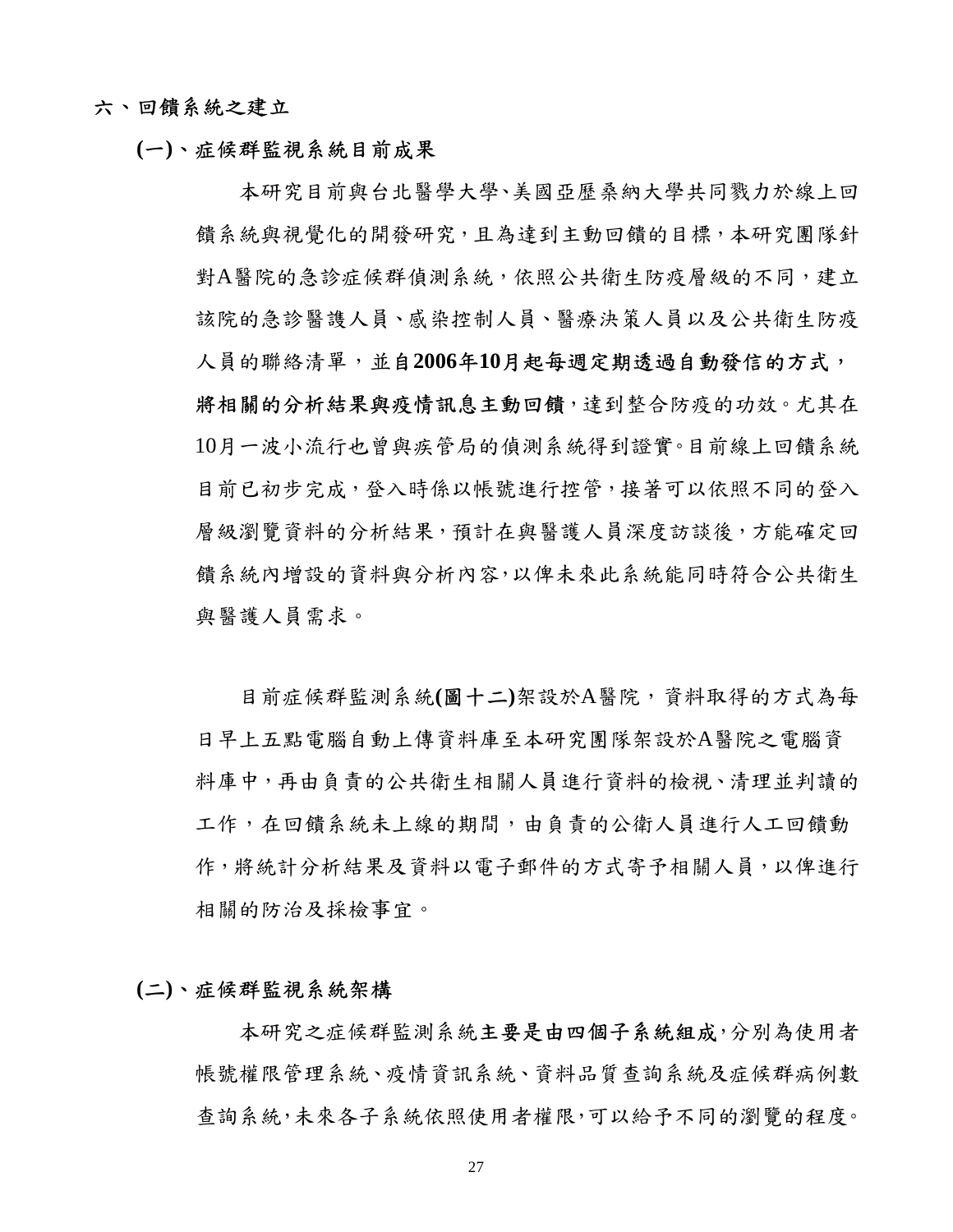

圖十二:症候群監視系統架構圖

## **(**三**)**、使用者帳號權限管理系統

本研究系統使用者分為五個群組等級,為系統管理員、醫院管理 者、公共衛生專業人員、醫院人員及一般民眾,各權限能瀏覽的內容如 下:

- **1.**系統管理員群組:為系統管理者,可瀏覽整合性系統內所有功能,並 可以新增或刪除使用者及修改使用者權限。
- **2.**醫院管理者**(**決策者**)**群組:可瀏覽疫情資訊、全院區及分院區的資料 品質系統和症候群病例數查詢系統,作為疫情監測政策的參考來源。
- **3.**公共衛生專業人員群組:可瀏覽疫情資訊、全院區資料品質和症候群 病例數查詢系統,並可在疫情資訊之衛教資訊區發佈衛教訊息。
- **4.**醫院人員群組:可瀏覽疫情資訊、分院區資料品質系統及分院區症候 群病例數查詢系統,以監控自己醫院的品質及疫情狀況。
- **5.**一般民眾群組:只能瀏覽疫情資訊,並經由觀看公衛專業人員發佈的 衛教訊息專區,去獲得如何面對疫情的資訊。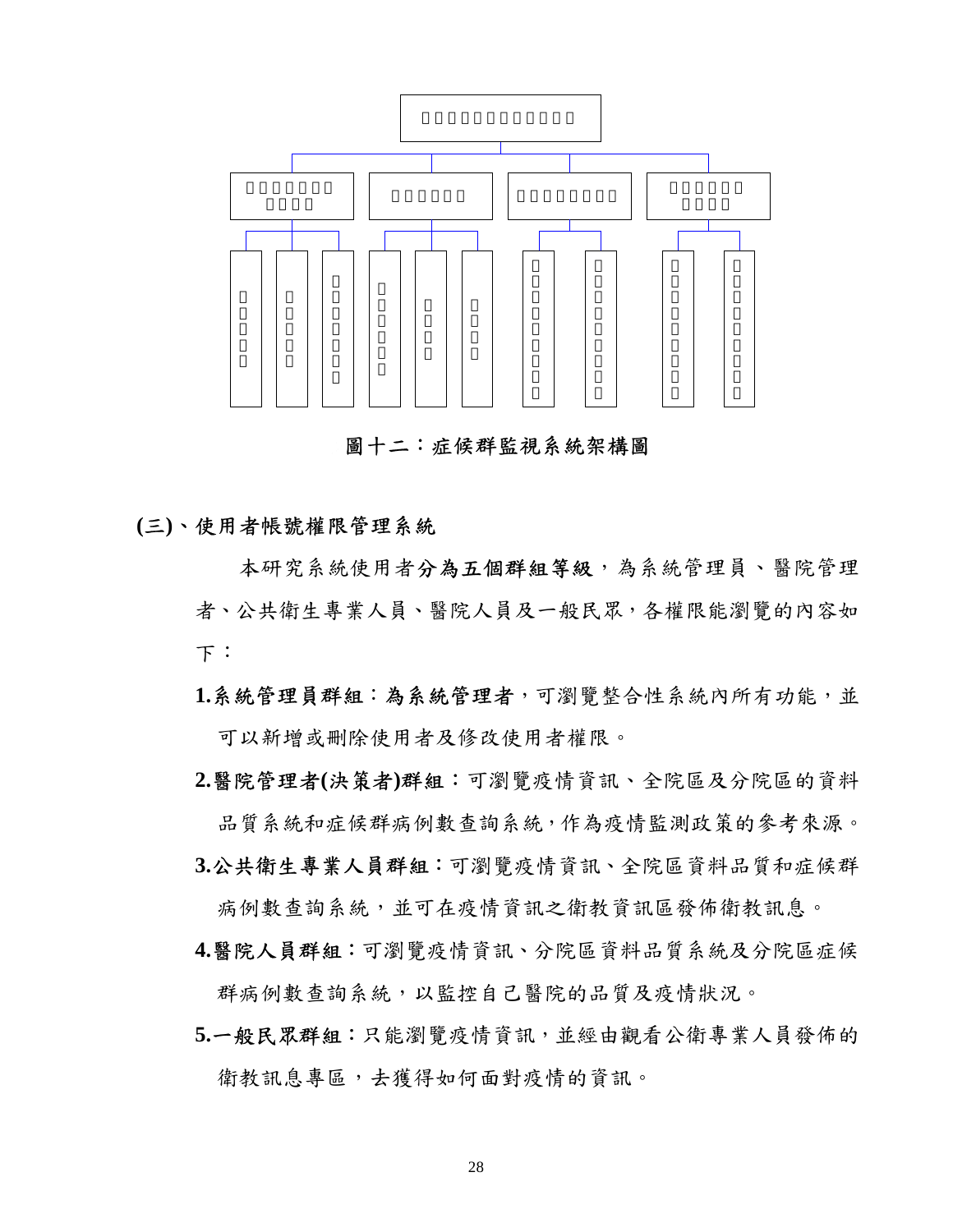使用者以帳號密碼登入系統(圖十三**)**,登入後依帳號權限,給予該 帳號擁有的子系統選項。並在使用者資料修改選項裡,修改該帳號的基 本資料,其中電子郵件帳號為自動回饋系統的來源,可勾選是否訂閱自 動回饋的電子郵件。



圖十三:登入畫面**(**登入區塊以及最新消息**)** 

**(**四**)**、疫情資訊系統



圖十四:疫情資訊**-**醫藥新聞畫面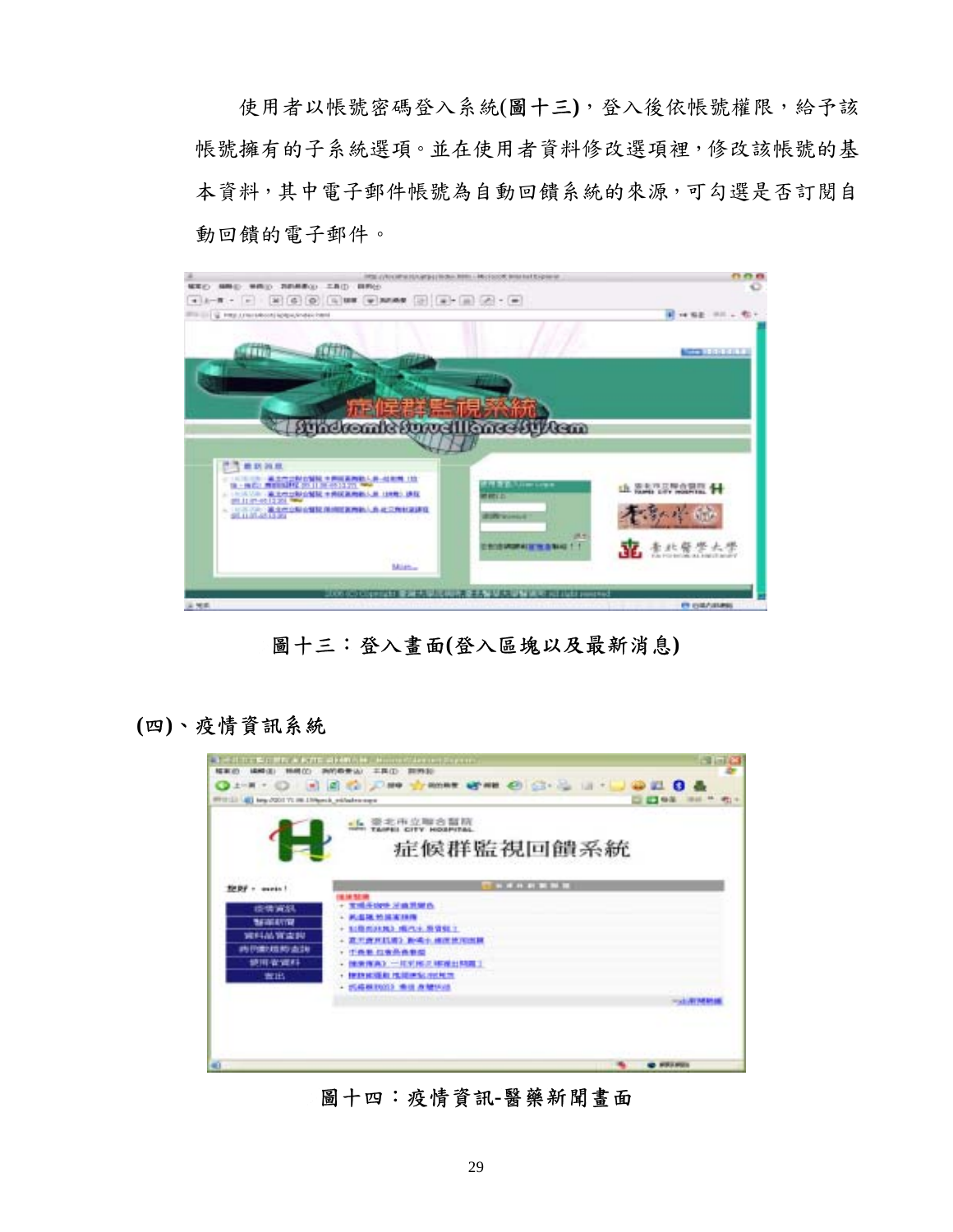本研究疫情資訊子系統有三種資訊來源:

- 1.國家疫情資訊:其內容取自於衛生署疾病管制局網站之疫情資訊RSS 文件,RSS(Really Simple Syndication)為一種XML文件,方便在網站之 間的資訊傳遞,利用瀏覽器直接檢視。
- **2.**醫藥新聞:其內容取自於各大新聞網醫藥相關新聞之RSS文件**(**圖十四**)**。 **3.**衛教資訊:為一衛教討論區,由公共衛生專業人員及醫療人員將新聞及 系統之病例數趨勢做一些闡釋,放置於討論區供民眾瀏覽。

**(**五**)**、資料品質查詢系統

| ■ ※2dia #40 東京 東京都松県34W 556, Manuell Internet Explorer<br>植家石 磷精田 被观(S) 我的悬垂(A) 工具(D) 脱粉田 |                      |                                                                  | $-10x$                |
|-------------------------------------------------------------------------------------------|----------------------|------------------------------------------------------------------|-----------------------|
|                                                                                           |                      | <b>O 2-N + O B B O D B 9 7 2005 6 21 0 8 - B &amp; B B &amp;</b> |                       |
| 利比 [1] an Mg/XXXI 71.06.19/peck_ed/advotage                                               |                      |                                                                  | □ ● ## ## * 卷         |
|                                                                                           | TAIPEI CITY HOSPITAL | 臺北市立聯合醫院<br>症候群監視回饋系統                                            |                       |
| 您好, meis!                                                                                 | 主訴爲空白之人數             |                                                                  |                       |
| 控情資訊                                                                                      | 院區                   | 人数                                                               |                       |
| 醫藥折面                                                                                      | HP.                  |                                                                  |                       |
| 資料基質查詢                                                                                    | RA                   | 8                                                                |                       |
| 病例数錯時查詢                                                                                   | ŻΧ                   | 2                                                                |                       |
| 使用者資料<br>登出                                                                               | ICD9爲空白之人數           |                                                                  |                       |
|                                                                                           | 院區                   | 人数                                                               |                       |
|                                                                                           | HP                   |                                                                  |                       |
|                                                                                           | RA                   | ۲                                                                |                       |
| 前无線                                                                                       |                      |                                                                  | 伟<br><b>O PITARIS</b> |

## 圖十五:所有院區品質資料**(**高權限**)**

此子系統分為全院區資料品質查詢及分院區資料品質查詢**(**圖十 五**)**,並將監控結果報表呈現,且顧及醫院資料隱私,只有醫院相關人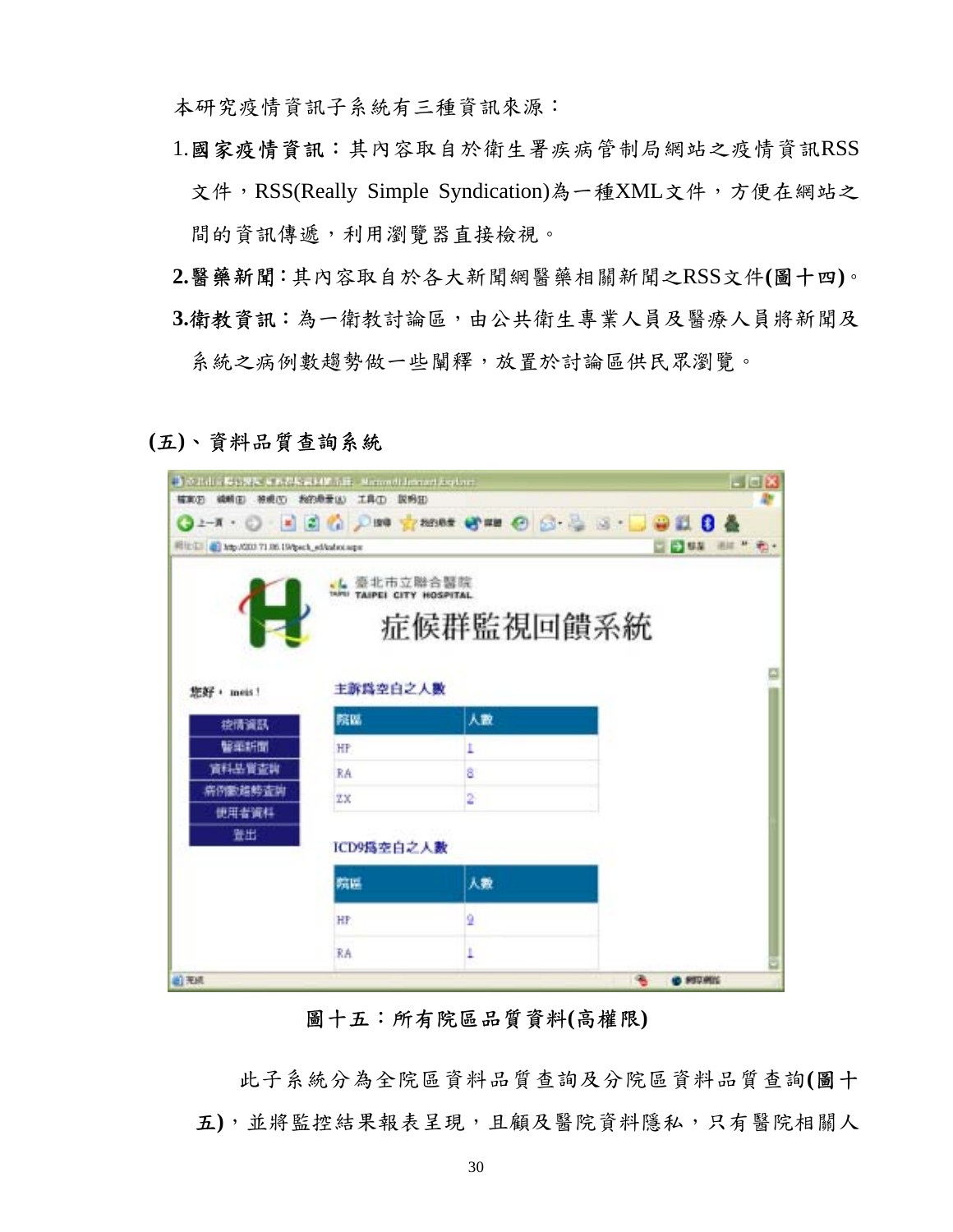員可以瀏覽,依帳號群組給予瀏覽的權限,醫院決策者可以瀏覽所有院 區個別的品質資料,但各分院區相關人員只能瀏覽該院區的品質資料。

## **(**六**)**、症候群病例數查詢

此系統為整合性急診症候群監測系統最主要的一部分,使用者可以 選擇想要查詢面向之條件,如欲查詢之醫院、起迄時間、間隔時間、性 別分析、以主訴或ICD-9分組、症候群組以及是否與全院區合計資料比 較等,利用簡單的下拉式選單或按鈕等方式,讓使用者不必去學習資料 庫查詢語言或自行撰寫程式,就可以很容易的定義查詢條件,以視覺化 之折線圖和表格報表方式呈現,如圖十六為某醫院腸胃道症候群每間隔 三天兩個月區間的病例數趨勢,並且與全院區統計資料做對照比較。

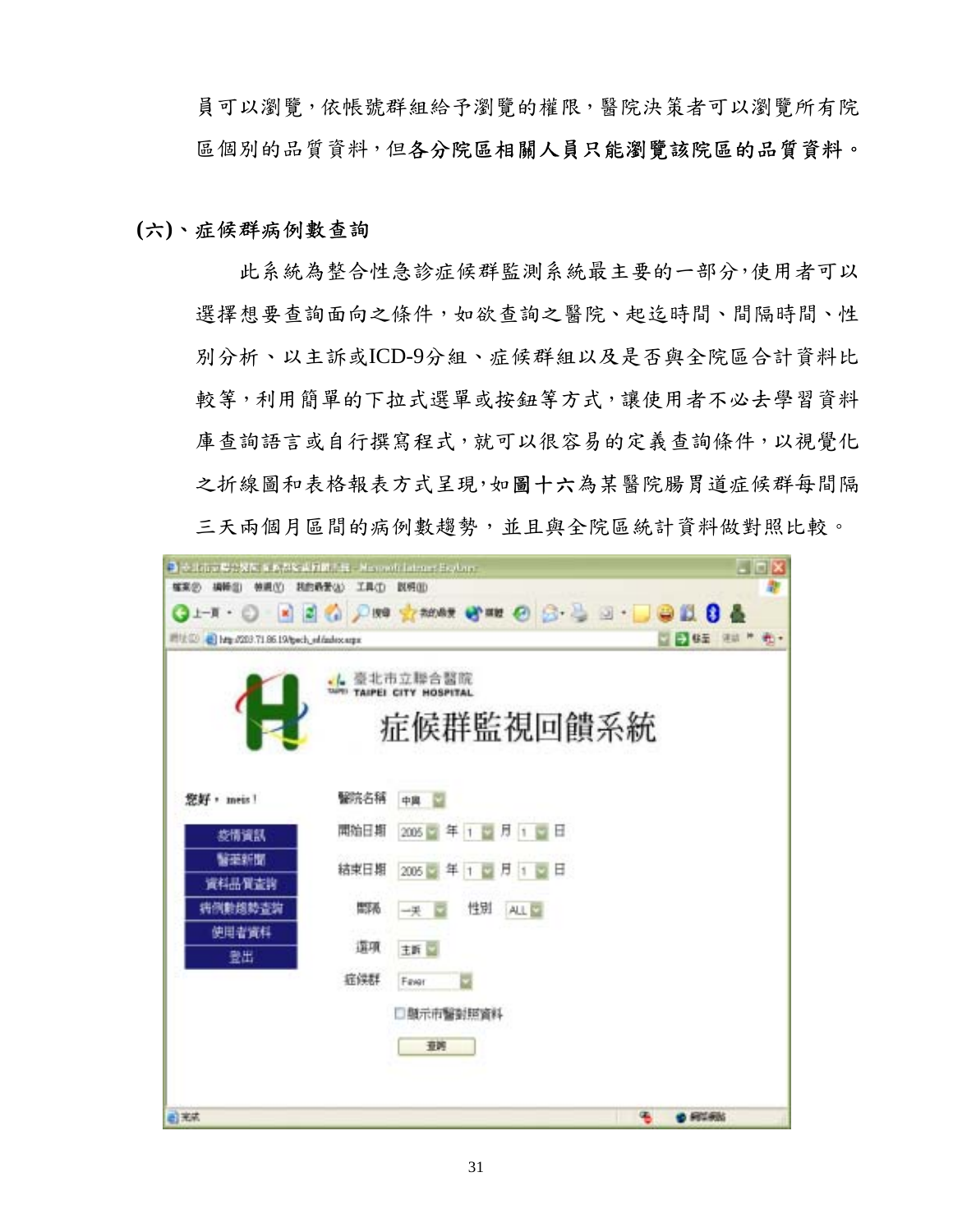

圖十六:病例數查詢操作畫面

圖十七:視覺化呈現症候群病例數趨勢

## **(**七**)**、電子郵件自動回饋設計

醫院人員平時工作繁忙,如無暇操作回饋系統,本研究採取自動回 饋的方式,於每週星期一當天之前一個月資料品質狀況及各症候群的病 例數趨勢,發送電子郵件並將報表附件主動呈現給醫院相關人員**(**圖十 七、圖十八**)**,以增加監測的即時性。

一般疾病通報都需要靠醫護人員人工通報,通常醫院急診裡面有許 多病人,醫護人員的心力都用於治療病人,無暇兼顧通報作業,所有可 能會有漏報事件發生,且需等待正確診斷及檢驗,需耗費許多時間缺乏 及時性,本急診症候群偵測系統是基於利用臨床症狀或初步診斷,即時 性較佳;台灣絕大多數的醫院急診都使用電腦資訊系統,本系統只需醫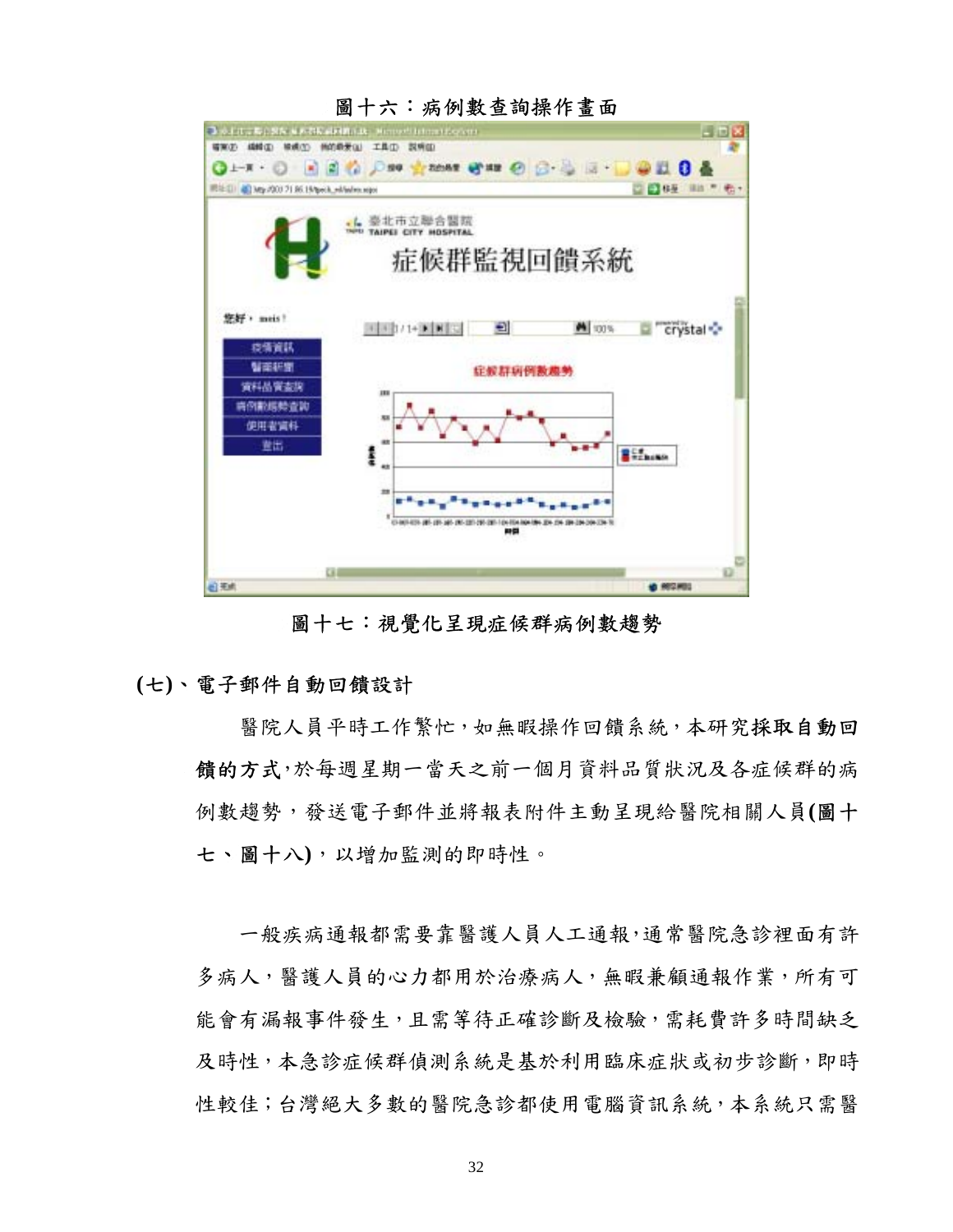療人員於看診時操作電腦,達到通報的目的。



圖十八:自動報表回饋電子郵件內容

## **(**八**)**、開發之系統設備及軟體

**1.**伺服端:

- **(a)**硬體設備-處理器Intel Pentium 3.0GHz、記憶體512MB RAM、 硬碟 80GB。
- **(b)**作業系統 Microsoft Windows 2000 Service Pack 4 + IIS 5.0
- **(c)**開發工具 Microsoft Visual Studio.NET 2003 + Crystal Report

**2.**用服端:

軟體工具 - Internet Explorer 6.0以上或相容性瀏覽器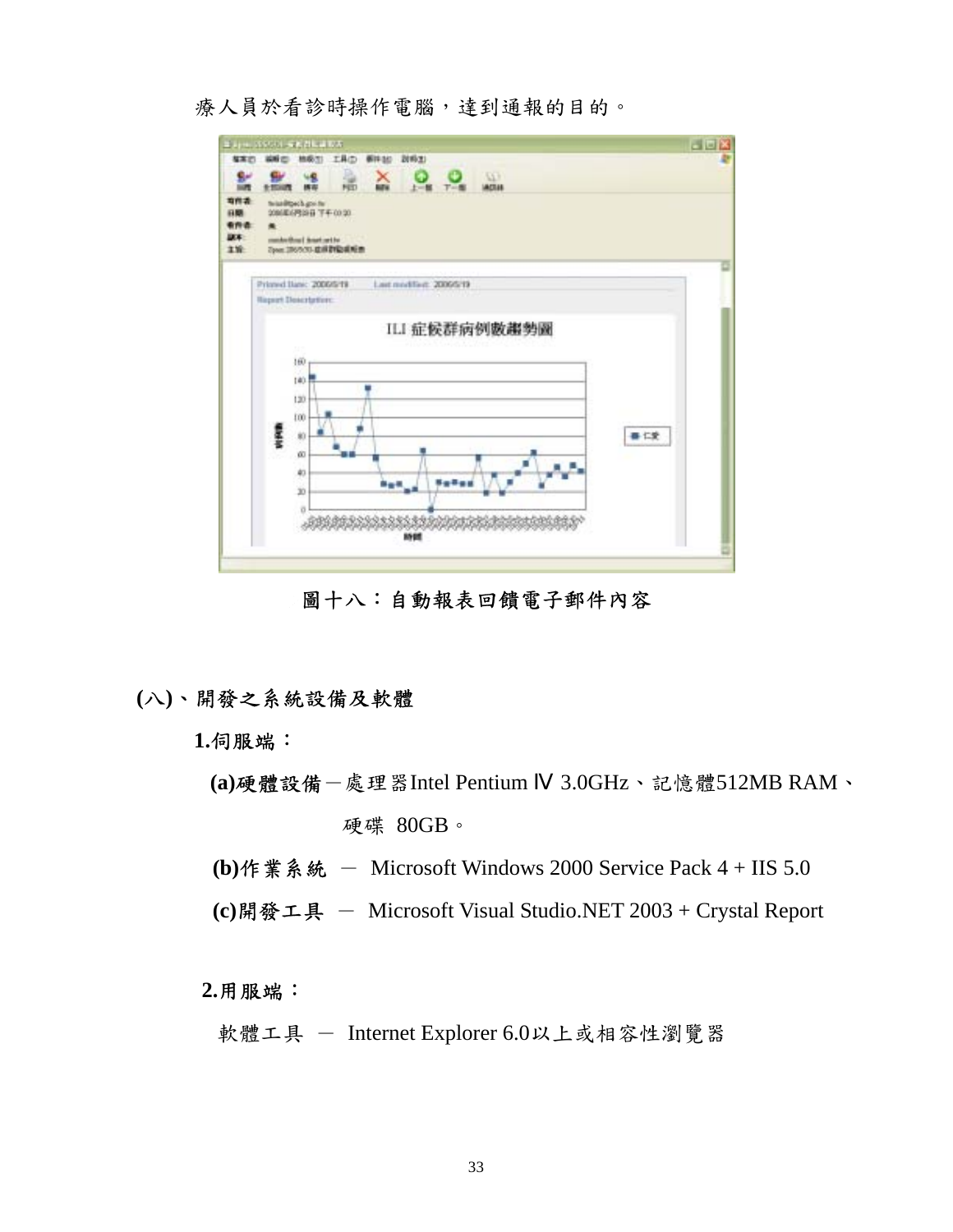# 肆、討論

傳染病偵測系統的理想是應用病患近日出現的臨床與流行病學資訊,即刻判 斷流行的有無及發生的人、時、地、危險因子與保護因子等重要流行病學特徵, 從而協助指引未來流行趨勢與採取最有效的防治措施。為了其達此公共衛生的至 高理想,如何建立「健全」而具「『高』時效性」的傳染病偵測系統即為重要,尤 其在不知名的新興傳染病(emerging infectious disease)流行時,即時的整合性疫訊 足以提供更明智的判斷。換言之,一方面有賴新穎的傳染病偵測系統比傳統式的 偵測系統更有利於「早期」偵測;另方面此新穎的傳染病偵測系統對於「未知」 的知識領域(如新病的臨床表徵的短時間變化、何種傳染途徑、如何情形下可傳播 病原微生物至更多人),均可提供快速學習與教育功能,此在如新型冠狀病毒 (SARS-coronavirus)與高致病力禽流感病毒 H5N1 兩者均具跨國的世界流行 (pandemic)時,尤為重要。在此重要需求之下,症候群偵測系統(syndromic surveillance system)孕育而生,其最重要的特點是具有每日的臨床數據,若此系統 建置 2 年以上而健保政策沒太大變化時,恰又可與其系統的同年同月時期之歷史 資料相比對,不但可以在病例數十分少時即窺察出今年與往年的異狀何在;更可 以結合不同專業領域,釐清不同季節月份在該地區常有的傳染病與慢性病之關 係,從而降低雜訊(noise),以更能顯現是否有新興傳染病的突然侵襲。

過去我們常常以單一個症候群偵測系統或衛生相關單位發布的警訊,作為症 候群偵測系統的黃金標準,本研究團隊利用比較傳統的偵測方法,找出其一致性, 經過基本的分析,我們發現定點醫師偵測系統、學童病假系統及合約實驗室偵測 系統三者的分布十分相似,惟學童病假偵測系統在寒暑假時即無法發揮偵測的效 用,然而自 2003 至 2005 年類流感及腸病毒個案數的分析發現,每當學童放寒暑 假時也仍有類流感或腸病毒的高峰產生,若以此系統作為唯一偵測的主要來源,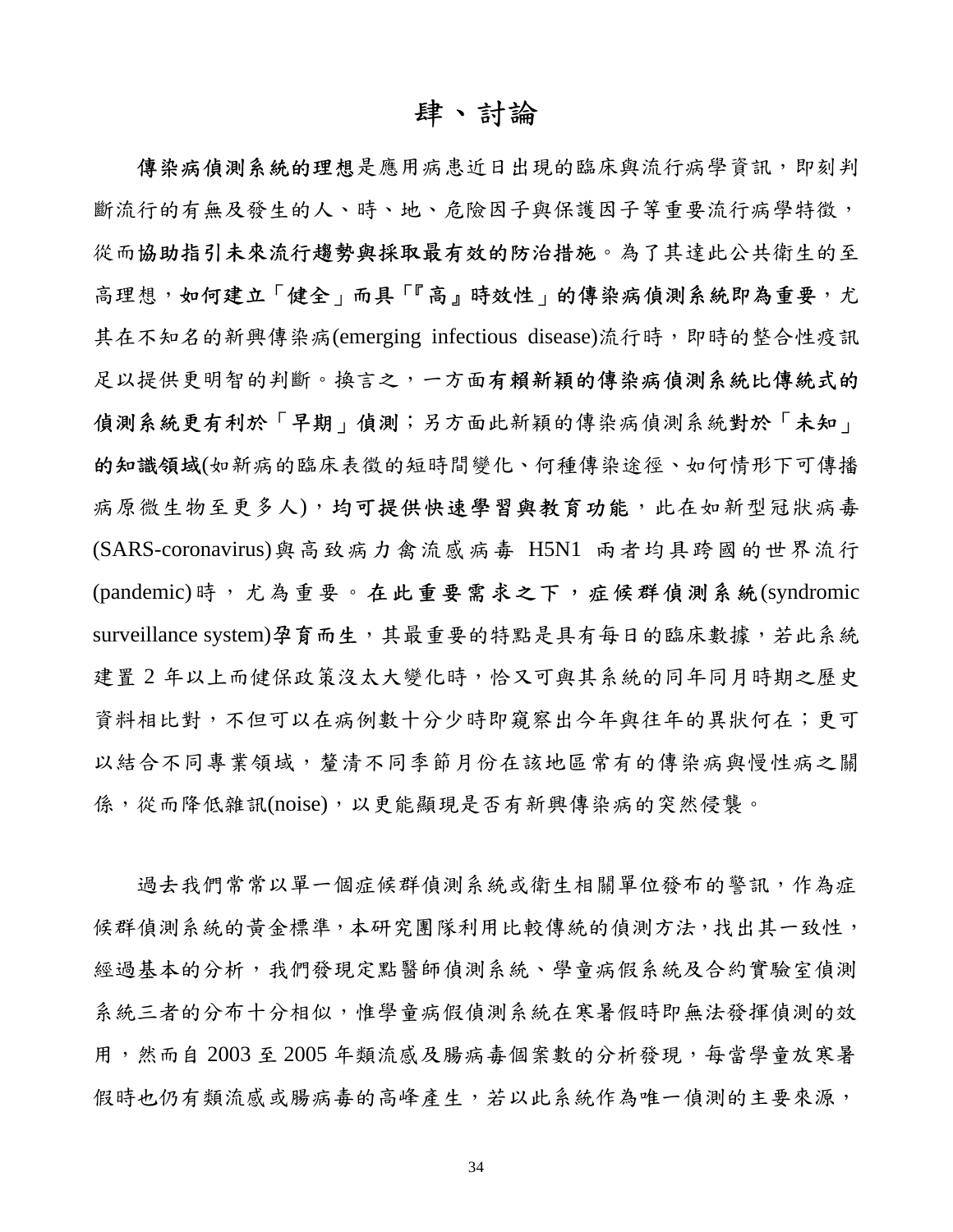顯而易出現防疫漏洞,惟有整合各個系統的優缺點,才能夠建立起一個真正能夠 發揮公共衛生效益的症候群偵測系統,然而傳統的症候群偵測系統端賴醫院、學 校或合約實驗室的通報,往往容易產生時效性不佳的問題,經由 2005 年的研究顯 示全國的急救責任醫院之急診偵測系統明顯比傳統的偵測系統更早發現警訊,但 面臨全國資料的極端不穩定,作為一個症候群偵測系統,其誤差值太大,在預測 未來的個案數時其誤差值過大,不能準確的預測。在申請資料時,又無法取得 2006 年定點醫師及學童病假的資料,因此目前本研究僅能比較台北縣市合約實驗室的 分析結果與 A 醫院症候群偵測系統所偵測出的警訊,比較的成果發現不論分析類 流感或腸病毒,A 醫院的症候群偵測系統均能較合約實驗室的偵測系統「『更早』 發現異常」,顯示症候群偵測系統確實能夠發揮早期偵測出病患異常增加的效益。

在症候群分類上,若**多種症候突然出現**,如炭疽呈現類流感及皮膚症候群, 即要特別注意是否有新病原侵入,或是生物恐怖之發生。往昔,因襲美國體系, 症候群的研究較注重自由書寫(free-text)的主訴,因紐約市的研究證實,其比 ICD-9 時間較早而有利於防疫,然而紐約的經驗告訴我們單單腹瀉的應文字即可能有一 百種以上寫法,此也徒增主訴偵測的困難[Sniegoski, et al., 2004]。因此,近年研究者 喜用症候群分群做法(syndrome classification),如將咳嗽+發燒歸諸於上呼吸道,如 此將最常見的七種症候群(類流感、發燒、腸胃到、出血病、皮膚傷、淋巴腺炎及 體弱),較能在「不知狀況下」更易使用以掌握疫情。

本研究團隊為了避免過去台灣急診電子病歷系統中英文夾雜、拼字錯誤、自 創縮寫等等難以辨識之主訴,影響症候群偵測系統分析之效果,因而邀請感染科、 小兒科、急診科等科別之專科醫師,召開專家會議商討症候群主訴之分類,並與 大同公司合作,建立了一套標準化的主訴勾選系統,並設計一定要輸入至少一個 以上的主訴才能進入下一個步驟,使主訴的填寫率幾乎達 **100%**,相對於全國急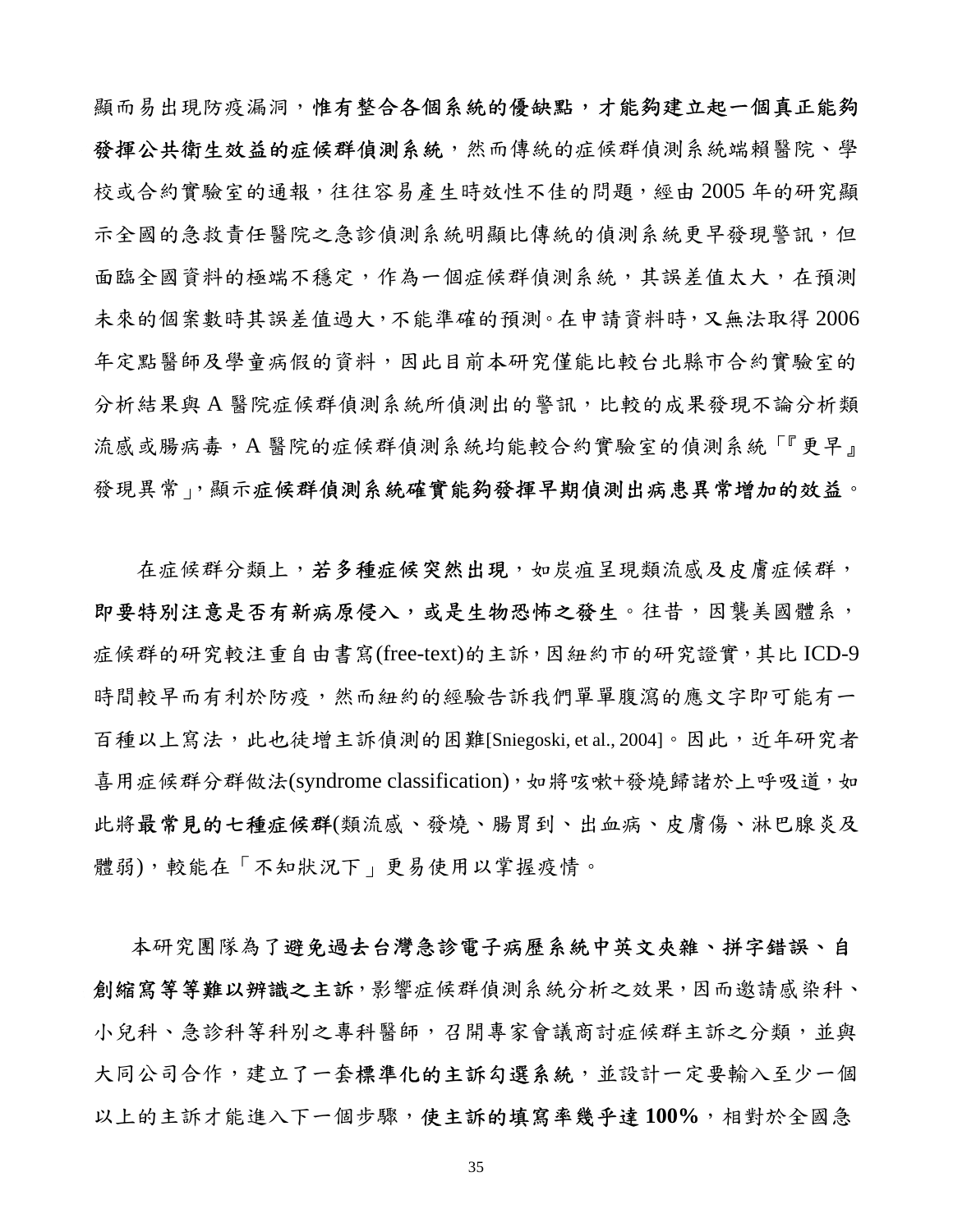診的偵測系統主訴填寫率僅達 25%,使本系統更適合以主訴作為症候群分析的篩 選條件,而過去美國的研究顯示,以主訴做症候群偵測能比國際疾病分類標準碼 **(ICD-9)**更早偵測出病例數異常增加的情況[Ritzwoller, Kleinman et al. 2005] ,其可能的 原因為主訴可以於病患進入急診的第一時間獲得,而 **ICD-9** 必需經過醫師的初步 診斷後再給定,通常會延遲一至二天[Sloane, MacFarquhar et al. 2006]。而本系統的標 準化主訴勾選系統除了增加系統分析的效益之外,尚能增加台灣與全世界症候群 偵測系統之可比較性,並克服了症候群組合語言分析的障礙,然而這樣的標準化 主訴勾選系統是否也同時降低了資料的完整性,影響公共衛生以主訴做症候群偵 測系統的效益,這需要未來更多的研究證據才能證實及改進,本研究團隊相信政 府有關單位未來若能推展應用於全台灣急診的檢傷系統,對於新興傳染病及生物 恐怖攻擊戰的早期發現及防治能更有貢獻。

目前台灣官方尚未制定許多症候群名詞的標準定義與做法,再加上華人所用 英文名詞有限,且主訴在急診檢傷分類區又多由護士輸入,其診斷很可能與醫生 有很大出入。我們雖採用勾選的主訴,但仍不如美國的「自由書寫」式可得更多 病人的臨床資訊。此方面,未來應自醫科新生教育著手改進其書寫病歷做法,名 列病人的所有病徵,以加強其在公共衛生防疫的宏效。另方面,中文主訴尚有許 多值得研發處,如我們和亞利桑那大學共同研發「中文斷字法」,期能未來更可精 準掌握病患病情。

在偵察是否在爆發式流行的統計做法上,可以大略分為:(一)時間聚集 (二) 空間聚集與(三)時空聚集三法[Lawson and Kleinman, 2005] 在時間聚集法上 多數的 症候群偵測系統喜用美國疾管中心研展的「累積和」法(cumulative sum,CUSUM) [Rogerson,2005] 此法是將觀察值與期望值的累積差分(accumulated deviation)進行追 蹤 其次較常見的統計法是在追蹤期間採取加權的多重差距和 即指數權重移動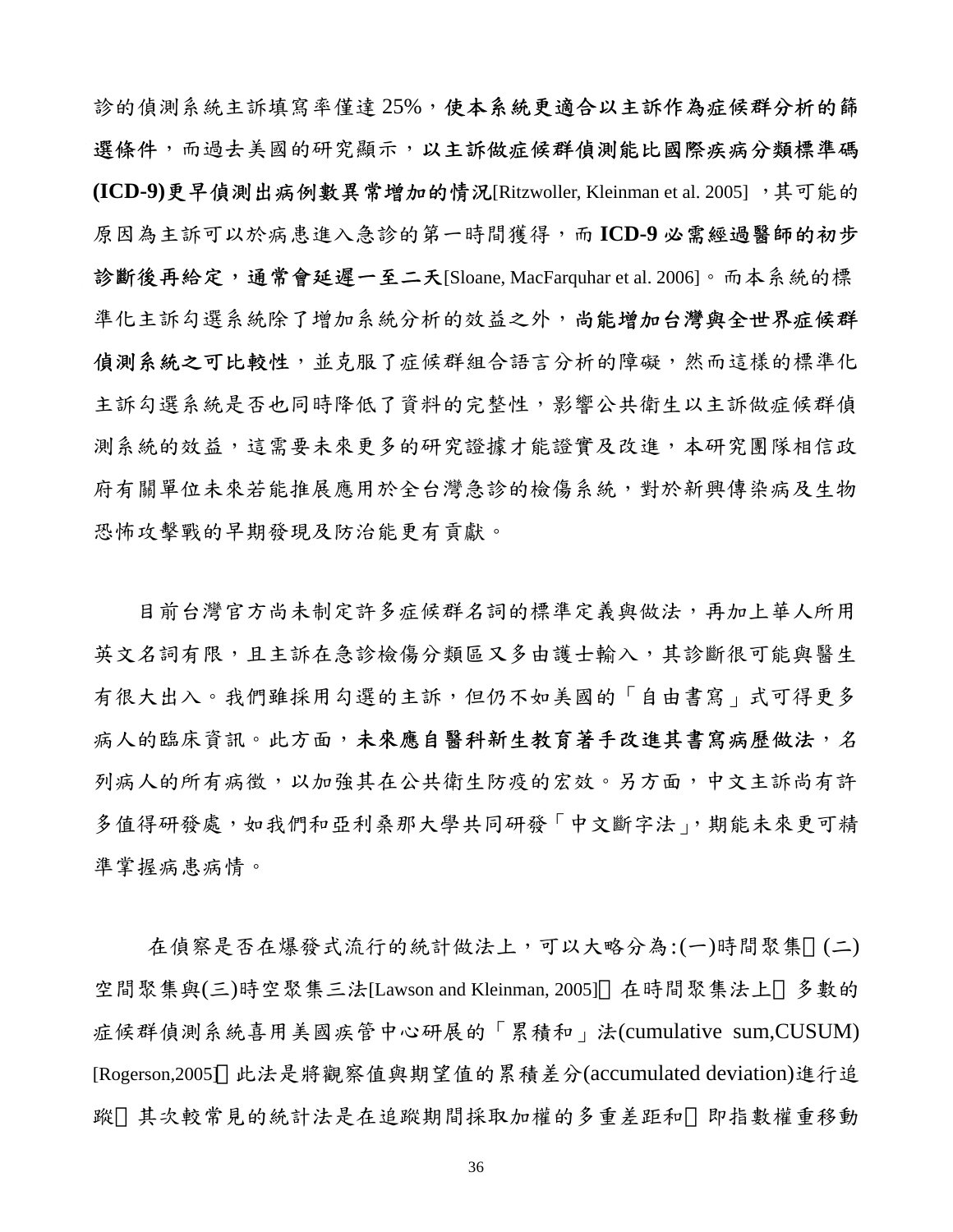平均法(exponentially weighted moving average, EWMA)[Neubauer, 1997] 美法兩國均 曾用色佛林多維分佈法看流感的每週變化[Serfling, 1963] 至於時間序列模式 預測 較好,但因回歸聯合移動平均數法(autoregressive integrated moving average, ARIMA)難以在新數據加入時可系統化地新添參數,為其一大缺失[Reis and Mandl, 2003] 此外尚有其他做法如最小平方遞迴處理(recursive least square)[Wong et al., 2003] 隱藏性馬可夫模式(hidden Markov Model)[Le and Carrat, 1999] 迴歸法 (regression method)[Brownstein JS, 2005] 均為時間聚集測法。台灣因地理定位碼中 三碼區域太大,而一般未習用五碼郵遞區號,在空間聚集與時間聚集統計法上尚 有許多改進的空間。

本研究採用的統計分析方法以累積和為主,而未採用較為複雜的分析方法, 其原因如下:(1)歷史資料量不足[A 醫院],對於建立一個回歸或是時間序列分析 模式,均需要至少 1-2 年的歷史資料以建立模式;**(2)**資料來源不穩[全國急診 RODS 系統],若以此一資料來源建立模式,可預見其準確性必然十分低,若以此作為閾 值,可能會產生許多的假警訊,或該有的警訊卻未出現;**(3)**類流感、腸病毒隨著 每年流行的病毒株不同而流行的曲線模式有所不同,因此從上述的分析結果可以 發現,雖然定醫、合約實驗室及學童病假偵測系統三者間每年的個案分佈曲線十 分相似,但比較各年間類流感或腸病毒的個案走向、分佈似乎有相當大的差異, 因此建立模式預測仍可能有其限制存在;(4)分析的目的:以美國為例,其症候群 偵測系統主要在偵測生物恐怖攻擊事件的發生,而並不希望對於因為季節性的流 行引發警訊,因此症候群偵測必須要考慮季節性的問題,然而,若台灣的症候群 偵測是重點在早期發現已存的傳染性疾病是否產生流行,不論其引發的原因為季 節或其他因素,使用累積和法仍不失為一個好方法。未來仍需要整合各個不同的 偵測系統,使用不同的統計方法分析,找出最適合的統計模式,亦或合併使用不 同的統計方式做偵測,希望藉此發揮症候群偵測系統最大的效益,對傳染病的早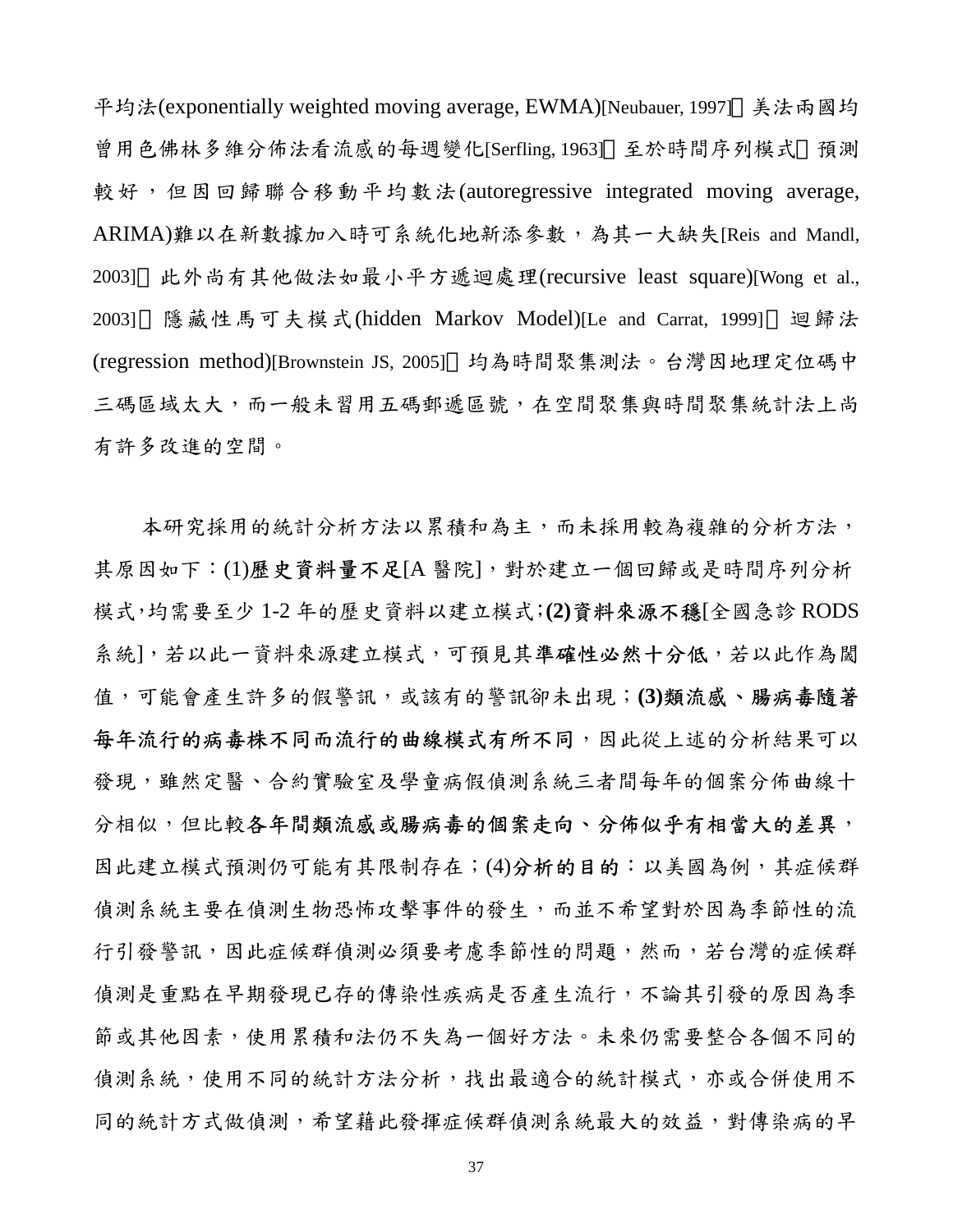一般而言,國外的症候群偵測系統有二:**(**一**)**回顧性(retrospective)的症候群偵 測系統:多用於研展統計方法,如一些空間聚集統計[Kulldorff 1997, Levine 2002, Zeng et al., 2004], 此法有待基礎數據(baseline data)與偵測系統的觀察數據(observation data) 必須有明顯的不同;**(**二**)**前瞻式(prospective)的症候群偵測系統:才可真正期達公共 衛生的預警與防治功能,其統計法除 CUSUM 之外,尚有倫格森法[Rogerson, 1997] 及時空統計的一些方法[Kulldorff 2001,Chang et al., 2005]。事實上,去年台灣全國 189 家醫院急診為基礎而建立的症候群偵測系統有用以作為回顧性去研展最適方法的 功能;而今年台北市 A 醫院急診的症候群偵測系統為前瞻式的,可以充分發揮公共 衛生的功能。在台北市實行前趨試驗(pilot study)時,本研究團隊曾遭遇到許多的 困難,幸而有該院上層的支持,方能建立起此一個完整而即時的症候群偵測系統, 最重要的是,本研究團隊在 A 醫院設置的症候群偵測系統是「前瞻性的探究」, 可以即時的回饋,對於實施流行病學研究調查、檢體收集及公共衛生的防治措施, 在傳染病防治上有其預警與採取重要防疫措施的宏效貢獻。在建立此系統能成功 的重要因素之一是回饋系統,目前本研究團隊回饋系統建置,已經完成大半,預 計在今年年底以前網路版的回饋系統即可上線,此舉所代表的意義,就是上至中 央管理階層,下置醫療及公共衛生相關從業人員均可看到即時的急診就院病例數 資料,其權限的開放,可以隨著時間或在位者的須要做調控,對於公共衛生決策、 醫院管理、降低社會經濟成本及全民的健康福祉將有莫大的貢獻。

症候群偵測系統雖在美國軍方較早推動,近年法國軍方也積極在不同軍營中 推動,且也測得爆發式流行[Chau det Hetal., 2006]。事實上法國的國家醫學研究院 (Institut National de la Sante et de la recherch Medicine, Inserm)自 1984 年級發展電 腦自動通報14種狀況的偵測系統,包括類流感、急性腹瀉,男性尿道炎、水痘、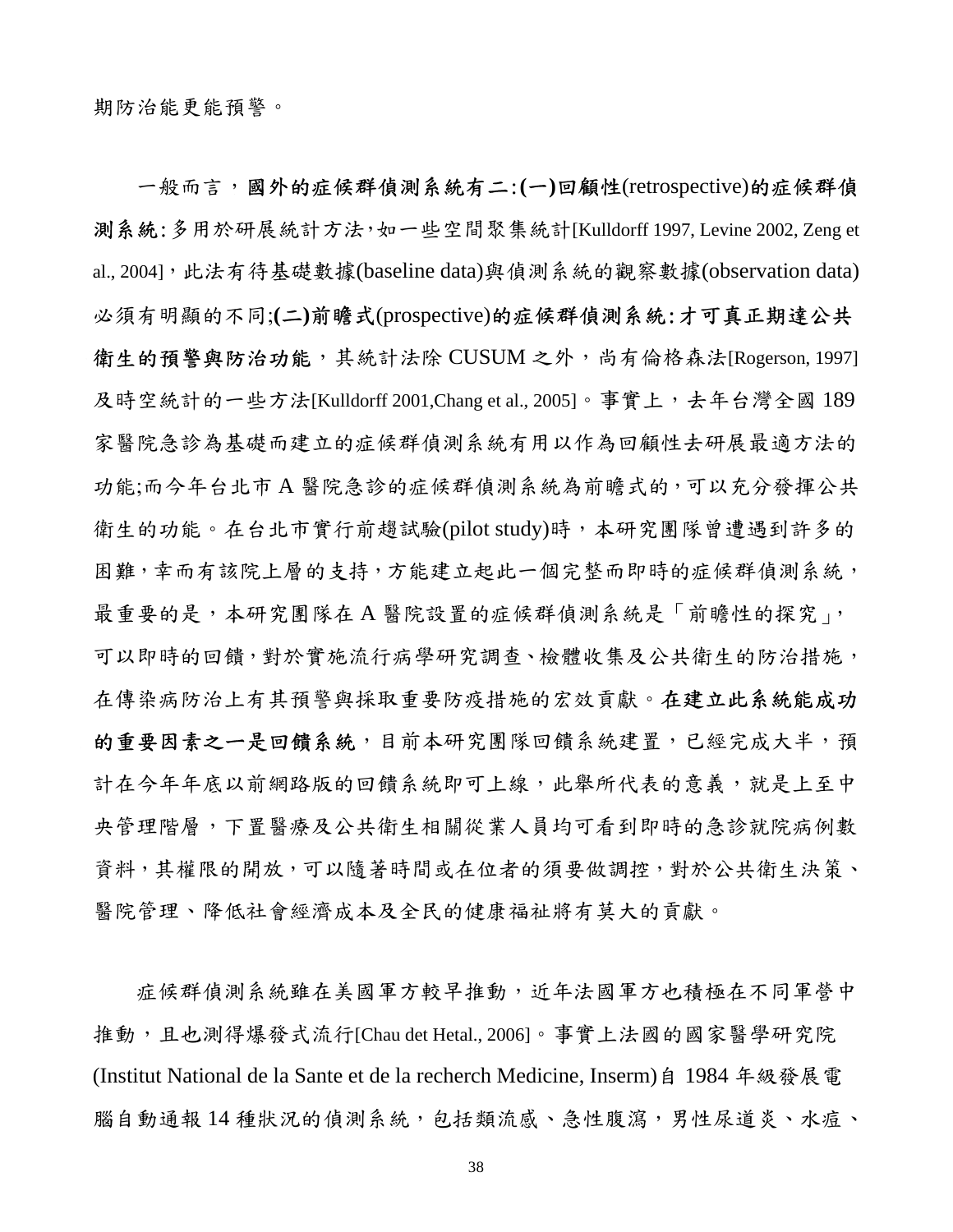麻疹、帶狀疱疹(zoster)、腮腺炎、A 型/B 型/C 型肝炎、氣喘、自殺及醫院轉診)[Thacker S., 1986, Flahcult A. et al., 2006]。法國的這套症候群偵測系統有 6 項難得的優點值得我 們學習:(1)涵蓋 1200 個警哨點,(2)不同年代的不同流感病毒株**(H3N2**、**H1N1**、 **B)**與症候群之整合,(3)流趕流行的時空變化,(4)接種疫苗的影響,(5)數理模擬如 關閉學校的影響作為預測之用,及(6)跨國比較。近幾年他們也加入愛滋病毒者檢 測,也可發現法國西部有新的腹瀉病毒(calicivirus)在冬季活躍而造成疫情及人/動 物整合性的狂犬病疫情網(RABNET)。除法國之外,加拿大、澳洲、韓國、日本, 均有研展症候群偵測系統,尤其值得重視的是韓 日兩國,前者是在 2002 年發展 16 省市的 120 家急診呼吸道症候群每日主訴偵測[Cho et al., 2003],後者是日本以東 京藥售量(Over-the-Counter, OTC)來偵測流感病毒活動,也可提早 1-2 週[Ohkusa et al., 2005]。

美國近年的症候群偵測系統已遍及地方、州與全國近100處,加上不同國家 的國際經驗,已發表近兩百篇論著文獻,其中系統的建構、資訊的流程、管理法 及演算法以察覺異狀均有所差異;然而他們均顯現下列困難,諸如如何整合不同 的現有偵測系統,,如何將症候群偵測的結果更近似於真實世界狀況,如何系統化 的評鑑之後,加以改進?又在衛生政策上如何可以多方互相享有衛生資訊,以作 快速明智抉擇,均是未來所應努力的方向。

## 伍、計畫重要研究成果、結論及具體建議

面臨禽流感來勢洶洶,台灣的島嶼四面環海,在傳染病的防治上有其優勢, 但是禽流感主要的傳播途徑是以與雞鴨的接觸傳染為主,但是許多研究學家十分 擔心禽流感病毒會突變成為藉由人傳人大量傳播的新興傳染疾病,甚至有一些科 學家懷疑在部分已經有小型流行發生的地區可能已經有人傳人的病例出現,尤其 是中國大陸流感病毒組主任今年十月已對外宣稱該國人**/**禽流感病毒流行月份交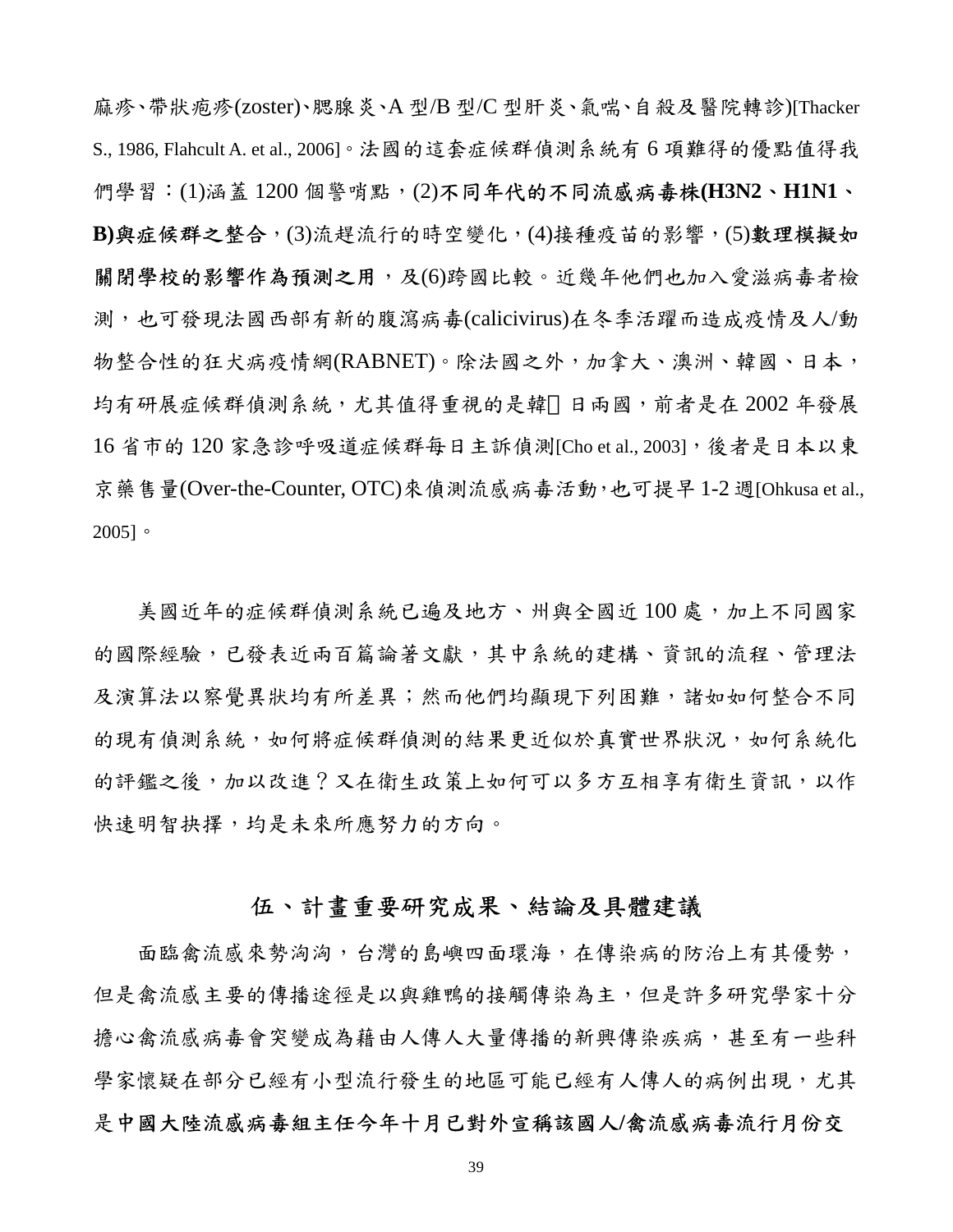## 錯之危險性,更顯示此症候群偵測系統的建立與研展之重要性。

隨著交通越來越發達,加速了人際間的脈絡網路,卻也加速了疾病傳播的速 度,而今日許多國家因為宗教信仰的問題不斷發生戰爭,許多激烈份子更開始藉 由生物恐怖攻擊施展報復手段,而生活環境的重大改變,同樣也可能導致微生物 的重大突變,產生新興的傳染疾病,回顧過去的歷史,我們不難發現,不論是生 物恐怖攻擊事件或是新興傳染病所導致的症狀,多屬於非特異性的一般感染症 狀,其中最常見的莫過於呼吸道症狀了,包括禽流感、嚴重急性呼吸道症候群以 及炭疽菌的感染等等,這樣的傳播方式讓人防不慎防,因此如何早期發現異常情 況,即早進行公共衛生防禦及醫學上的治療成為最重要的一門課題。

經過多年各國的研究證實,症候群偵測系統已經成為公共衛生防禦上最重要 的一大利器,這樣的系統的建立,早期有其相當的難度存在,但不可否認的,台 灣在亞洲是最早起步、發展速度最快的,這樣的成果必須要整合許多不同的單位, 進行多方面的協商,然而一個成功的公共衛生防治工作,必須是長遠的,且急切 需要被永續經營的,可惜全國急救責任醫療網的**RODS**系統的資料卻顯示,本國 的急診資料庫是不完整的,甚至可能是缺少長期眼光以發揮其維護與運用功能, 導因可能很多,作者推測可能與資金及人事的調度有關,從執行面上來看,這個 系統在開發之始的期待,是能夠即時的利用此資料庫,進行症候群的分析,在最 快的時間內,獲得可能的異常警訊,實施公共衛生的調查並進行防治,如此一來, 這個系統才能有所貢獻,而主管單位才會願意投資人力物力去維護經營這個系 統,然而就執行的結果來看,研究單位無法即時取得資料進行分析判讀,如本研 究卻僅能以回顧的方式進行研究,回饋到主管機關時,其流行期早已經過了,非 但來不及進行防治工作,也錯失了流行病學調查的先機,這樣的成果僅僅能成為 參考證實的資料,其實際的效益早已蕩然無存。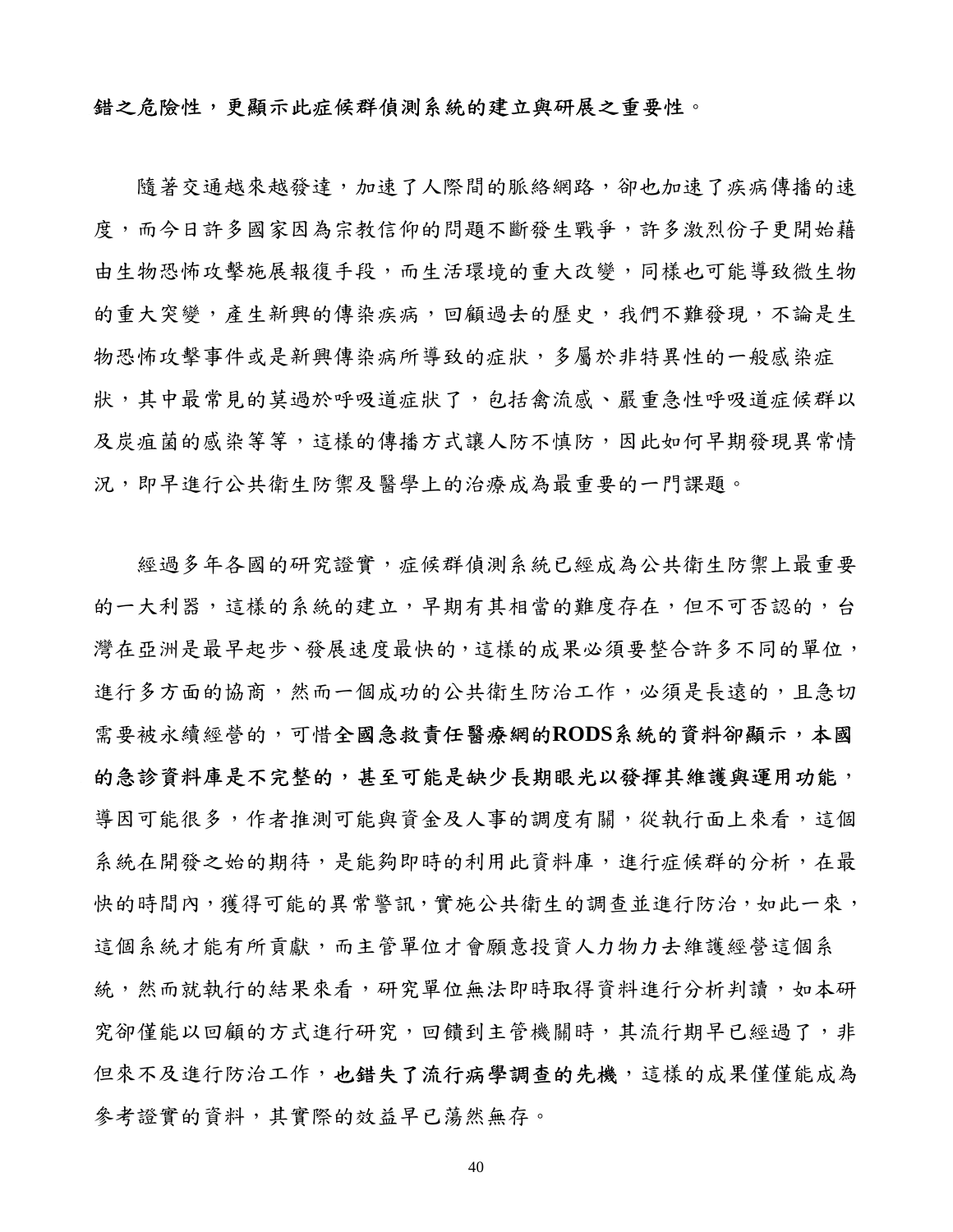面臨此種窘境,本研究團隊決定徵求合作機構,進行一個前趨行的研究,即 在最快的時間內取得醫院急診的資料進行分析,並以最快的速度回饋到醫院基 層。為證實警訊的真偽來改善偵測系統及統計方法,本研究團隊在2006年五月間 舉辦了二次的教育訓練活動,鼓勵急診醫護同仁針對類流感及腸病毒的病患進行 採檢,同時製作了採檢的標準作業流程及問卷,至今仍持續推行中,期望藉由鼓 勵甚至獎勵的方式,將此一優良習慣一代一代的傳下去,最終能推展到全國,並 且達「防疫無死角與全民總動員」的公共衛生至高理想。

## 一、計畫重要研究成果:

- 1.提供台北市公共衛生防疫與醫療院所一個良好的溝通平台:藉由良好的溝 通與合作,本研究團隊成功地在台北市A醫院建立症候群偵測及回饋系統, 此系統的最大特點是以電腦作業流程內部即嵌入三項重要流行病學考量(旅 遊史、動物接觸史與聚集病例),相信對未來台北市面臨重大傳染疾病,如 禽流感時,能有更好的應對,降低疫情所造成的影響,減低社會經濟損失。
- 2.證實症候群偵測系統能確實發揮其時效性較佳的特色:在傳統的監測系統 發現警訊之前,優先提出警訊,特別是在腸病的疫情的防治上,其可能的 原因為腸病毒在診斷碼特異度佳,不易與其他傳染疾病混淆,加上每週的 個案數不多,適合本研究所採用的統計方法,故能發揮時效性佳的特色; 未來希望能取得2006年及之後的定點醫師、學童病假等資料,進而與本研 究結果相比對,整合各偵測系統的結果,對公共衛生的建設能有進一步的 貢獻。

3.發展標準化的主訴輸入介面:本研究研展勾選主訴做法,以解決台灣在症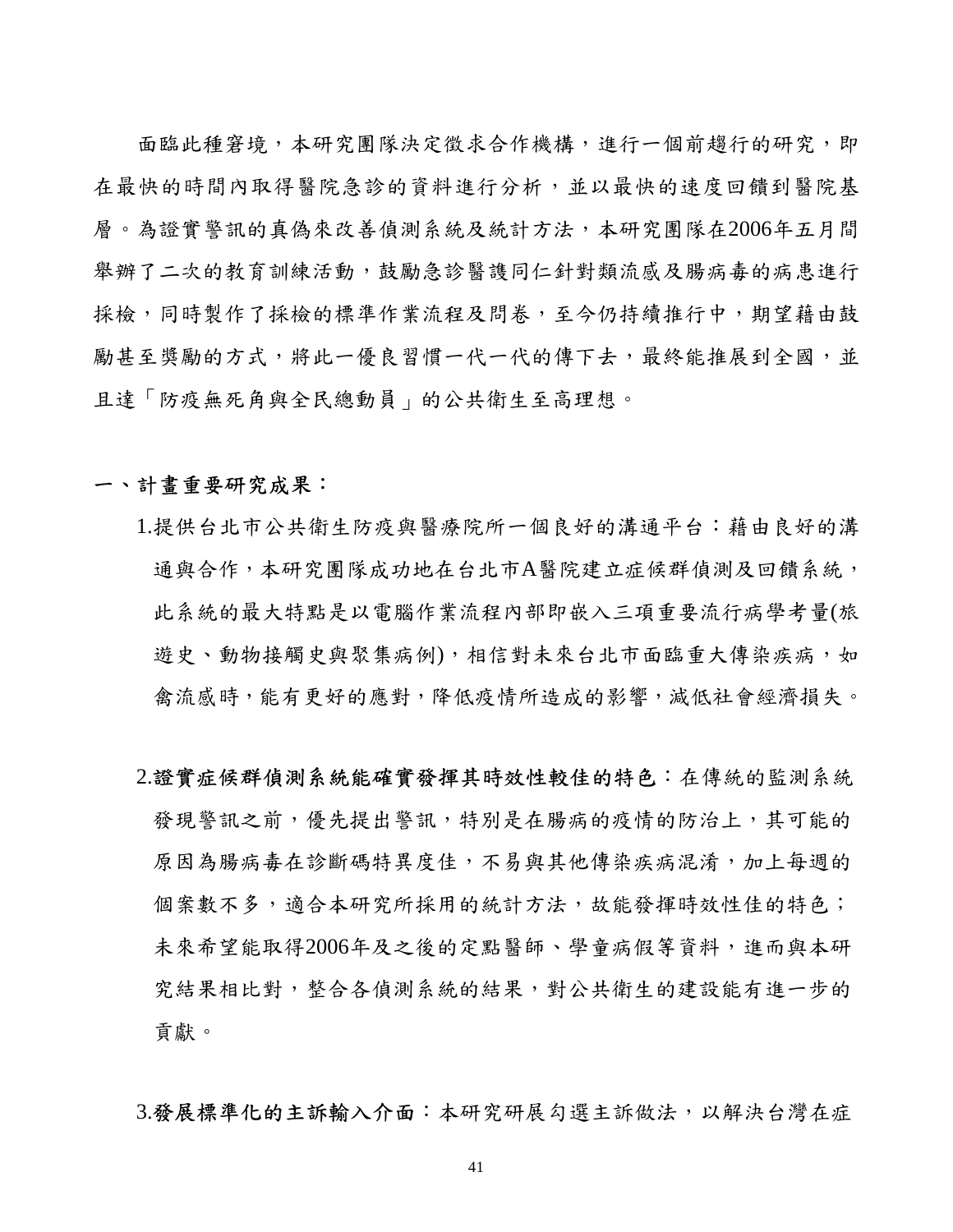候群偵測系統面臨的中英文夾雜、拼音錯誤、簡寫等各種由醫護人員自行 輸入所產生之語言分析的障礙;對過去僅**25%**為「中文主訴」而喪失**75%** 之疫訊,有其一定的功效。然而往昔醫學教育教醫生僅填入一種「主訴」, 對新興傳染病之新知學習,仍有其侷限性。

# 4.整合性偵測系統之推動:擬整合禽畜業養殖地點與類流感病患居住地之一 致性,以早期偵測出禽流感的發生。

二、具體建議:

### 1.全國急救責任醫院急診室資料品質之增進:

一個能夠真正發揮效益的症候群偵測系統,資料必須要穩定才能夠做良好 的預測,然而台灣的公共衛生防疫,若只侷限於台北市則防疫容易有漏洞, 所以此計劃的目標應該以全國的偵測系統為主,因此全國資料的品質維護則 顯得格外重要。

本研究自2003年SARS流行後開始進行,疾病管制局在2004年時即發揮高 度的效率建立我國全國性的急診症候群偵測系統,至今已邁入第三個研究年 度,台灣目前在此方面的公共衛生防疫作為,仍是領先亞洲諸國。但目前疾 管局將全國資料集中至中央進行分析與整理的作法,在資料品質的維護上有 其人力與資源分配的侷限性,因此本研究衷心建議中央疾管局可考慮依照目 前現有的疾病管制局四分區分局方式,由分局負責該區的醫院資料上傳品質 的每日確認工作,由於本研究單位目前已完成此一資料品質確認與維護的每 日標準作業流程,在施行上也證明此作法可確保醫院的基本上傳資料數量都 與每日的急診實際就診數量相符,因此相當推薦疾病管制局考慮此作法,並 運用本研究的成果增進全國醫院資料上傳的品質。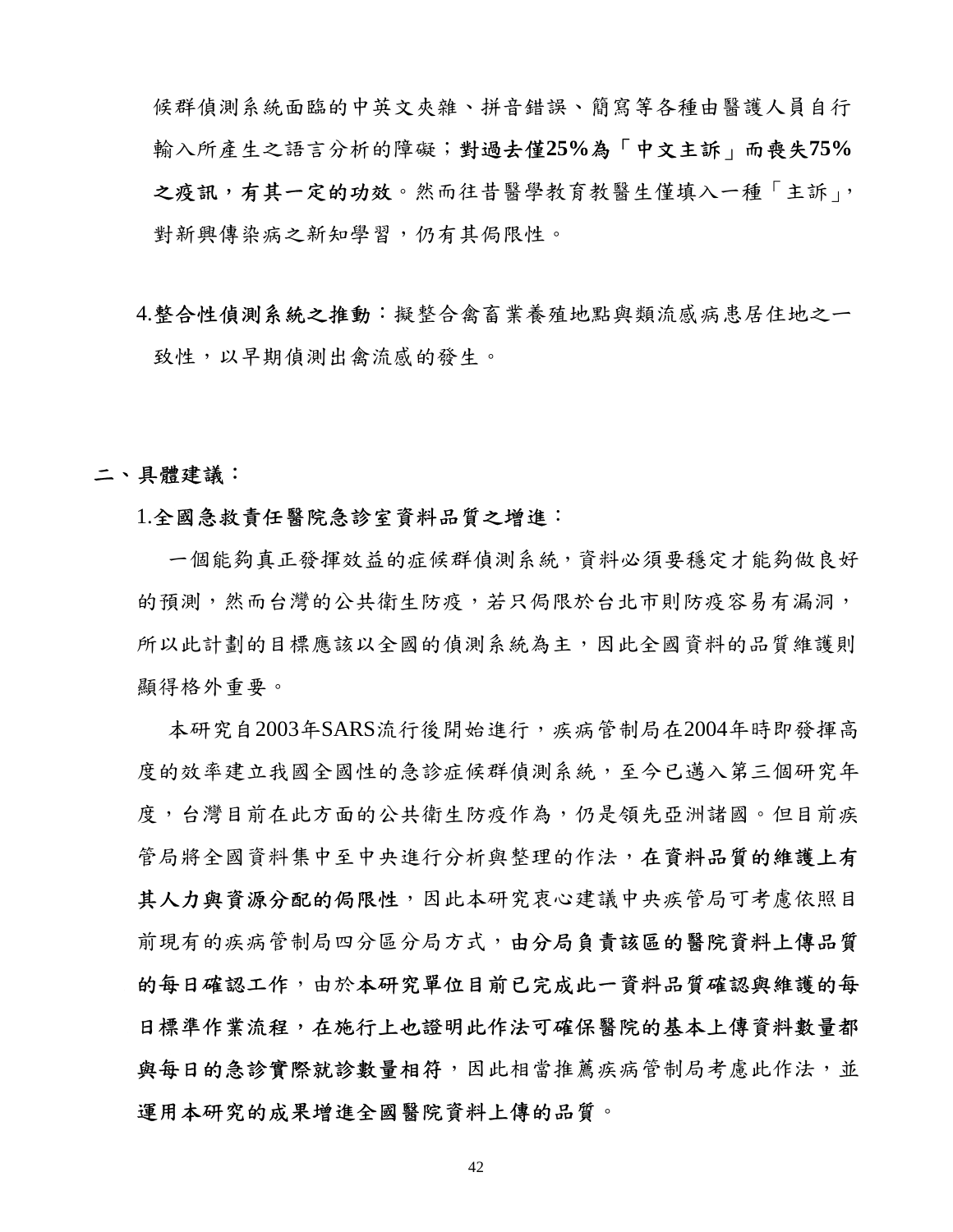# 2.由公共衛生專業人員進行管理及資料分析,將症候群偵測系統的效益發揮 到極致:

一個永續經營的機構或工作,必須有一群專業的公共衛生人員進行管理及 統整,建立一套類似本研究在A醫院建立的標準作業流程及回饋系統,如此 一來,方能發揮防疫工作上之效益。目前,我國在偵測系統上是一人負責一 個系統,不但缺少整合性綜觀全局之效,也徒増人力之未有效利用。

因此在實際作法上,本研究建議疾病管制局可善用約聘人力、國防役或替 代役人力,加以訓練後協助防疫工作的進行,特別是在防疫員額的增加上, 更可善加利用疾管局流行病學訓練班的人力資源,達到『專業防疫』的目標。

#### 3.統計方法及警示系統之改善:

為了改善本國症候群偵測系統,學習新的統計方法及公共衛生上的應用, 本研究團隊今年十月中前往美國參與國際性的症候群偵測研討會,收穫良 多,發現已經有許多國外的統計學家、流行病學家及資訊研究人員均投身於 症候群偵測系統之發展,而中國大陸為2008年奧運也迅速發展症候群偵測, 值得我國有關單位重視。

因此站在疾管局綜理全國防疫政策導向與防疫專才培養的角度,應加強與 國內公共衛生學界的各項合作,以共同人力培訓、專案研發的方式進行疾管 局的組織功能強化和技能增益,透過與學術界密切的合作加速我國公共衛生 體系的進步。此外更應善加運用我國民間產業的各項優秀技術,包括電子、 資訊工程、通訊等產業,鼓勵民間企業界以跨領域整合的方式共同創造我國 的共衛生防疫優勢。

#### 4.重視衛生資訊**:**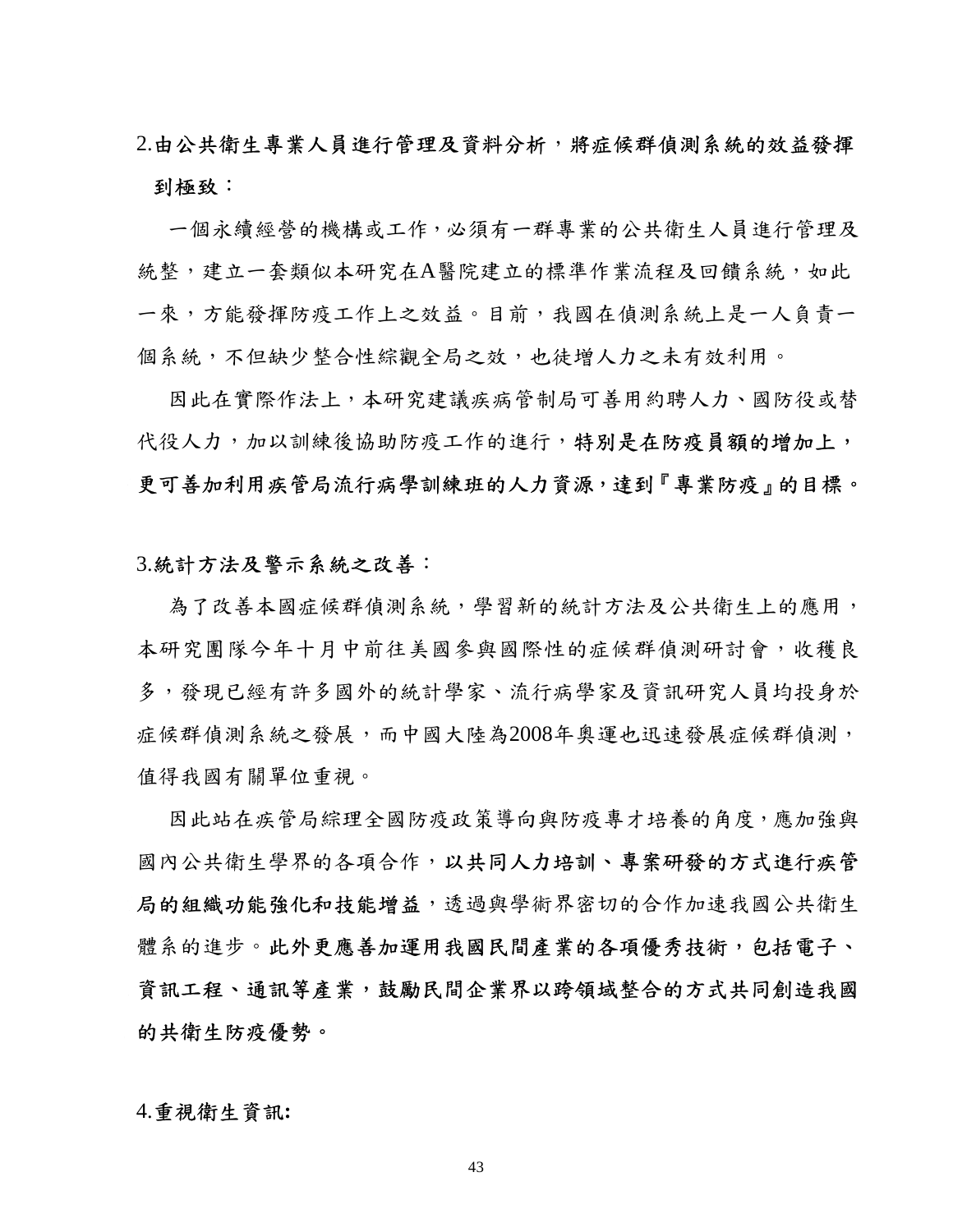本研究在A醫院建立一個方便操作且安全性高的資料上傳平台,是由總院 區的資訊室連進各院區的急診資料庫,蒐取前一天的來院病患資料,如此只 要由資訊人員寫好相關的程式,整個過程僅需要開啟電腦,電腦資料庫會自 動將連入各個醫院抓取所需要的資料,如此不僅可以避免資料未定時上傳的 問題,同時亦能減輕醫護同仁的負擔。

由此看來在當前資訊全球化3.0的二十一世紀,政府的防疫工作以及學界的 公共衛生研究,均需善加運用資訊科技的協助,以公共衛生防疫與新興傳染 病偵測的角度而言,整合各種不同類型的資料,透過資料庫的技術以及網路 查詢等使用者介面的建立,必定能增加整體研究與防疫工作效率,未來將在 亞洲與全世界佔有領導的地位。

### 5.建立病患的地理資訊系統**(GIS)**的資料庫:

關於病患地址資訊的部份,應在病患每次就診時更新,確保地理資訊系統 中的地址對位資料庫常保於更新的狀態,如此方能在面對小型的生物恐怖攻 擊或在新興傳染病爆發的初期偵測出異常情況,把可能的威脅降到最低。

特別是目前地理資訊系統的各項功能發展越趨完備,公共衛生的傳染病防 疫又特別重視『人、時、地』的相關,因此在進行更進一步的地理空間方法 論建立與研究前,確保我國的公共衛生體系能擁有最正確的地理資訊系統資 料庫,即成為當前所有傳染病偵測系統防疫資料基礎建設最重要的一環。

#### 6.醫學教育:

過去我國臨床醫學教育不重視公共衛生,學生因大三修習重課多,在公共 衛生相關課的溜課比例也較高,更何況除台大之外甚少醫學院重視傳染病防 治之教學,所以醫學系畢業生多不認為公共衛生防疫是其重要責任之一,也 不會熱心積極參與,更遑論培養具社會使命感的一流人才。以主訴而言,未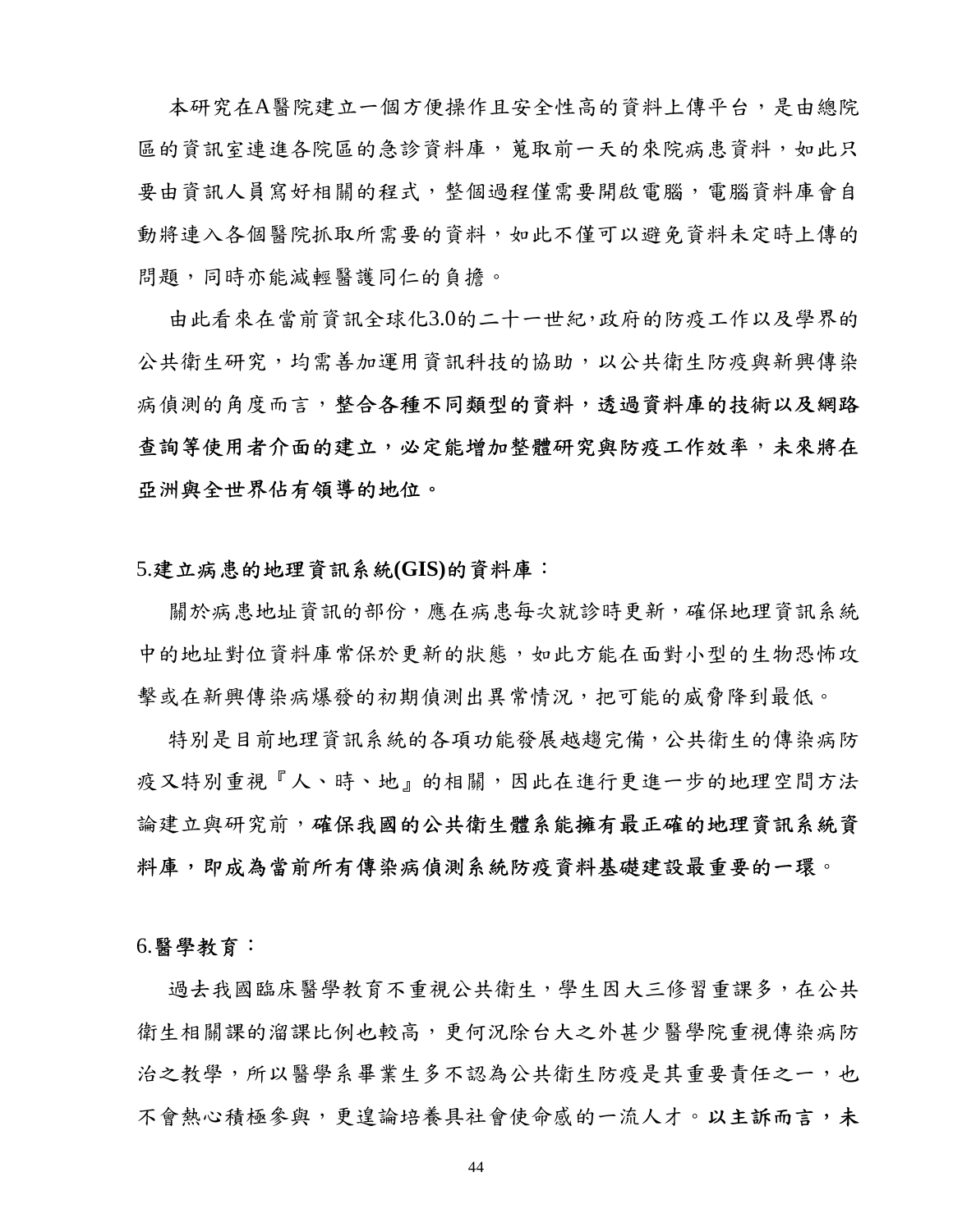來醫學教育應加強對病患病癥的詢問與記錄,如此得以快速學習新興傳染病 的病人每日臨床變化,提供多方衛生教化之功能。

因此根本之道的解決辦法,是透過台大與衛生署、疾管局的身先士卒,進 行醫師公共衛生生觀念加強的教育,並且透過各項公眾媒體與輿論的力量, 倡議全國醫學院在傳授醫學生基本的醫學教育時,更應加強公共衛生的概 念,並且透過公共衛生實作和參與的方式增加醫學生對於公共衛生的熱忱, 此一部份可以與國內的偏遠地區醫療服務、國內外疫區或災區的醫療服務提 供、國內外公共衛生服務等不同醫學領域的實作整合,增加醫學生在就學期 間對於其醫療職務的使命感,從而影響未來台灣整體的醫學教育和公共衛生 風氣。

## 陸、致謝

本研究計畫首先要感謝疾病管制局監測組邱展賢組長、鄭雅芬科長、莊人祥 副主任、研究檢驗中心吳和生主任、資訊中心張啟明主任、蘇益仁前局長、郭志 浩局長、周志浩副局長村支持,另外還有陽明大學劉德明教授、台北醫學大 學劉建財老師的在資訊及回饋系統方面的指導,同時也要感謝參與本研究計畫醫 院的全體醫護同仁,在建立系統的初期至今,對本研究計畫的配合及指教,以及 大同科技公司協助將其負責的急診資訊系統(EIS)、醫院資訊系統(HIS)進行資料常 規化的建置等等,因為大家的協助配合,本研究方能順利的進行。

# 柒、參考文獻

- Beitel, A. J., K. L. Olson, et al. (2004). Use of emergency department chief complaint and diagnostic codes for identifying respiratory illness in a pediatric population. Pediatr Emerg Care 20(6): 355-60.
- Brownstein JS, Kleinman KP, Mandl KD (2005). Identifying pediatric age groups for influenza vaccination using a real-time regional surveillance system. Am J Epidemiol. 162(7):686-93.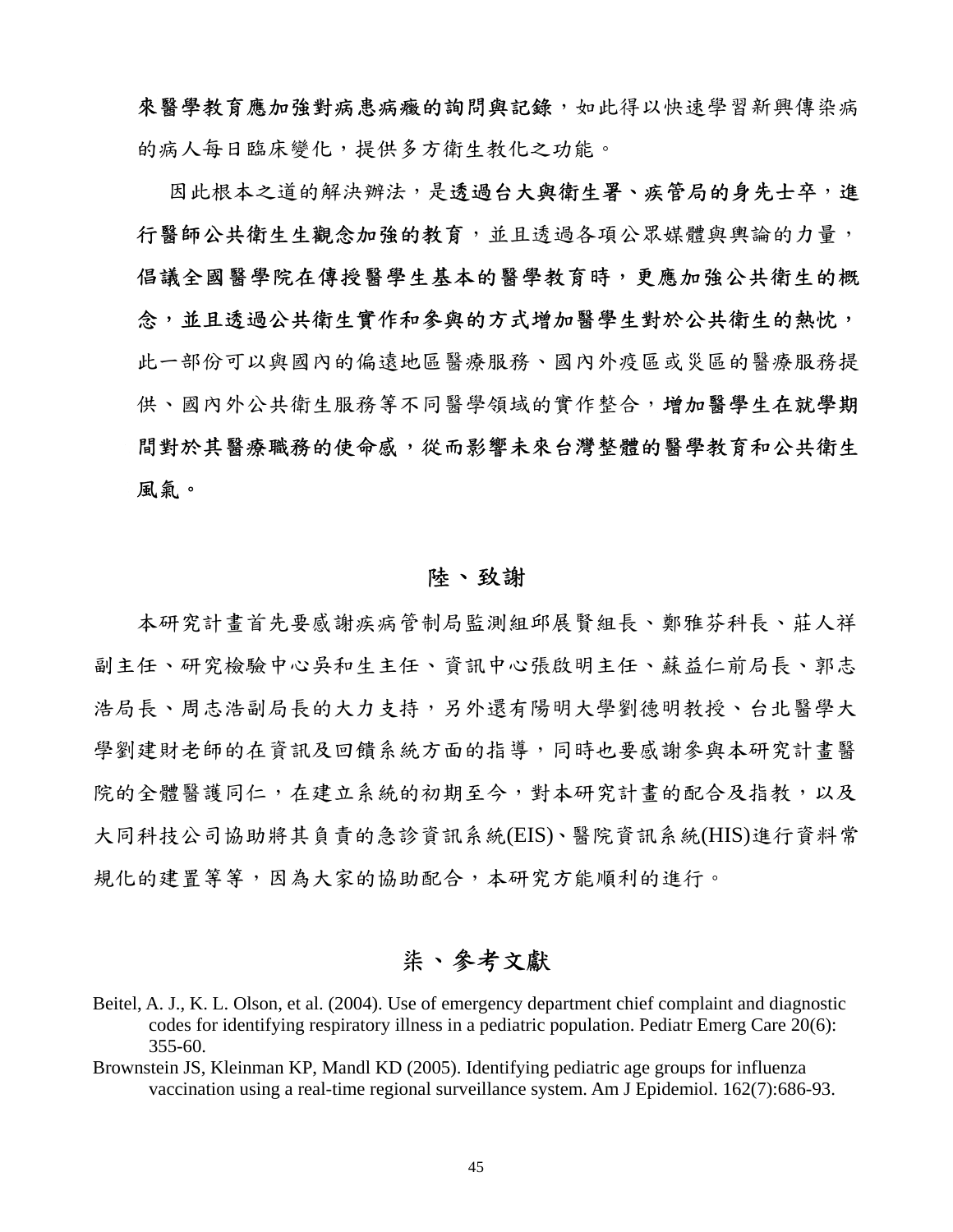- Chang W, Zeng D, and Chen H (2005) Prospective spatio-temporal data analysis for security informatics (personal communication).
- CDC (2001). Update: Investigation of bioterrorism-related anthrax and interim guidelines for clinical evaluation of persons with possible anthrax. MMWR Morb Mortal Wkly Report 50(43): 941-8.
- Chapman, W. W., L. M. Christensen, et al. (2005). Classifying free-text triage chief complaints into syndromic categories with natural language processing. Artif Intell Med 33(1): 31-40.
- Chaudet H, Pellegrin L, Meynard JB, Texier G, Tournebize O, Queyriaux B and Boutin JP (2006) Web Services Based Syndromic Surveillance for Early Warning within French Forces. Stud Health Technol Inform.124:666-71.
- Cho J, Kim J, Yoo I, Ahn M, Wang S, Hur T et al (2003) Syndromic surveillance based on teh emergency department in Korea, J. Urban Health: Bulletin of the New York Academy of Med. 80(2): 124
- Flahault A, Blanchon T, Dorleans Y, Toubiana L, Vibert JF and Valleron AJ.(2006) Virtual surveillance of communicable diseases: a 20-year experience in France. Stat Methods Med Res. 15(5):413-21.
- Graitcer PL and Thacker S B.(1986) The French Connection", Am J Public Health. 76(11):1285-6.
- Heffernan, R., F. Mostashari, et al. (2004). Syndromic surveillance in public health practice, New York City Emerg Infect Dis 10(5): 858-64.
- Hutwagner, L. C., W. W. Thompson, et al. (2005). A simulation model for assessing aberration detection methods used in public health surveillance for systems with limited baselines." Stat Med 24(4): 543-50.
- Kulldorff M (1997) A spatial scan statistic. Communications in Statistics: Theory and Methods 26:1481-96.
- Kulldorff M (2001) Prospective time periodic geographical disease surveillance using a scan statistic. J. of the Royal Statistical Society Series A (164): 61-72
- Lawson A B and Kleinman K (2005) Spatial and Syndromic Surveillance for Public Health: John Wiley and Sons, Ltd.
- Le, SY and Carrat F (1999) Monitoring epidemiologic surveillance data using hidden Markov Models Stat. Med. 18:3463-78.
- Levine N (2002) CrimeStat III: A Spatial Statistics Program for the Analysis of Crime Incident Locations. Washington DC. The National Institute of Justice.
- Lober, W. B., B. T. Karras, et al. (2002). Roundtable on bioterrorism detection: information system-based surveillance J Am Med Inform Assoc 9(2): 105-15.
- Muscatello, D. J., T. Churches, et al. (2005). An automated, broad-based, near real-time public health surveillance system using presentations to hospital Emergency Departments in New South Wales, Australia. BMC Public Health 5: 141.
- Neubaure A (1997) The EWMA Control Chart: Properties and Comparison with other Quality-control procedures by Computer Simulation . Clinical Chemis. 43(4): 594-601
- Ohkusa Y, Shigematsu M, Tanigucki K and Okate N (2005) Experimental surveillance using data on sales of ver-the-counter medication - Japan, Nov. 2003- April 2004, MMWR 54(Suipp): 47-52.
- Reis, B. Y. and K. D. Mandl (2003). Time series modeling for syndromic surveillance. BMC Med Inform Decis Mak 3:2.
- Reis, B. Y. and K. D. Mandl (2004). Syndromic surveillance: the effects of syndrome grouping on model accuracy and outbreak detection. Ann Emerg Med 44(3):235-41.
- Ritzwoller DP, Kleinman K, Palen T, Abrams A, Kaferly J, Yih W, Platt R. Comparison of syndromic surveillance and a sentinel provider system in detecting an influenza outbreak--Denver, Colorado, 2003. MMWR Morb Mortal Wkly Rep. 2005 Aug 26;54 Suppl:151-6.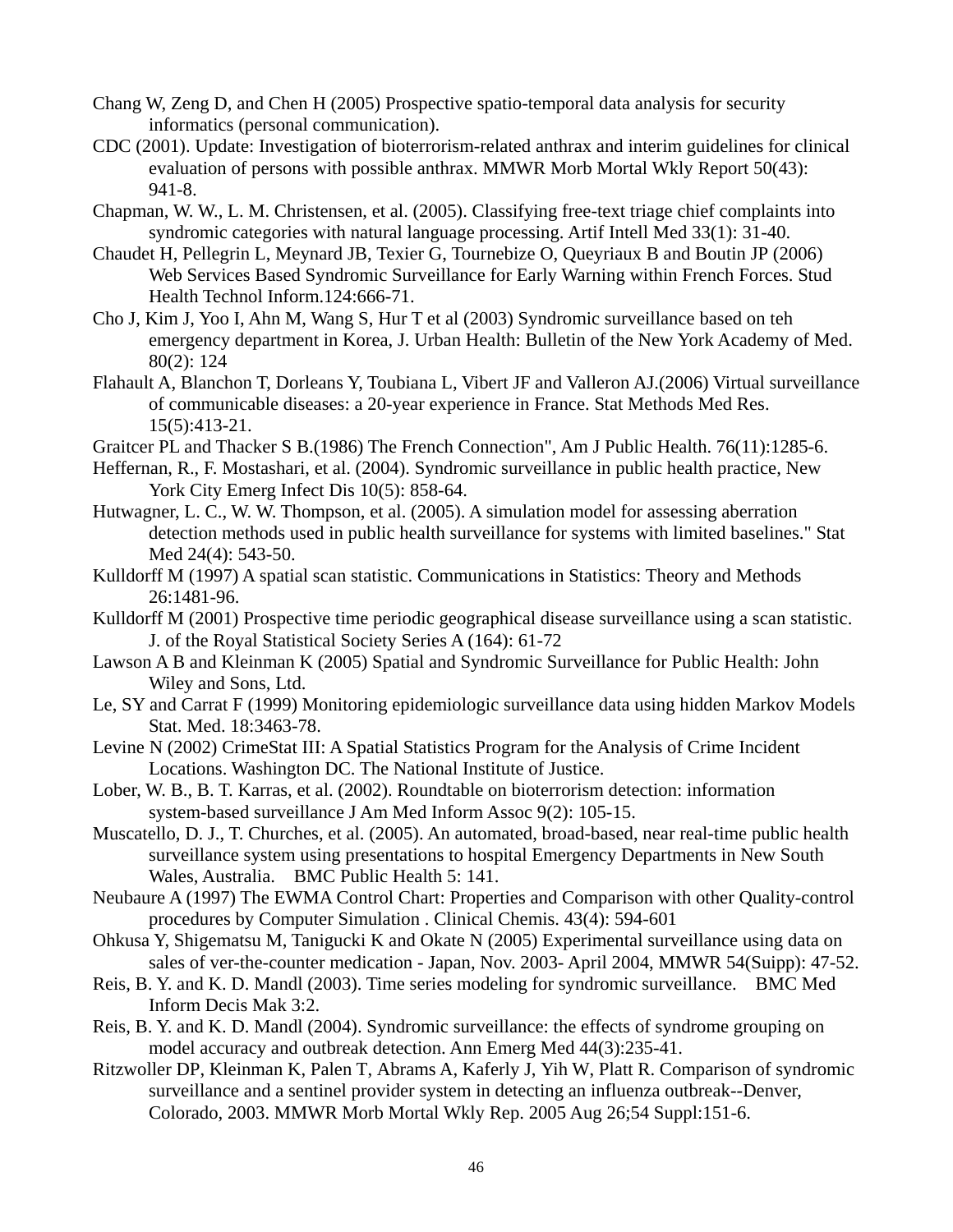- Rogerson PA (1997) Surveillance system for monitoring the development of spatial patterns . Statistics in Med. 16(18): 2081-93.
- Rogerson PA (2005) Spatial surveillance and cumulative sum methods. In K. K. Andrew B Lawson (Ed.), Spatial and SYndromic Surveillance for Public Health (pp. 95-113).: John Wiley & Sons, Ltd.
- Serfling RE (1963) Methods for current statistical analysis of excess pneumonia influenza deaths. Public Health Reports 78: 494-506.
- Sloane PD, MacFarquhar JK, Sickbert-Bennett E, Mitchell CM, Akers R, Weber DJ, Howard K. Syndromic surveillance for emerging infections in office practice using billing data. Ann Fam Med. 2006 Jul-Aug;4(4):351-8
- Sniegoski CA (2004) Automated syndromic classification of chief complaint records. Johns Hopkins Apl. Technical Digest 25(1): 68-75.
- Sosin, D. M. and J. DeThomasis (2004). Evaluation challenges for syndromic surveillance--making incremental progress. MMWR Morb Mortal Wkly Rep 53 Suppl: 125-9.
- Wang, L., M. F. Ramoni, et al. (2005). Factors affecting automated syndromic surveillance. Artif Intell Med 34(3): 269-78.
- Wong WK, Moore A, Cooper GF and Wagner M (2002) Rule-based anomaly Pattern detection for detecting disease outbreaks. AAAI-02, Edmonton, Alberta.
- Yang, T. T., L. M. Huang, et al. (2005). Clinical features and factors of unfavorable outcomes for non-polio enterovirus infection of the central nervous system in northern Taiwan, 1994-2003." J Microbiol Immunol Infect 38(6): 417-24.
- Zeng D, Chen H, Tseng I, Larson CA., Eidson M, Gotham I et al (2004) West Nile virus and botulism portal: A case study in infectious disease informatics. Paper presented at the Intelligence and Security Informatics. ISI-2004, Lecture Notes in Computer Science.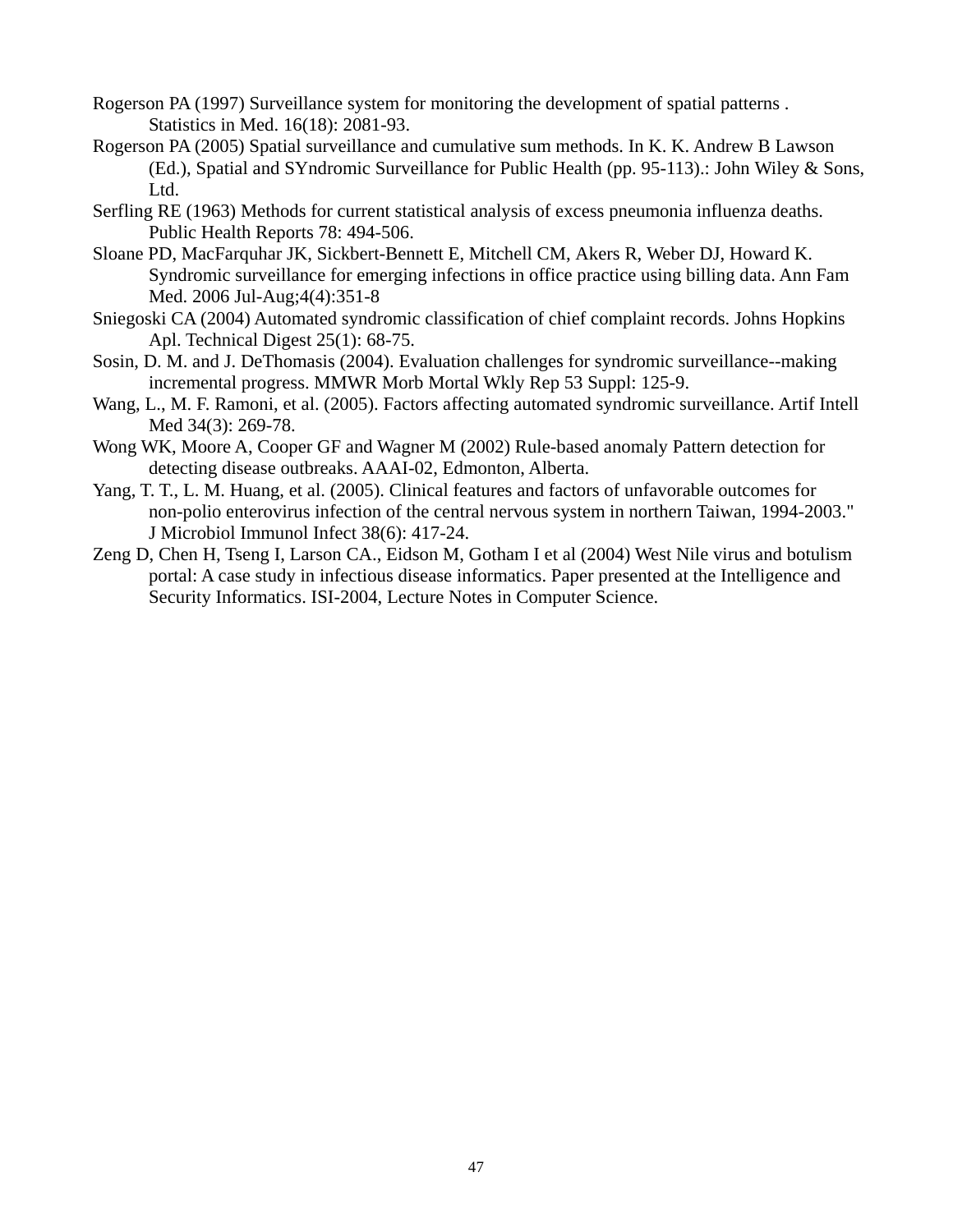#### 捌、附錄

附表一:台北某某醫院急診部禽流感與長病毒防治採檢**/**送檢流程注意事項